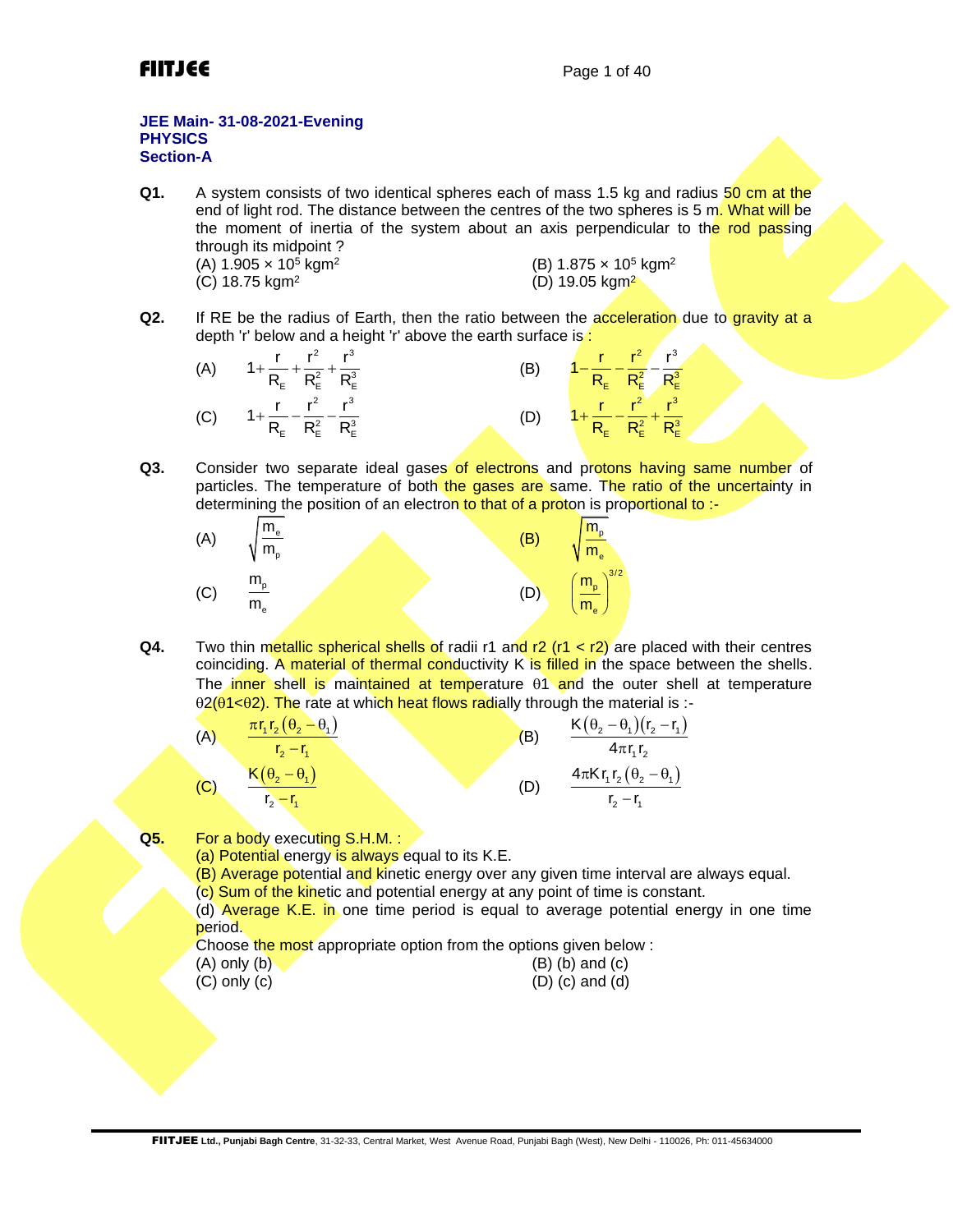

Assuming uniform local distribution, calculate the compression strain of each column. [Use Y = 2.0 **×** 10<sup>11</sup> Pa<mark>, g = 9.8 m</mark>/s<sup>2</sup>]  $(A)$  3.60  $\times$  10<sup>-8</sup> (C)  $1.87 \times 10^{-3}$ 

 $(B)$  2.60  $\times$  10<sup>-7</sup>  $(D)$  7.07  $\times$  10<sup>-4</sup>

- **Q9.** If velocity [V], time [T] and force [F] are chosen as the base quantities, the dimensions of the mass will be :<br>(A)  $[FT<sup>2</sup> V]$  $(A)$  [FT<sup>2</sup> V]  $(B)$  [FTV<sup>-1</sup>]  $(C)$  [FVT-1] **]** (D)  $[FT^{-1} V^{-1}]$
- **Q10.** The magnetic field vector of an electromagnetic wave is given by B  $B_0 = \frac{\hat{i} + \hat{j}}{\sqrt{2}} \cos(kz - \omega t);$ 2  $= B_0 = \frac{\hat{i} + \hat{j}}{\sqrt{2}} \cos(kz - \omega t);$  where  $\hat{i}, \hat{j}$  represents unit vector along x and y-axis respectively. At t = 0 s, two electric charges q1 of  $4\pi$  coulomb and q2 of  $2\pi$  coulomb located at  $\left(0,0,\frac{\pi}{\mathsf{k}}\right)$ and $\left(0,0,\frac{3\pi}{\mathsf{k}}\right)$ , l respectively, have the same velocity of 0.5 c  $\hat{i}$  (where c is the velocity of light). The ratio of the force acting on charge q1 to q2 is :-(A) 1:  $\sqrt{2}$  $(B) \sqrt{2} : 1$  $(C) 2 : 1$ (D)  $2\sqrt{2}$ :1
- **Q11.** A mixture of hydrogen and oxygen has volume 500 cm<sup>3</sup>, temperature 300 K, pressure 400 kPa and mass 0.76 g. The ratio of masses of oxygen to hydrogen will be :- $(A) 3 : 16$  (B) 16 : 3  $(C) 3 : 8$  (D) 8 : 3
- **Q12.** Statement-1: If three forces  $F_1, F_2$  and  $F_3$  are represented by three sides of a triangle and,  $\overline{F}_1 + \overline{F}_2 = -\overline{F}_3$ , then these three forces are concurrent forces and satisfy the condition for equilibrium.

FIITJEE **Ltd., Punjabi Bagh Centre**, 31-32-33, Central Market, West Avenue Road, Punjabi Bagh (West), New Delhi - 110026, Ph: 011-45634000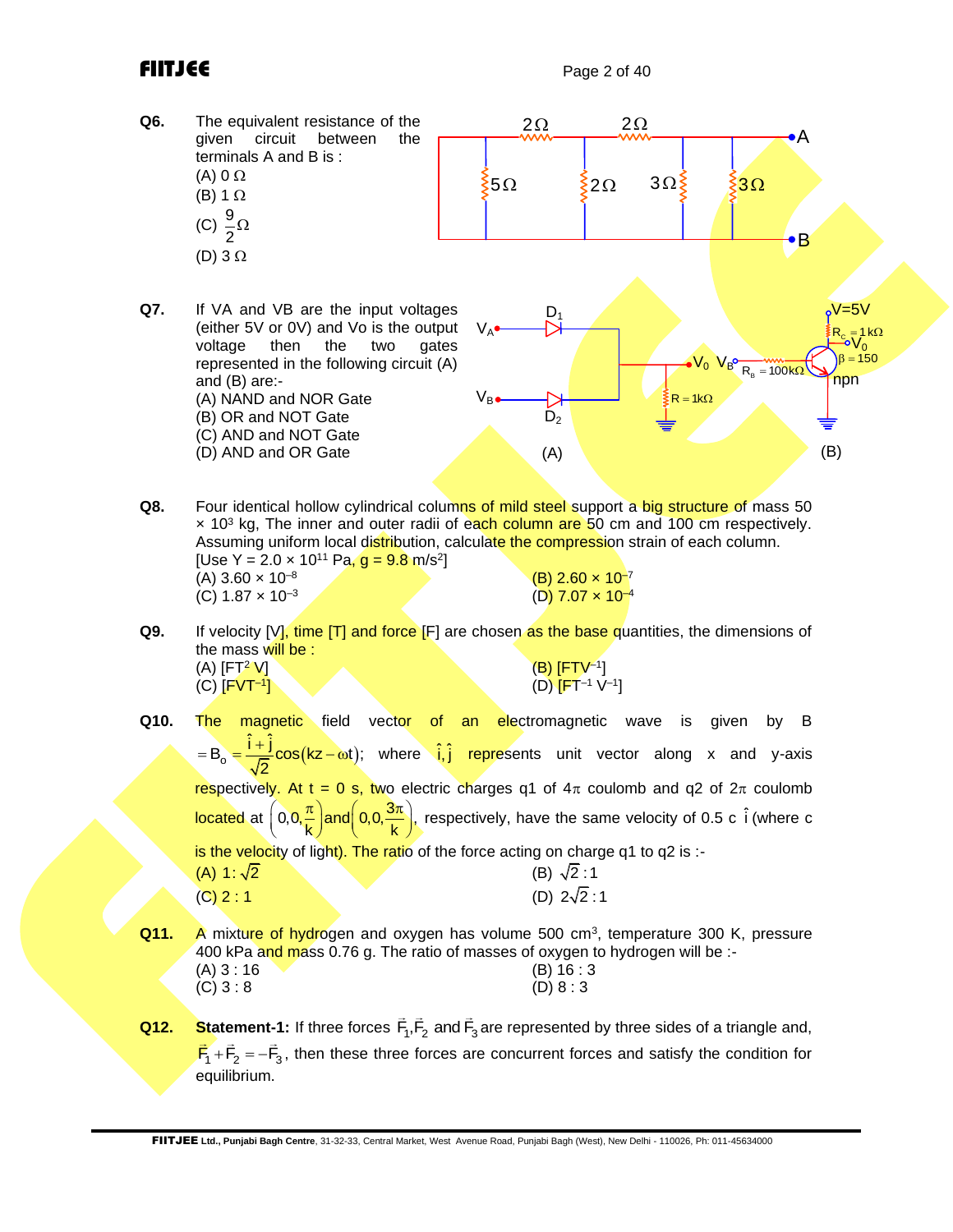**Statement-II:** A triangle made up of three forces  $F_1, F_2$  and  $F_3$  as its sides taken in the same order, satisfy the condition for translatory equilibrium.

In the light of the above statements, choose the most appropriate answer from the options given below:

- (A) Statement-I is false but Statement-II is true
- (B) Both Statement-I and Statement-II are true
- (C) Statement-I is true but Statement-II is false
- (D) Both Statement-I and Statement-II are false
- Q13. A free electron of 2.6 eV energy collides with a H<sup>+</sup> ion. This results in the formation of a hydrogen atom in the first excited state and a photon is released. Find the frequency of the emitted photon. (h =  $6.6 \times 10^{-34}$  Js)

(C)  $1.45 \times 10^{16}$  MHz

- (A) 0.19 x 10<sup>15</sup> MHz<br>
(C) 1.45 x 10<sup>16</sup> MHz<br>
(C) 1.45 x 10<sup>16</sup> MHz<br>
(D) 9.0 x 10<sup>27</sup> MHz
- **Q14.** A block moving horizontally on a smooth surface with a speed of 40 m/s splits into two parts with masses in the ratio of 1:2. If the smaller part moves at 60 m/s in the same direction, then the fractional change in kinetic energy is :-

| (A) $\frac{2}{3}$ | $rac{1}{3}$<br>(B)               |
|-------------------|----------------------------------|
| (C) $\frac{1}{4}$ | (D)<br>$\overline{\overline{8}}$ |

**Q15. Statement-I:** Two forces  $(\vec{P} + \vec{Q})$ and $(\vec{P} - \vec{Q})$ where  $\vec{P} \perp \vec{Q}$ , when act at an angle θ<sub>1</sub> to

each other, the magnitude of their resultant is  $\sqrt{3(P^2+Q^2)}$ , when they act at an angle  $\theta_2$ ,

the magnitude of their resultant becomes  $\sqrt{2(P^2+Q^2)}$ . This is possible only when  $\theta_1 <$  $\theta$ <sub>2</sub>.

**Statement-II:** In the situation given above.

 $\theta_1 = 60^\circ$  and  $\theta_2 = 90^\circ$ 

In the light of the above statements, choose the most appropriate answer from the options given below :-

- (A) Both Statement-I and Statement-II are true
- (B) Both Statement-I and Statement-II are false
- (C) Statement-I is true but Statement-II is false

(D) Statement-I is false but Statement-II is true

**Q16.** A bob of mass 'm' suspended by a thread of length l undergoes simple harmonic oscillations with time period T. If the bob is immersed in a liquid that has density  $\frac{1}{1}$ 4 times that of the bob and the length of the thread is increased by 1/3<sup>rd</sup> of the original length, then the time period of the simple harmonic oscillations will be :-

(A) 
$$
\frac{3}{4}
$$
T  
\n(B)  $\frac{3}{2}$ T  
\n(C) T  
\n(D)  $\frac{4}{3}$ T

**Q17.** A coil is placed in a magnetic field as shown below : B

- A current is induced in the coil because B is:
- (A) Outward and decreasing with time
- (B) Parallel to the plane of coil and decreasing with time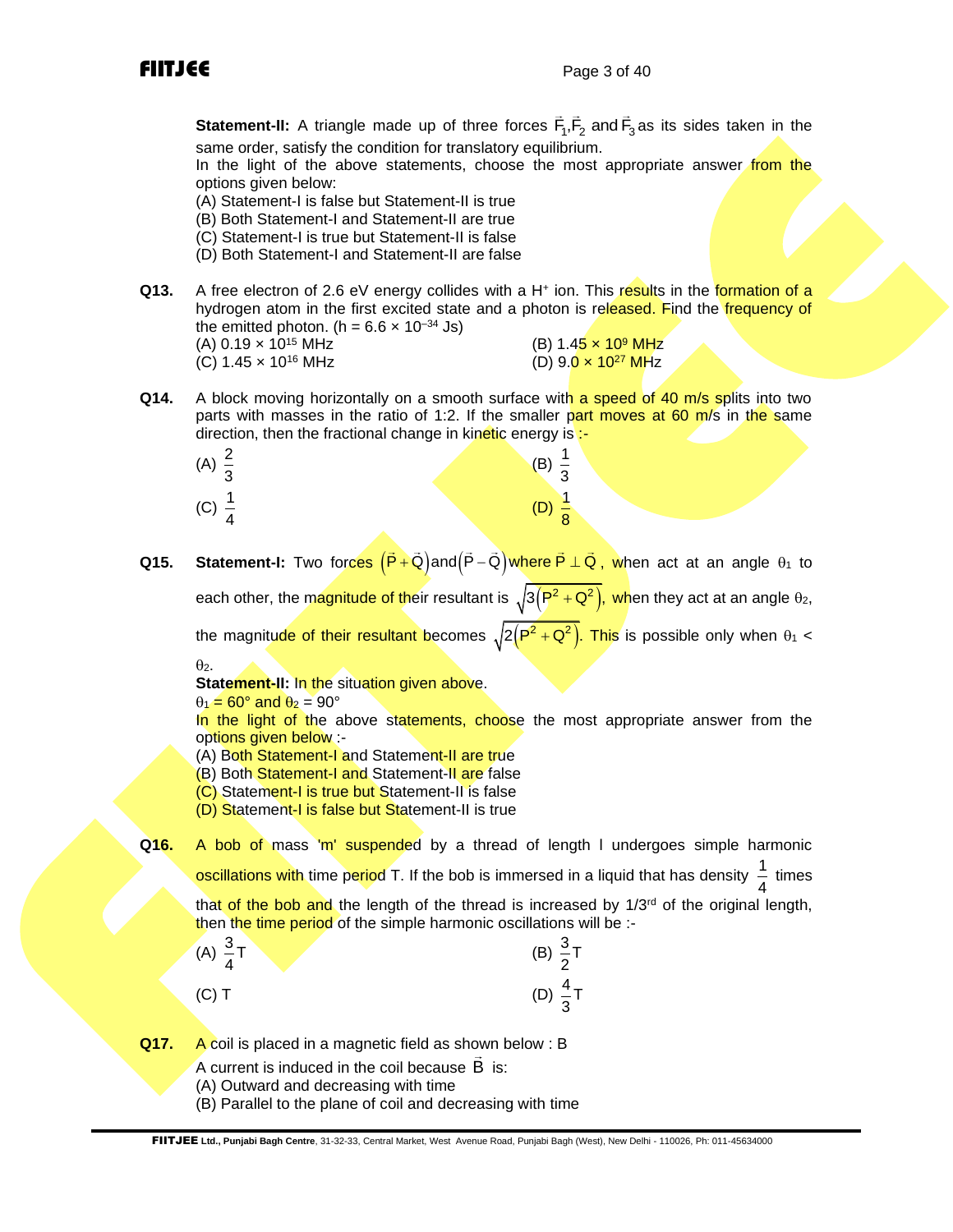- (C) Parallel to the plane of coil and increasing with time
- (D) Outward and increasing with time

B Coil Induced current

**Q18. Statement–I**: To get a steady dc output from the pulsating voltage received from a full wave rectifier we can connect a capacitor across the output parallel to the load RL. **Statement–II** : To get a steady dc output from the pulsating voltage received from a full wave rectifier we can connect an inductor in series with RL.

In the light of the above statements, choose the most appropriate answer from the options given below :

- (A) **Statement I** is false but **Statement II** is true
- (B) **Statement I** is true but **Statement II** is false
- (C) Both **Statement I** and **Statement II** are true
- (D) Both **Statement I** and **Statement II** are false
- **Q19.** A current of 1.5 A is flowing through a triangle, of side 9 cm each. The magnetic field at the centroid of the triangle is :

(Assume that the current is flowing in the clockwise direction.)

- (A)  $2\sqrt{3} \times 10^{-7}$  T, outside the plane of triangle
- (B)  $2\sqrt{3} \times 10^{-5}$  T, inside the plane of triangle
- (C)  $3 \times 10^{-5}$  T, inside the plane of triangle
- (D)  $3 \times 10^{-7}$  T, outside the plane of triangle
- **Q20.** Choose the incorrect statement:

(a) The electric lines of force entering into a Gaussian surface provide negative flux. (b) A charge 'q' is placed at the centre of a cube. The flux through all the faces will be the same.

(c) In a uniform electric field net flux through a closed Gaussian surface containing no net charge, is zero.

(d) When electric field is parallel to a Gaussian surface, it provides a finite non-zero flux. Choose the most appropriate answer from the options given below

- 
- $(A)$   $(c)$  and  $(d)$  only  $(B)$   $(B)$   $(a)$  and  $(c)$  only
	-
- (C) (d) only (D) (b) and (d) only

## **Section-B**

**Q1.** A particle is moving with constant acceleration 'a'. **Following graph shows v<sup>2</sup> versus x (displacement)** plot. The acceleration of the particle is \_\_\_\_\_m/s<sup>2</sup>.



**Q2.** The diameter of a spherical bob is measured using a vernier callipers. 9 divisions of the main scale, in the vernier callipers, are equal to 10 divisions of vernier scale. One main scale division is 1 mm. The main scale reading is 10 mm and  $8<sup>th</sup>$  division of vernier scale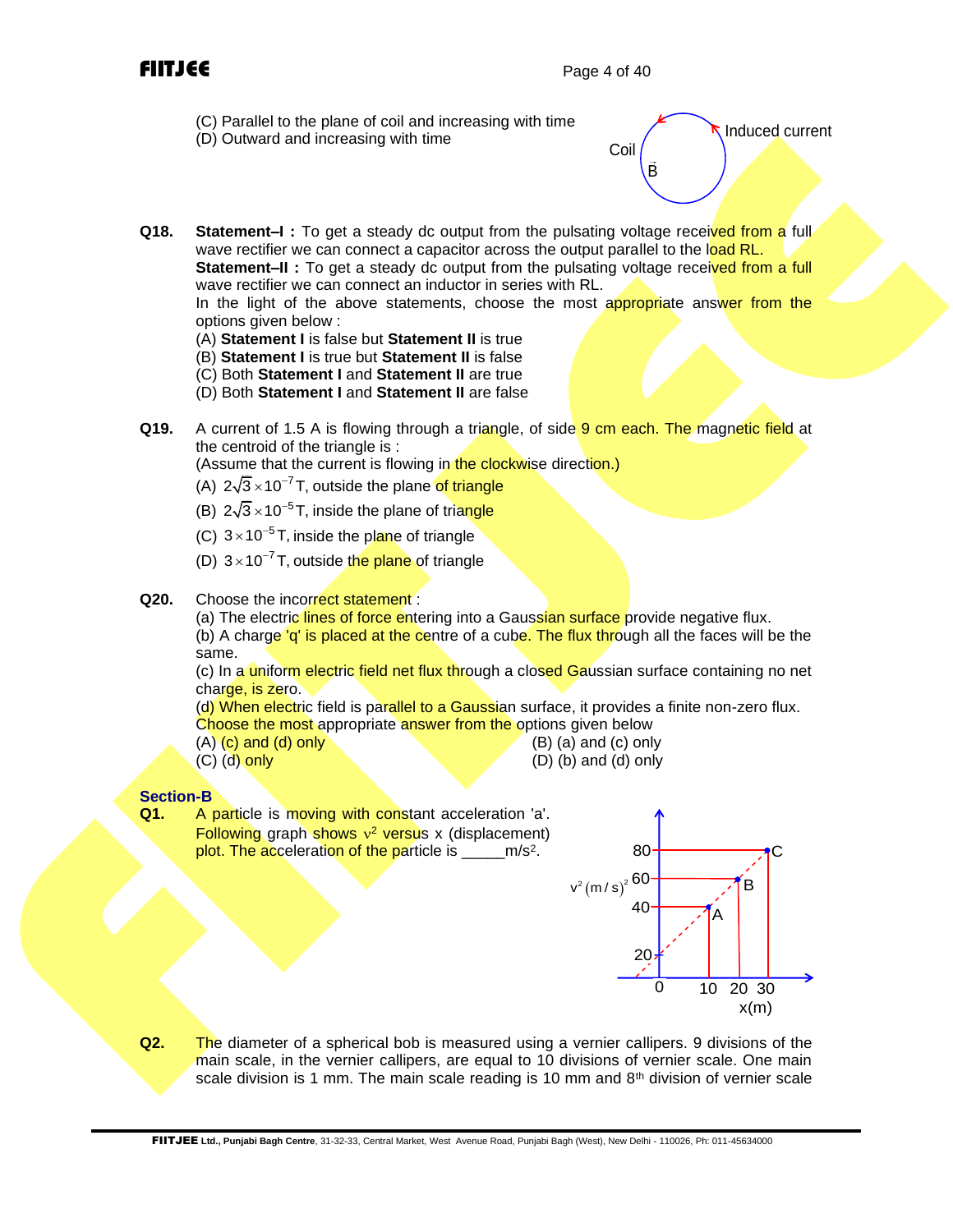was found to coincide exactly with one of the main scale division. If the given vernier callipers has positive zero error of 0.04 cm, then the radius of the bob is  $\times 10^{-2}$  cm.

- **Q3.** A resistor dissipates 192 J of energy in 1 s when a current of 4A is passed through it. Now, when the current is doubled, the amount of thermal energy dissipated in 5 s  $\mathsf{in}$  J.
- **Q4.** A bandwidth of 6 MHz is available for A.M. transmission. If the maximum audio signal frequency used for modulating the carrier wave is not to exceed 6 kHz. The number of stations that can be broadcasted within this band simultaneously without interfering with each other will be
- **Q5.** A long solenoid with 1000 turns/m has a core material with relative permeability 500 and volume 10<sup>3</sup> cm<sup>3</sup>. If the core material is replaced by another material having relative permeability of 750 with same volume maintaining same current of 0.75 A in the solenoid,

the fractional change in the magnetic moment of the core would be approximately x 499  $\left(\frac{\mathsf{x}}{499}\right)$ 

Find the value of x.

- **Q6.** In a Young's double slit experiment, the slits are separated by 0.3 mm and the screen is 1.5 m away from the plane of slits. Distance between fourth bright fringes on both sides of central bright is 2.4 cm. The frequency of light used is  $\times 10^{14}$  Hz.
- **Q7.** At very high frequencies, the effective impendance of the given circuit will be  $\Omega$ .



.

Q8. Cross–section view of a prism is the equilateral triangle ABC in the figure. The minimum deviation is observed using this prism when the angle of incidence is equal to the prism angle. The time taken by light to travel from P (midpoint of BC) to A is  $\times$   $\times$  10<sup>-10</sup> s. (Given, speed of light in vacuum =  $3 \times 10^8$  m/s and  $\cos 30^\circ = \frac{\sqrt{3}}{2}$ )



- **Q9.** A parallel plate capacitor of capacitance 200 μF is connected to a battery of 200 V. A dielectric slab of dielectric constant 2 is now inserted into the space between plates of capacitor while the battery remain connected. The change in the electrostatic energy in the capacitor will be\_\_\_\_\_J.
- **Q10.** A sample of gas with  $\gamma = 1.5$  is taken through an adiabatic process in which the volume is compressed from 1200 cm<sup>3</sup> to 300 cm<sup>3</sup>. If the initial pressure is 200 kPa. The absolute value of the work done by the gas in the process =\_\_\_\_\_J.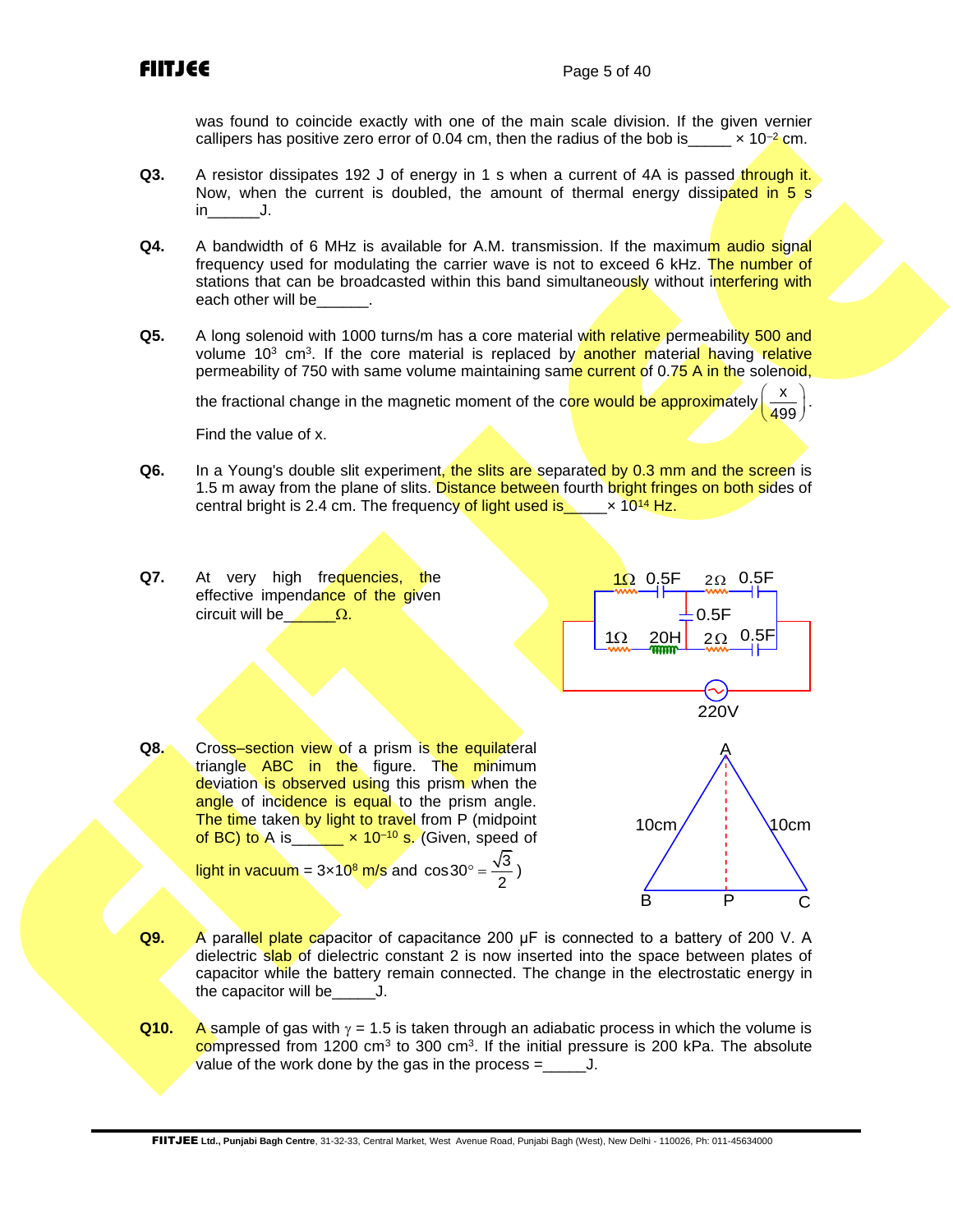## **CHEMISTRY**

# **Section-A**<br>**Q1.** Ide

Identify correct A, B and C in the reaction sequence given below :



FIITJEE **Ltd., Punjabi Bagh Centre**, 31-32-33, Central Market, West Avenue Road, Punjabi Bagh (West), New Delhi - 110026, Ph: 011-45634000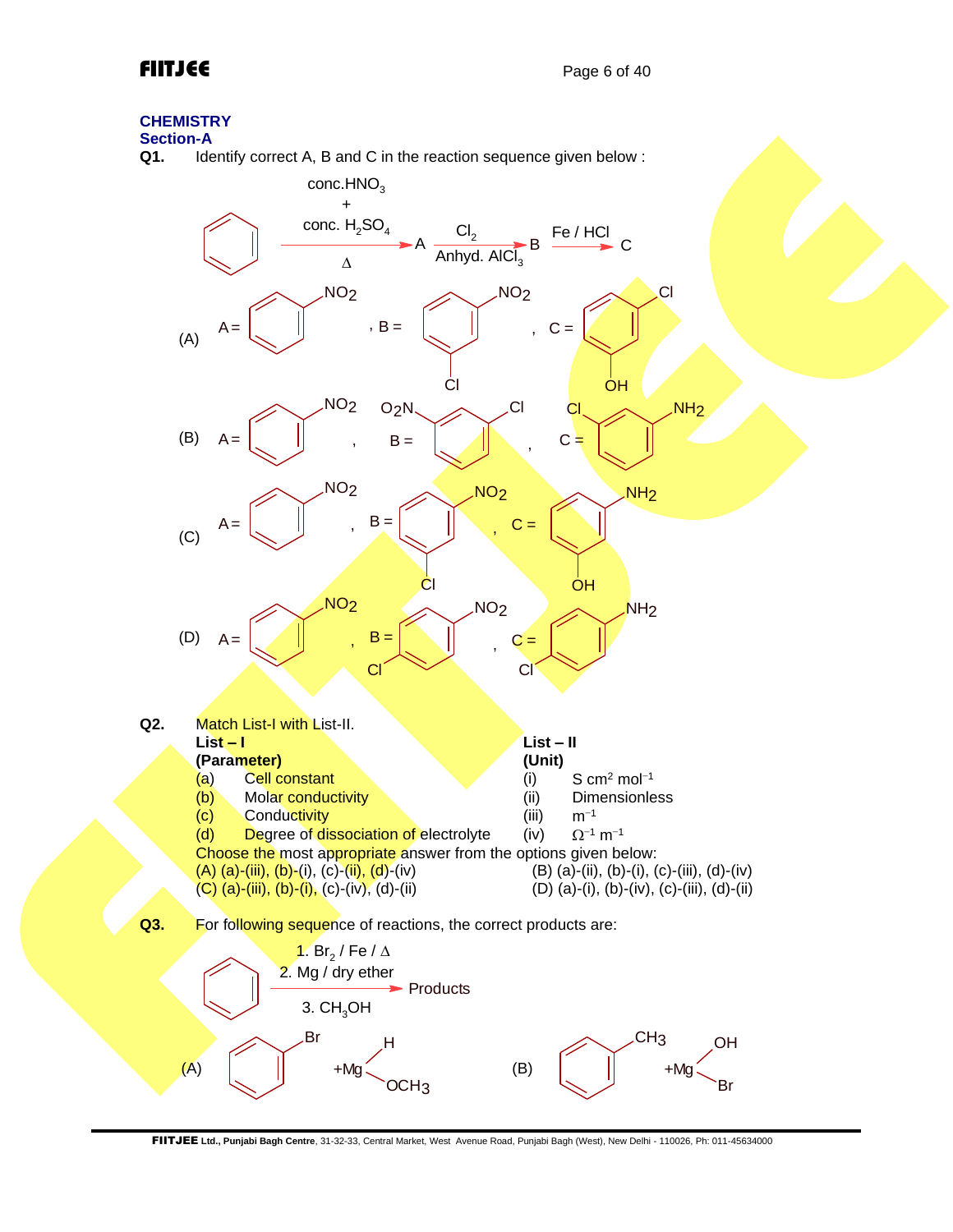

- **Q4.** Which one of the following correctly represents the order of stability of oxides,  $X_2O$ ;  $(X =$ halogen) ? (A) Cl > I > Br (B) Br > I > Cl (C) Br > I > Cl (C) Br > I > Cl (C) Br > I > Cl (C) Br > I + Cl (D) I + Cl > Br  $(C)$  Br  $>$  Cl  $>$  I
- **Q5.** Arrange the following conformational isomers of n-butane in order of their increasing potential energy :

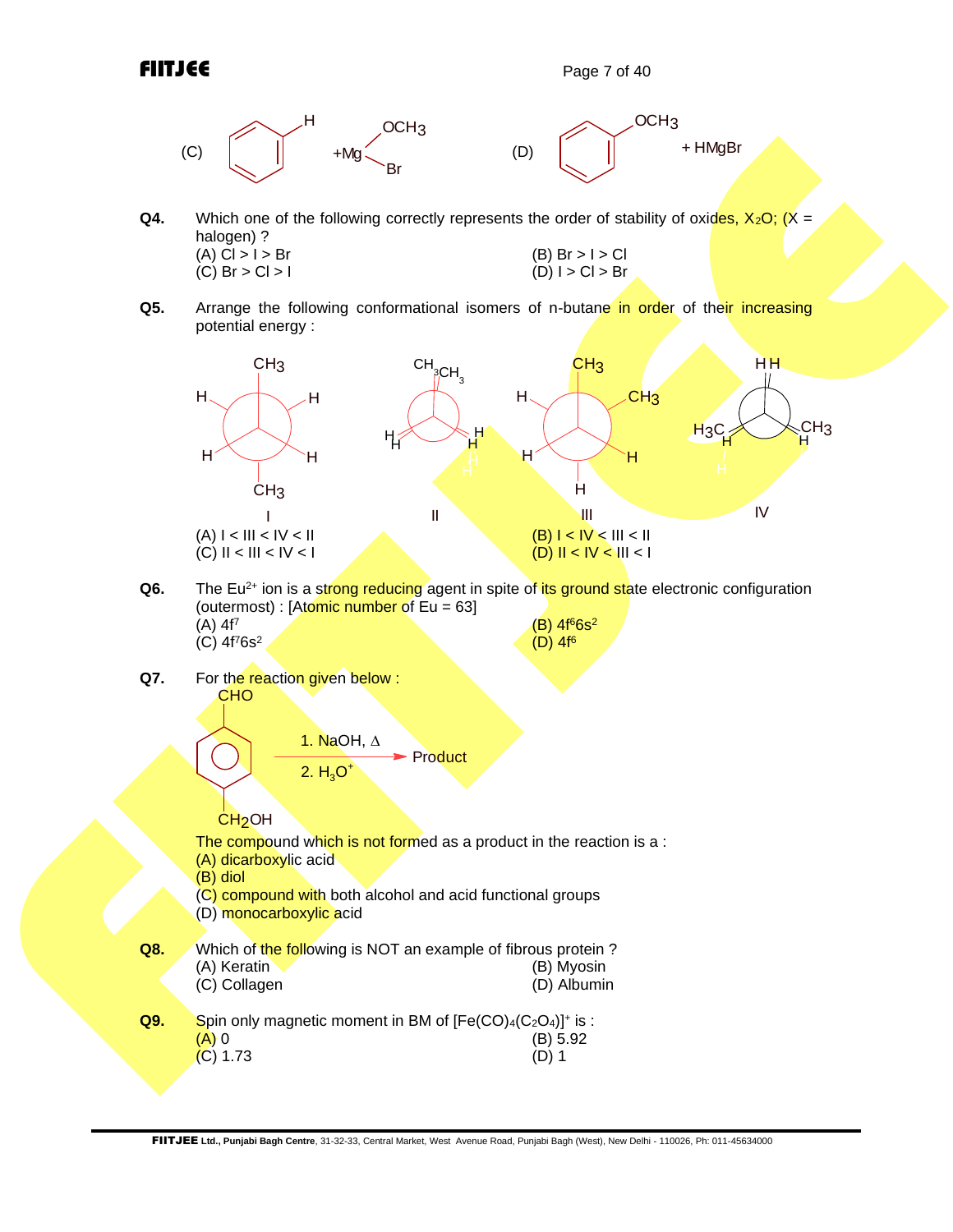**Q10.** The **incorrect** expression among the following is:

- (A)  $ln K = \frac{\Delta H^{\circ} T \Delta S^{\circ}}{RT}$  $=\frac{\Delta H^{\circ} - T\Delta S}{RT}$
- (B) For isothermal process  $w_{\text{reversible}} = -nRT \ln \frac{v}{v}$ i  $w_{\text{reversible}} = -nRT \ln \frac{V_{\text{f}}}{V}$
- $(C) \frac{\Delta \mathbf{U}_{\text{System}}}{\Delta \mathbf{O}}$ Total G S Δ  $\frac{Systemi}{\Delta S_{\text{Total}}}=$  – T (at constant P) (D)  $K = e^{-\Delta G^{\circ}/RT}$
- **Q11.** The structures of A and B formed in the following reaction are:  $[Ph = C_6H_5]$

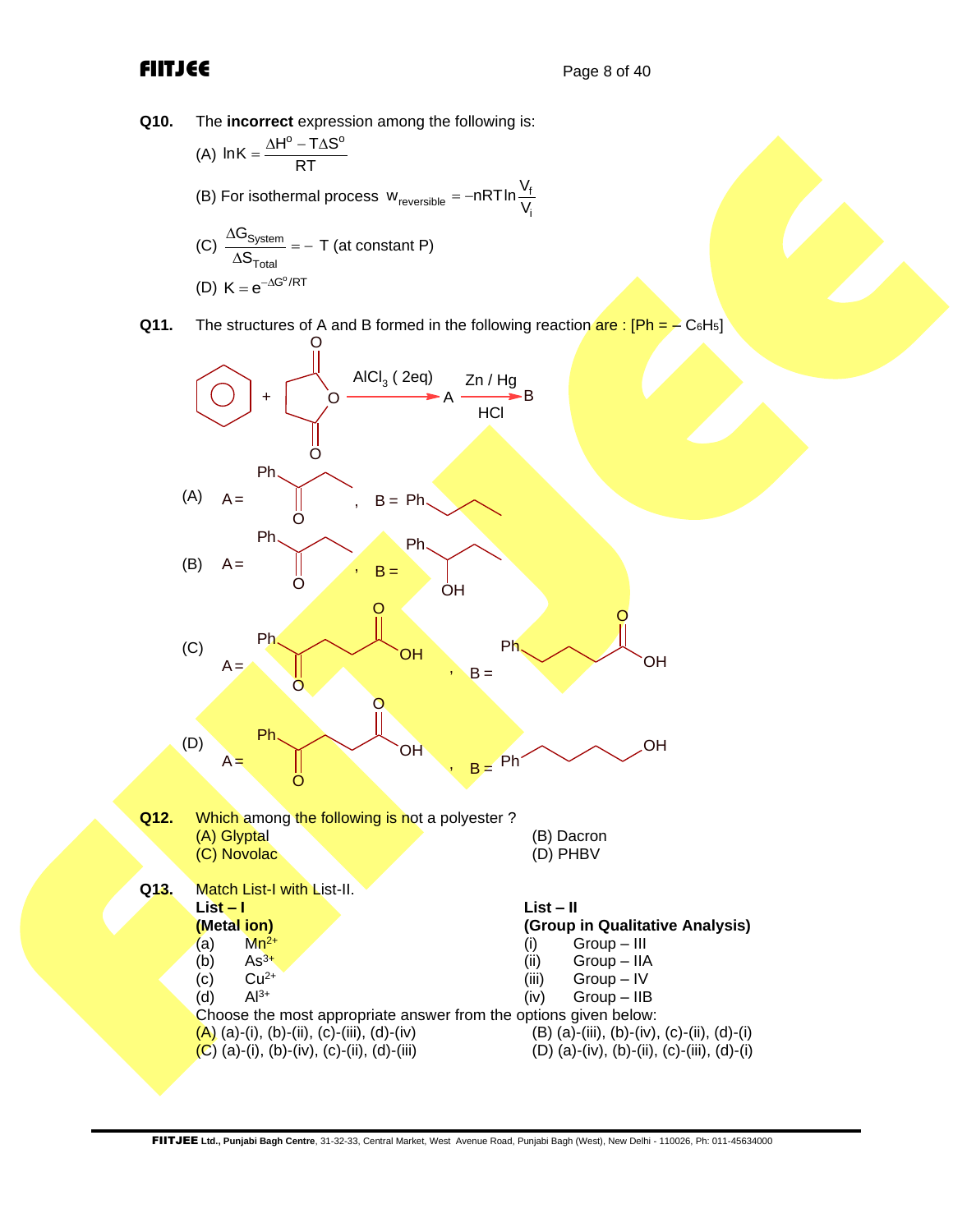**Q14.** The deposition of X and Y on ground surfaces is referred as wet and dry depositions, respectively, X and Y are : (A)  $X =$  Ammonium salts,  $Y = SO_2$ <br>
(C)  $X =$  Ammonium salts,  $Y = CO_2$ <br>
(D)  $X = CO_2$ ,  $Y = SO_2$ 

 $(C)$  X = Ammonium salts, Y =  $CO<sub>2</sub>$ 

- 
- **Q15.** The major products A and B formed in the following reaction sequence are:



**Q16.** The number of S=O bonds present in sulphurous acid, peroxodisulphuric acid and pyrosulphuric acid, respectively are :  $(A)$  2, 3 and 4 (B) 1, 4 and 3 (C) 1, 4 and 4 (D) 2, 4 and 3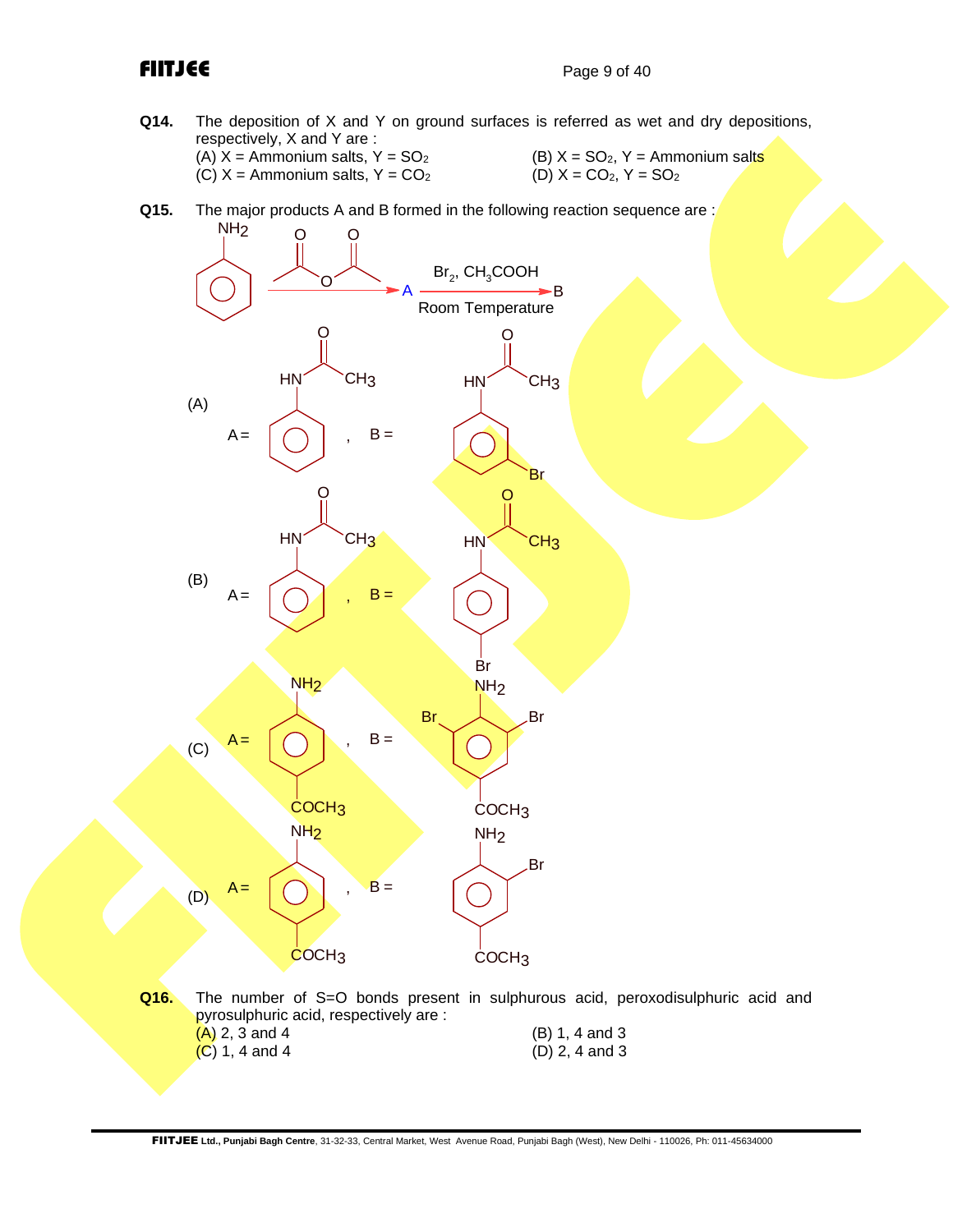

- (B) (A) is correct but (R) is not correct .
- (C) (A) is not correct but (R) is correct.
- $(D)$  Both  $(A)$  and  $(R)$  are correct but  $(R)$  is NOT the correct explanation of  $(A)$ .

## **Section-B**

**Q1.** The transformation occurring in Duma's method is given below:

The transformation occurring in Duma's method is given below :  
\n
$$
C_2H_7N + \left(2x + \frac{y}{2}\right)CuO \rightarrow xCO_2 + \frac{y}{2}H_2O + \frac{z}{2}N_2 + \left(2x + \frac{y}{2}\right)Cu
$$
  
\nThe value of y is \_\_\_\_\_\_\_. (Integer answer)

**Q2.** CH<sub>4</sub> is adsorbed on 1 g charcoal at 0°C following the Freundlich adsorption isotherm. 10.0 mL of CH<sub>4</sub> is adsorbed at 100 mm of Hg, whereas 15.0 mL is adsorbed at 200 mm of Hg. The volume of CH<sub>4</sub> adsorbed at 300 mm of Hg is 10<sup>x</sup> mL. The value of x is  $\frac{\ }{2}$  × 10<sup>-2</sup>. (Nearest integer) [Use  $log_{10}2 = 0.3010$ ,  $log_{10}3 = 0.4771$ ]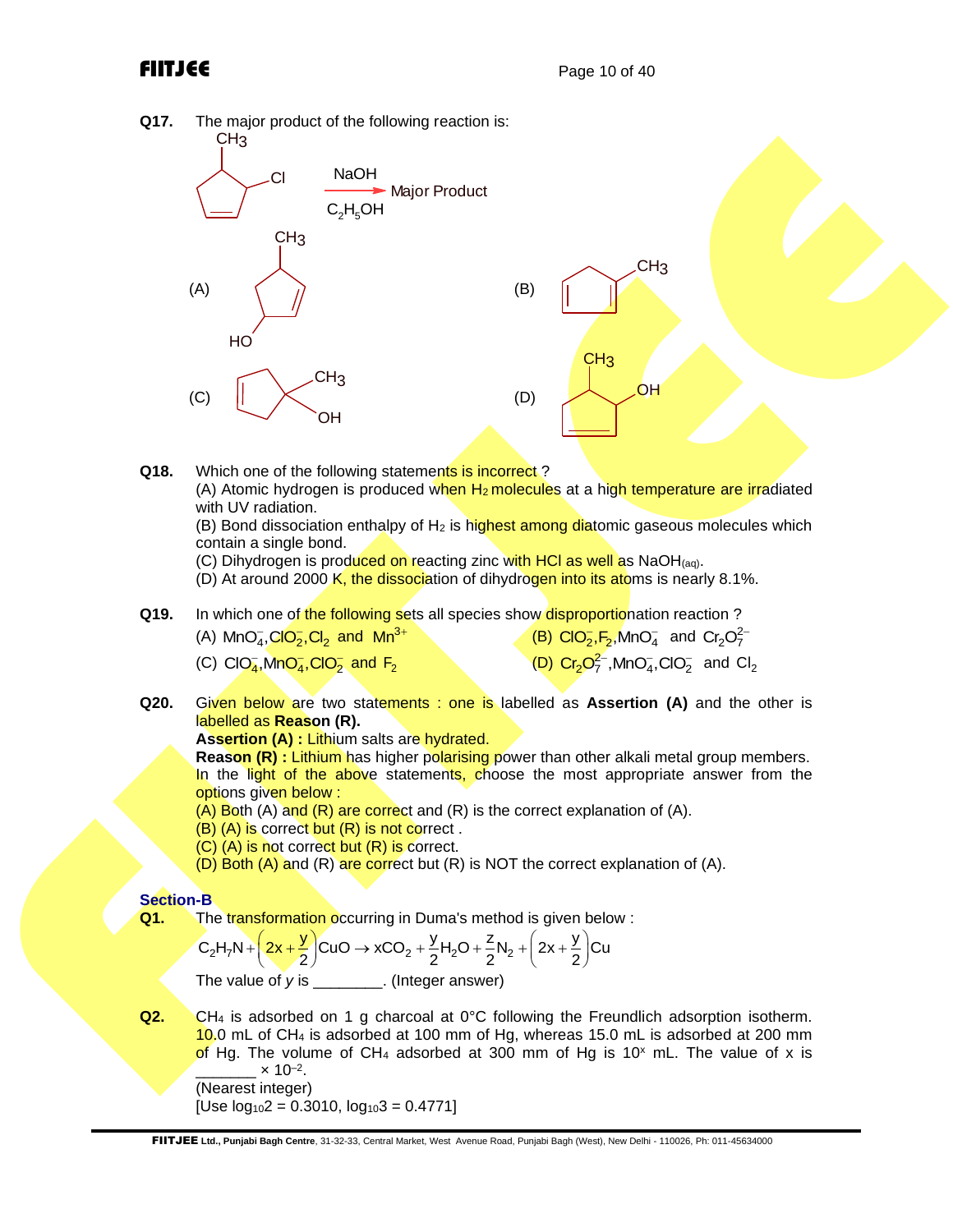- **Q3.** According to molecular orbital theory, the number of unpaired electron(s) in  $O_2^{2-}$  is:
- **Q4.** The pH of a solution obtained by mixing 50 mL of 1 M HCl and 30 mL of 1 M NaOH is  $x \times 10^{-4}$  . The value of x is \_\_\_\_\_\_\_\_\_\_\_. (Nearest integer)  $[$ log 2.5 = 0.3979 $]$
- **Q5.** The empirical formula for a compound with a cubic close packed arrangement of anions and with cations occupying all the octahedral sites is  $A_xB$ . The value of x is  $\overline{a}$ (Integer answer)
- **Q6.** 1.22 g of an organic acid is separately dissolved in 100 g of benzene  $(K_b = 2.6$  K kg mol-<sup>1</sup>) and 100 g of acetone (K<sub>b</sub> = 1.7 K kg mol<sup>-1</sup>). The acid is known to dimerize in benzene but remain as a monomer in acetone. The boiling point of the solution in acetone increases by 0.17°C. The increase in boiling point of s<mark>olution in b</mark>enzene in °C is x × 10<sup>-2</sup>. The value of x is \_\_\_\_\_\_\_.(Nearest integer) [Atomic mass :  $C = 12.0$ ,  $H = 1.0$ ,  $O = 16.0$ ]
- Q7. For the reaction A → B, the rate constant K(in s<sup>-1</sup>) is given by

$$
log_{10} K = 20.35 - \frac{\left(2.47 \times 10^3\right)}{T}.
$$

\_\_\_\_\_\_\_\_\_.

The energy of activation in kJ mol<sup>−1</sup> is \_**\_\_\_\_\_. (Nearest int**eger) [Given : R = 8.314 J K<sup>–1</sup> mol<sup>−1</sup>]

- **Q8.** The value of magnetic quantum number of the outermost electron of Zn+ ion is
- **Q9.** Sodium oxide reacts with water to produce sodium hydroxide. 20.0 g of sodium oxide is dissolved in 500 mL of water. Neglecting the change in volume, the concentration of the resulting NaOH solution is  $\frac{1}{2}$   $\times$  10<sup>-1</sup> M. (Nearest integer)  $[Atomic mass : Na = 23.0, O = 16.0, H = 1.0]$
- **Q10.** In the electrolytic refining of blister copper, the total number of main impurities, from the following, removed as anode mud is

Pb, Sb, Se, Te, Ru, Ag, Au and Pt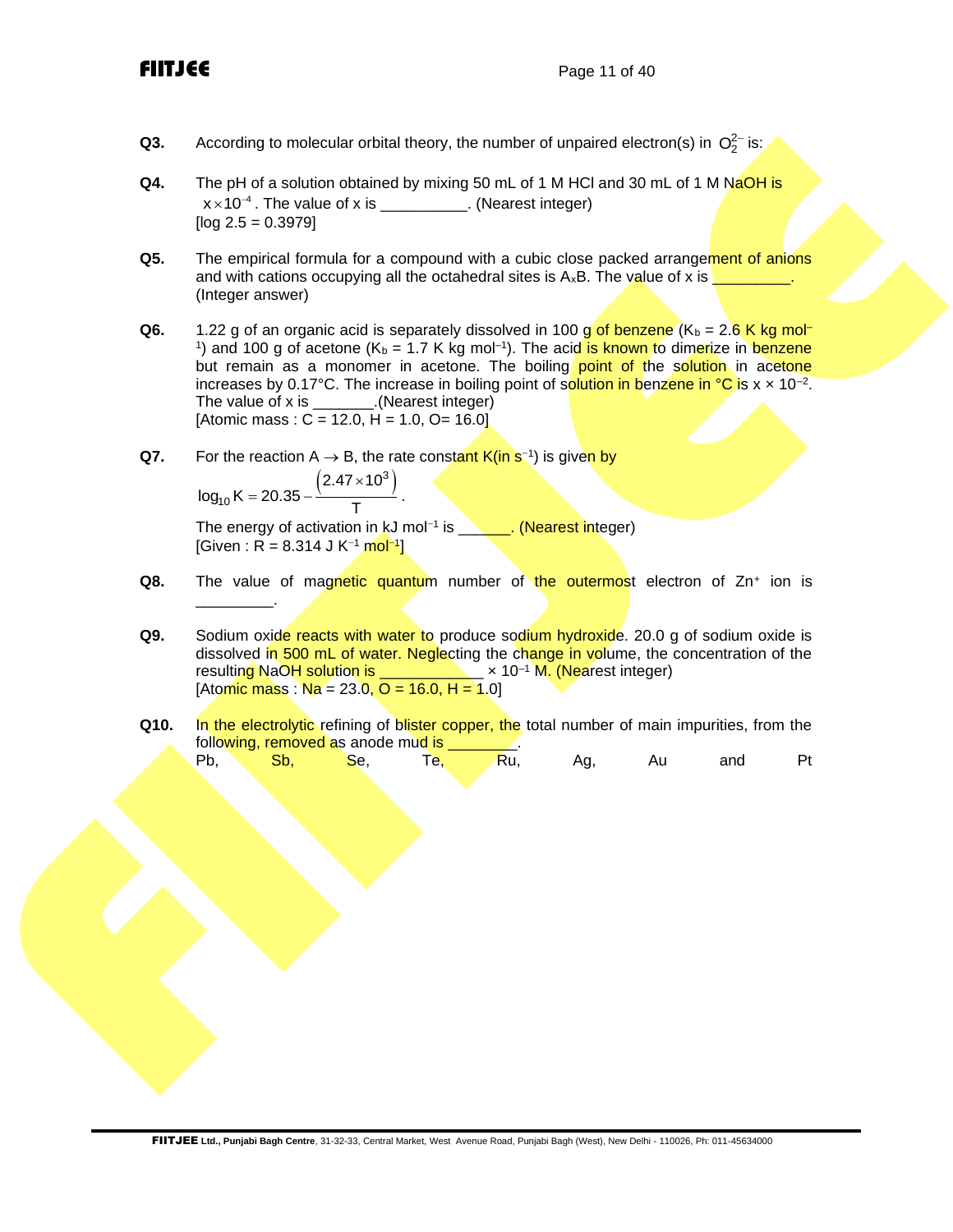## **MATHEMATICS Section-A**

| Section-A |                                                                                                                                                                                                                                                           |                                                                   |
|-----------|-----------------------------------------------------------------------------------------------------------------------------------------------------------------------------------------------------------------------------------------------------------|-------------------------------------------------------------------|
| Q1.       | The domain of the function $f(x) = \sin^{-1}\left(\frac{3x^2 + x - 1}{(x - 1)^2}\right) + \cos^{-1}\left(\frac{x - 1}{x + 1}\right)$ is :                                                                                                                 |                                                                   |
|           | (A) $\left  \frac{1}{4}, \frac{1}{2} \right  \cup \{0\}$                                                                                                                                                                                                  | (B) $0, \frac{1}{2}$                                              |
|           | (C) $\left[0, \frac{1}{4}\right]$                                                                                                                                                                                                                         | (D) $\left[-2,0\right] \cup \left[\frac{1}{4},\frac{1}{2}\right]$ |
| Q2.       | If $y \frac{dy}{dx} = x \left  \frac{y^2}{x^2} + \frac{\phi \left( \frac{y^2}{x^2} \right)}{\phi \left( \frac{y^2}{x^2} \right)} \right , x > 0, \phi > 0, \text{ and } y(1) = -1, \text{ then } \phi \left( \frac{y^2}{4} \right) \text{ is equal to :}$ |                                                                   |
|           | $(A) 2\phi(1)$<br>(C) $4\phi(1)$                                                                                                                                                                                                                          | (B) $4\phi(2)$<br>$(D)$ $\phi(1)$                                 |
|           |                                                                                                                                                                                                                                                           |                                                                   |
| Q3.       | Let f : N $\rightarrow$ N be a function such that $f(m + n) = f(m) + f(n)$ for every m, n $\in$ N. If $f(6) = 18$ ,<br>then $f(2)$ . $f(3)$ is equal to:                                                                                                  |                                                                   |
|           | $(A)$ 18                                                                                                                                                                                                                                                  | $(B)$ 36                                                          |
|           | (C) 54                                                                                                                                                                                                                                                    | $(D)$ 6                                                           |
| Q4.       | The number of solutions of the equation $32^{\tan^2 x} + 32^{\sec^2 x} = 81,0 \le x \le \frac{\pi}{4}$ is:                                                                                                                                                |                                                                   |
|           | $(A)$ 0<br>$(C)$ 1                                                                                                                                                                                                                                        | $(B) 2$<br>$(D) 3$                                                |
|           |                                                                                                                                                                                                                                                           |                                                                   |
| Q5.       | If $\alpha = \lim_{x \to \frac{\pi}{4}} \frac{\tan^3 x - \tan x}{\cos \left(x + \frac{\pi}{4}\right)}$ and $\beta = \lim_{x \to 0} (\cos x)^{\cot x}$ are the                                                                                             | roots of the<br>equation,                                         |
|           | $ax^2 + bx - 4 = 0$ , then the ordered pair (a, b) is:                                                                                                                                                                                                    |                                                                   |
|           | $(A)$ $(1, 3)$<br>$(C)$ $(1, -3)$                                                                                                                                                                                                                         | $(B)$ $(-1, -3)$<br>$(D)$ $(-1, 3)$                               |
| Q6.       | Let $\vec{a}, \vec{b}, \vec{c}$ be three vectors mutually perpendicular to each other and have same magnitude. If a                                                                                                                                       |                                                                   |
|           | vector $\vec{r}$ satisfies $\vec{a} \times \{(\vec{r} - \vec{b}) \times \vec{a}\} + \vec{b} \times \{(\vec{r} - \vec{b}) \times \vec{b}\} + \vec{c} \times \{(\vec{r} - \vec{a}) \times \vec{c}\} = \vec{0}$ ,                                            |                                                                   |
|           | then $\vec{r}$ is equal to                                                                                                                                                                                                                                |                                                                   |
|           | (A) $\frac{1}{2}(\vec{a}+\vec{b}+\vec{c})$                                                                                                                                                                                                                | (B) $\frac{1}{3}(\vec{a} + \vec{b} + \vec{c})$                    |
|           | (C) $\frac{1}{3} (2\vec{a} + \vec{b} - \vec{c})$                                                                                                                                                                                                          | (D) $\frac{1}{2}(\vec{a} + \vec{b} + 2\vec{c})$                   |
| Q7.       | Let A be the set of all points $(\alpha, \beta)$ such that the area of triangle formed by the points (5,                                                                                                                                                  |                                                                   |
|           | 6), (3, 2) and $(\alpha, \beta)$ is 12 square units. Then the least possible length of a line segment                                                                                                                                                     |                                                                   |
|           | joining the origin to a point in A, is:                                                                                                                                                                                                                   |                                                                   |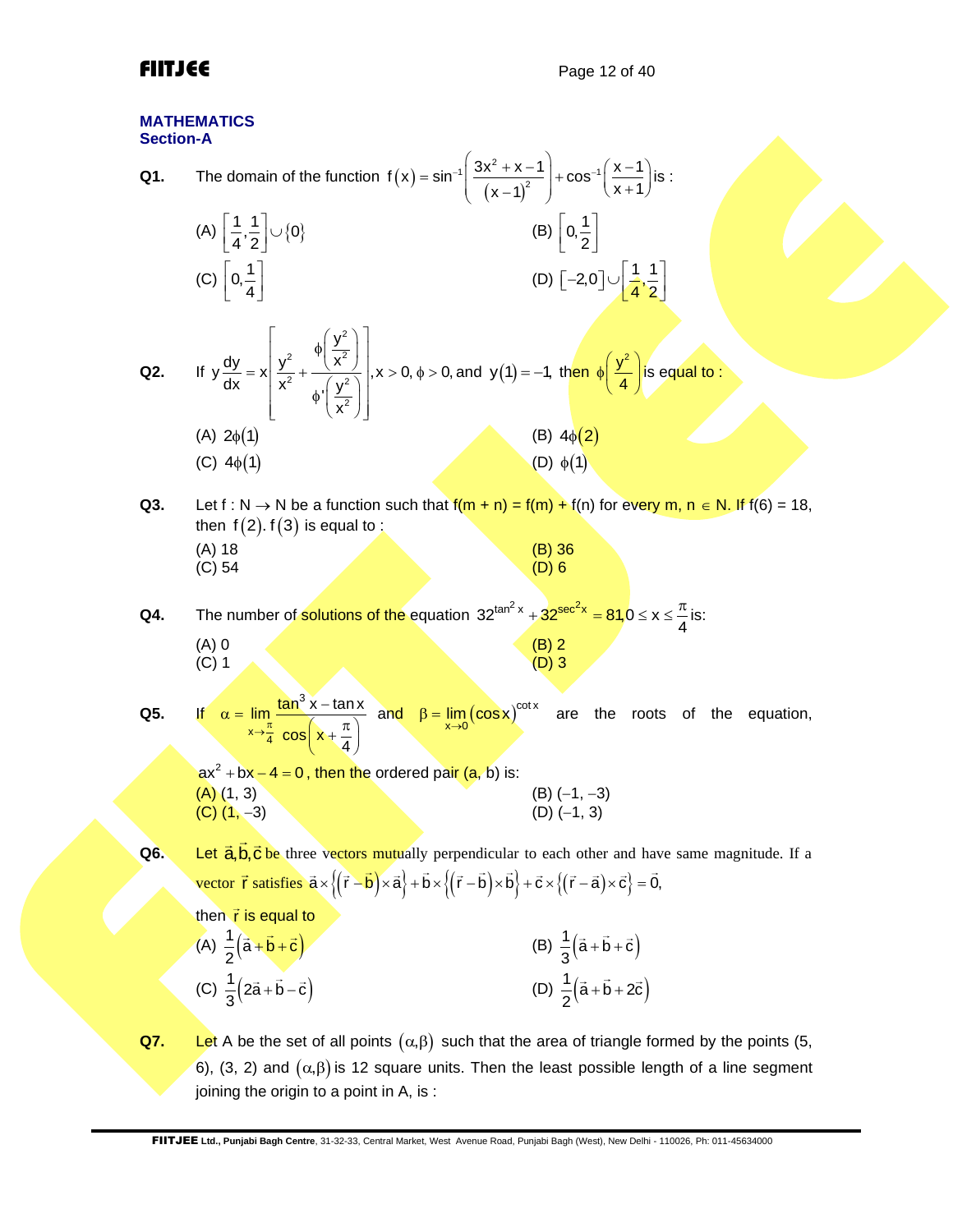(A) 
$$
\frac{16}{\sqrt{5}}
$$
 (B)  $\frac{4}{\sqrt{5}}$   
(C)  $\frac{12}{\sqrt{5}}$  (D)  $\frac{8}{\sqrt{5}}$ 

**Q8.** The distance of the point  $(-1, 2, -2)$  from the line of intersection of the planes  $2x + 3y +$  $2z = 0$  and  $x - 2y + z = 0$  is :

(A) 
$$
\frac{5}{2}
$$
 \t\t (B)  $\frac{\sqrt{42}}{2}$   
(C)  $\frac{1}{\sqrt{2}}$  \t\t (D)  $\frac{\sqrt{34}}{2}$ 

**Q9.** An angle of intersection of the curves,  $\frac{2}{2} + \frac{y^2}{2} = 1$  and  $x^2 + y^2$  $\frac{x^2}{a^2} + \frac{y^2}{b^2} = 1$  and  $\frac{x^2 + y^2}{b^2} = ab, a > b$  $\frac{\lambda}{a^2} + \frac{y}{b}$  $+\frac{y^2}{4.2}$  = 1 and  $x^2 + y^2 = ab$ , a > b is:

| (A) $\tan^{-1}\left(\frac{a+b}{\sqrt{ab}}\right)$ | (B) $\tan^{-1}\left(\frac{a-b}{\sqrt{ab}}\right)$  |
|---------------------------------------------------|----------------------------------------------------|
| (C) $\tan^{-1}(2\sqrt{ab})$                       | (D) $\tan^{-1}\left(\frac{a-b}{2\sqrt{ab}}\right)$ |

**Q10.** Let S =  $\{1, 2, 3, 4, 5, 6\}$ . Then the probability that a randomly chosen onto function g from S to S satisfies  $g(3) = 2g(1)$  is :

| (A) $\frac{1}{15}$ |  | (B)                  |  |
|--------------------|--|----------------------|--|
| (C) $\frac{1}{10}$ |  | $(D)$ $\frac{1}{30}$ |  |

**Q11.** Negation of the statement  $(p \lor r) \Rightarrow (q \lor r)$  is:  $(A) \sim p \land q \land \sim r$  (B)  $\sim p \land q \land r$  $(C) p \wedge q \wedge r$  (D)  $p \wedge \neg q \wedge \neg r$ 

**Q12.** If z is a complex number such that  $\frac{z-i}{z}$  $z - 1$ −  $\frac{1}{-1}$  is purely imaginary, then the minimum value of |z −  $(3 + 3i)$ | is:  $(A) 6\sqrt{2}$ (B)  $2\sqrt{2}$  $(C) 2\sqrt{2}-1$  (D) (D)  $3\sqrt{2}$ 

**Q13.** If  $\alpha + \beta + \gamma = 2\pi$ , then the system of equations  $x + (cosy)y + (cos\beta)z = 0$  $(cosy)x + y + (cos\alpha)z = 0$  $(cos \beta)x + (cos \alpha)y + z = 0$ has : (A) infinitely many solutions (B) exactly two solutions (C) no solution (D) a unique solution **Q14.** Let  $a_1, a_2, a_3, ...$  be an A.P. If  $\frac{a_1 + a_2 + ... + a_{10}}{a_1 + a_2 + ... + a_p} = \frac{100}{p^2}$  $rac{a_1 + a_2 + .... + a_{10}}{a_1 + a_2 + .... + a_p} = \frac{100}{p^2}, p \neq 10$  $\frac{+a_2 + ... + a_{10}}{+a_2 + ... + a_p} = \frac{100}{p^2}$ , p  $\neq$  10, then  $\frac{a_{11}}{a_{10}}$  $10^1$ a  $\frac{a_{11}}{a_{10}}$  is equal to :  $(A) \frac{21}{12}$ 19  $(B) \frac{100}{100}$ 121

FIITJEE **Ltd., Punjabi Bagh Centre**, 31-32-33, Central Market, West Avenue Road, Punjabi Bagh (West), New Delhi - 110026, Ph: 011-45634000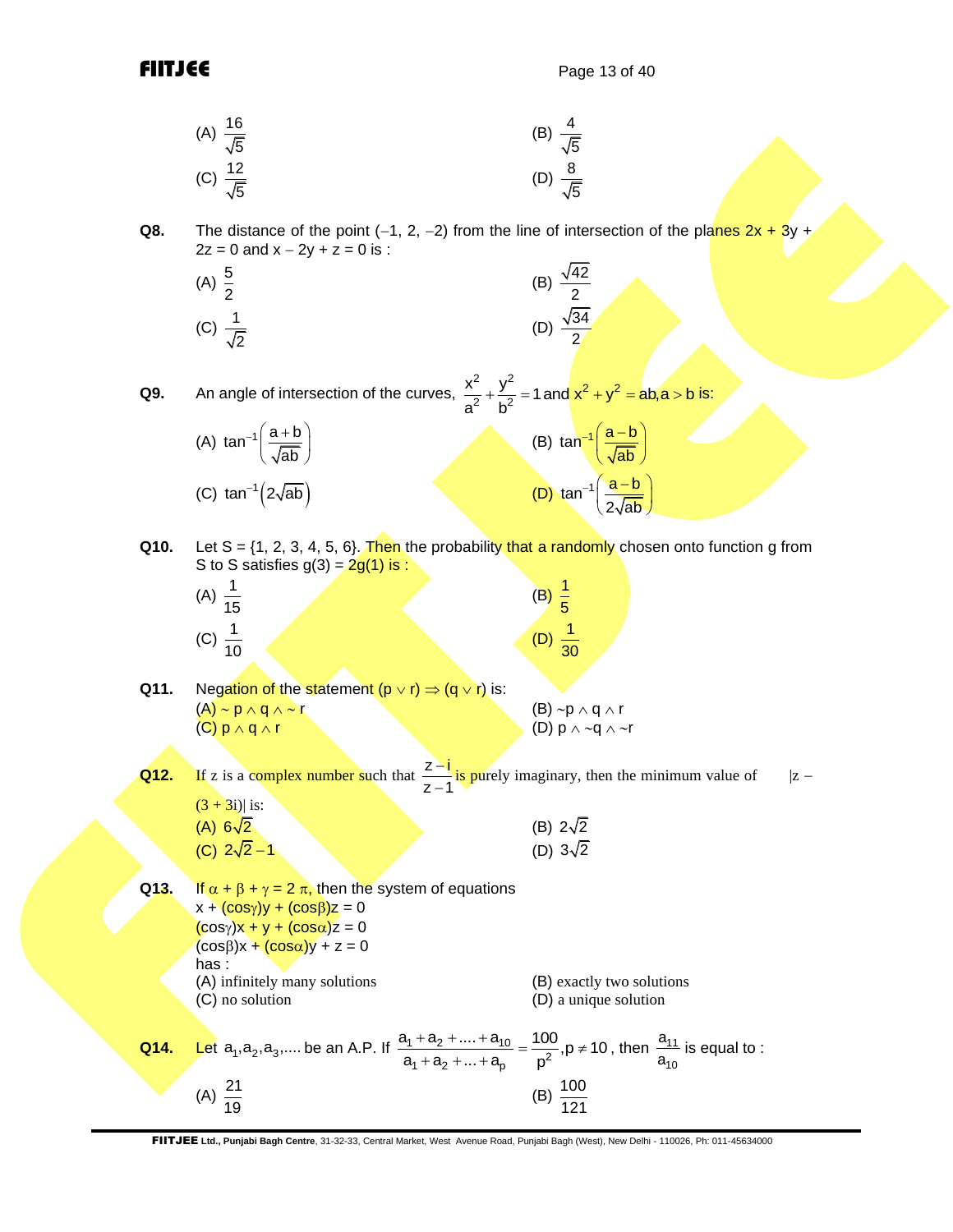$\left(\frac{1}{2},1\right)$ 

(D) (2, 3)

| (C) $\frac{121}{100}$ | (D) $\frac{19}{21}$ |
|-----------------------|---------------------|
|                       |                     |

- **Q15.** The sum of the roots of the equation,  $x + 1 2\log_2(3 + 2^x) + 2\log_4(10 2^{-x}) = 0$ , is: (A)  $log_2 12$  (B)  $log_2 11$ <br>(C)  $log_2 13$  (D)  $log_2 14$  $(C)$  log<sub>2</sub>13
- **Q16.** Let f be any continuous function on [0, 2] and twice differentiable on  $(0, 2)$ . If  $f(0) = 0$ ,  $f(1)$  $= 1$  and  $f(2) = 2$ , then (A)  $f''(x) = 0$  for all  $x \in (0, 2)$  (B)  $f''(x) > 0$  for all  $x \in (0, 2)$ (C)  $f'(x) = 0$  for some  $x \in [0, 2]$  (D)  $f''(x) = 0$  for some  $x \in (0, 2)$
- **Q17.** If [x] is the greatest integer  $\leq$  x, then  $\pi^2$  | | sin $\frac{m}{2}$  | (x  $\frac{r}{2}$  |  $\frac{r}{2}$  $2 \int_{0}^{2} \left( \sin \frac{\pi x}{2} \right) \left( \sqrt{2} \right) \left[ \sqrt{2} \right]$  $\mathbf 0$  $\sin \frac{\pi x}{2}$  $\left(x - \left[x\right]\right)^{\left[x\right]} dx$  $\pi^2 \int\limits_{0}^{2} \biggl(\sin \frac{\pi x}{2}\biggr) \bigl( x - \bigl[ x \bigr] \bigr)^{\! \! \! (x \! \! \! \! \cdot \! \! \! \! \cdot \! \! \! \cdot \! \! \! \! \cdot \! \! \! \cdot \! \! \! \! \cdot \! \! \! \cdot \! \! \! \cdot \! \! \! \cdot \! \! \! \cdot \! \! \! \cdot \! \! \! \cdot \! \! \! \cdot \! \! \! \cdot \! \! \! \cdot \! \! \! \cdot \! \! \! \cdot \! \! \! \cdot \! \! \! \cdot \! \$ (A)  $4(\pi + 1)$  (B)  $4(\pi - 1)$ (C) 2 ( $\pi$  + 1) (D) 2( $\pi$  – 1)
- **Q18.** If  $x_{V+}$  2<sup>y</sup> . 2<sup>x</sup>  $\frac{x}{(x+2^{x+y})}$ log<sub>e</sub>  $\frac{dy}{dx} = \frac{2^{x}y + 2^{y} \cdot 2^{x}}{2^{x}y + 2^{y} \cdot 2^{x}}, y(0) = 0,$  $\frac{y}{dx} = \frac{y}{2^{x} + 2^{x+y} \log_e 2}$  $=\frac{2^{x}y+2^{y}\cdot 2^{x}}{2^{x}+2^{x+y}\log_{e}2}$ , y(0) = 0, c then for y = 1, the value of x lies in the interval:

| (A) (1, 2) | (B) |
|------------|-----|
|            |     |

- $(C)$   $\left(0, \frac{1}{2}\right)$
- **Q19.** The mean and variance of 7 observations are 8 and 16 respectively. If two observations are 6 and  $8$ , then the variance of the remaining  $5$  observations is :

| (A) $\frac{92}{5}$ |                      | <u>134</u><br>(B)      |
|--------------------|----------------------|------------------------|
|                    | (C) $\frac{536}{25}$ | $\frac{112}{5}$<br>(D) |

Q20. The locus of mid.points of the line segments joining (−3, −5) and the points on the ellipse  $\frac{x^2}{1} + \frac{y^2}{2} = 1$  is:

$$
\begin{array}{ll}\n4 & 9 \\
\hline\n\end{array}\n\begin{array}{ll}\n9 & 110 \\
\hline\n\end{array}\n\begin{array}{ll}\n145 = 0 \\
\hline\n\end{array}\n\begin{array}{ll}\n145 = 0 \\
\hline\n\end{array}\n\begin{array}{ll}\n\end{array}\n\begin{array}{ll}\n\end{array}\n\begin{array}{ll}\n\end{array}\n\begin{array}{ll}\n\end{array}\n\begin{array}{ll}\n\end{array}\n\end{array}\n\begin{array}{ll}\n\end{array}\n\begin{array}{ll}\n\end{array}\n\begin{array}{ll}\n\end{array}\n\begin{array}{ll}\n\end{array}\n\end{array}\n\begin{array}{ll}\n\end{array}\n\begin{array}{ll}\n\end{array}\n\begin{array}{ll}\n\end{array}\n\end{array}\n\begin{array}{ll}\n\end{array}\n\begin{array}{ll}\n\end{array}\n\begin{array}{ll}\n\end{array}\n\begin{array}{ll}\n\end{array}\n\end{array}\n\begin{array}{ll}\n\end{array}\n\begin{array}{ll}\n\end{array}\n\end{array}\n\begin{array}{ll}\n\end{array}\n\begin{array}{ll}\n\end{array}\n\begin{array}{ll}\n\end{array}\n\end{array}\n\begin{array}{ll}\n\end{array}\n\end{array}\n\begin{array}{ll}\n\end{array}\n\begin{array}{ll}\n\end{array}\n\end{array}\n\begin{array}{ll}\n\end{array}\n\begin{array}{ll}\n\end{array}\n\begin{array}{ll}\n\end{array}\n\end{array}\n\begin{array}{ll}\n\end{array}\n\end{array}\n\begin{array}{ll}\n\end{array}\n\begin{array}{ll}\n\end{array}\n\end{array}\n\begin{array}{ll}\n\end{array}\n\begin{array}{ll}\n\end{array}\n\end{array}\n\begin{array}{ll}\n\end{array}\n\end{array}\n\begin{array}{ll}\n\end{array}\n\begin{array}{ll}\n\end{array}\n\end{array}\n\begin{array}{ll}\n\end{array}\n\begin{array}{ll}\n\end{array}\n\end{array}\n\begin{array}{ll}\n\end{array}\n\begin{array}{ll}\n\end{array}\n\end{array}\n\begin{array}{ll}\n\end{array}\n\begin{array}{ll
$$

## **Section-B**

- **Q1.** Suppose the line  $\frac{x-2}{2} = \frac{y-2}{2} = \frac{z+2}{2}$  $\frac{1}{5}$  –  $\frac{1}{2}$  $\frac{-2}{\alpha} = \frac{y-2}{-5} = \frac{z+2}{2}$  lies on the plane  $x + 3y - 2z + \beta = 0$ . Then  $(\alpha + \beta)$ is equal to
- **Q2.** Let f(x) be a cubic polynomial with f(1) = -10, f(-1) = 6, and has a local minima at  $x = 1$ , and f'(x) has a local minima at  $x = -1$ . Then f(3) is equal to
- **Q3.** If e a cubic polynomial with f(1) = -10, f(-1) = 6, and has a local minima at x = 1<br>has a local minima at x = -1. Then f(3) is equal to \_\_\_\_\_.<br> $\frac{\sin x}{3 \times + \cos^3 x} dx = \alpha \log_e |1 + \tan x| + \beta \log_e |1 - \tan x + \tan^2 x| + \gamma \tan^{-1} \left( \frac{2 \tan x - 1}{\sqrt{3}} \right) +$ x) has a local minima at  $x = -1$ . Then  $I(s)$  is equal to \_\_\_\_\_.<br>  $\frac{\sin x}{\sin^3 x + \cos^3 x} dx = \alpha \log_e |1 + \tan x| + \beta \log_e |1 - \tan x + \tan^2 x| + \gamma \tan^{-1} \left( \frac{2 \tan x}{\sqrt{3}} \right)$ (x) be a cubic polynomial with  $f(1) = -10$ ,  $f(-1) = 6$ , and has a local minima at x = 1,<br>  $f'(x)$  has a local minima at x = -1. Then  $f(3)$  is equal to \_\_\_\_\_.<br>  $\int \frac{\sin x}{\sin^3 x + \cos^3 x} dx = \alpha \log_e |1 + \tan x| + \beta \log_e |1 - \tan x + \tan^2 x| + \gamma \tan^{-1} \left$ when C is constant of integration, then the value of 18 $\left(\alpha + \beta + \gamma^2\right)$  is \_\_\_\_\_\_\_.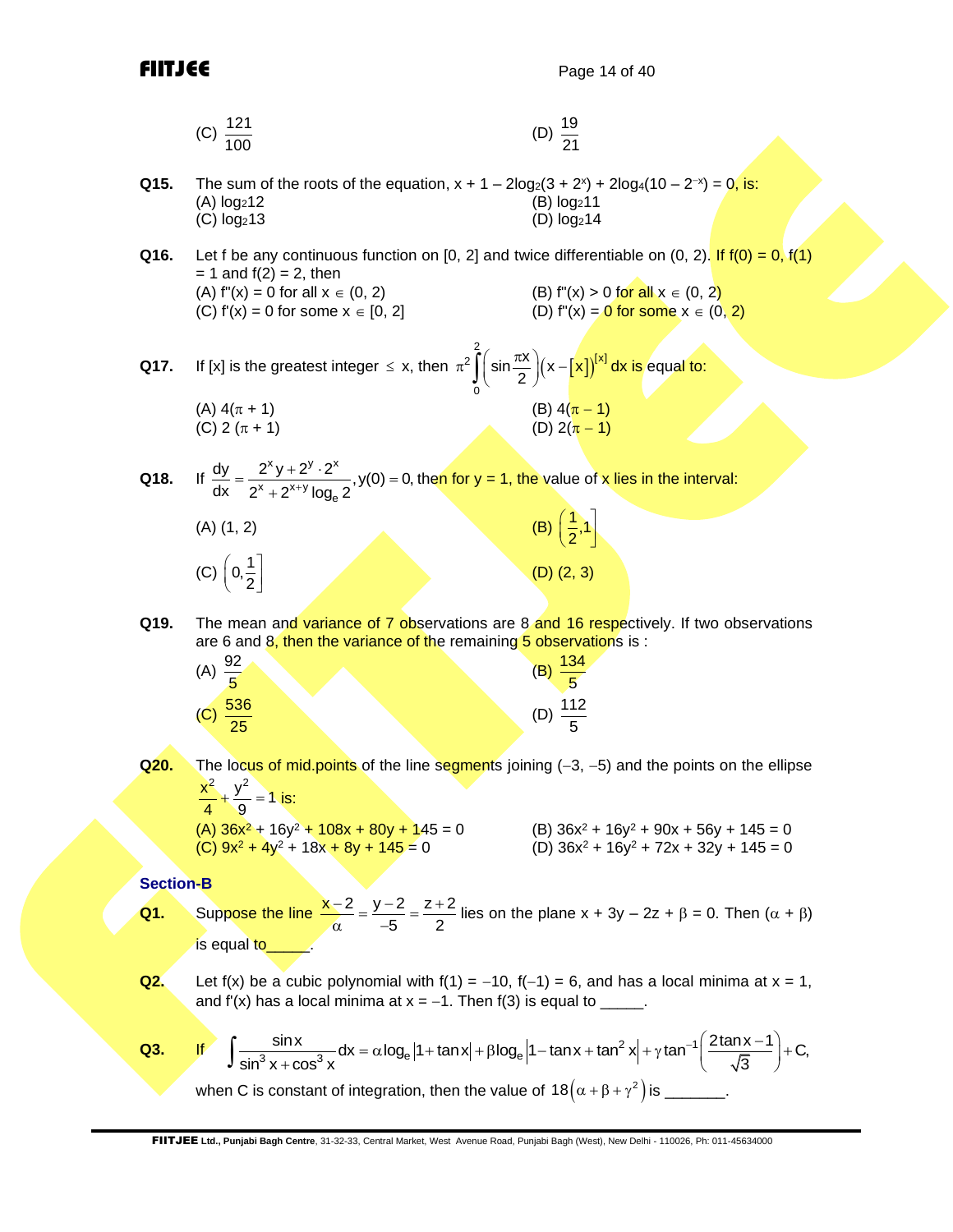\_\_\_\_\_.

- **Q4.** If the line y = mx bisects the area enclosed by the lines  $x = 0$ ,  $y = 0$ ,  $x = \frac{3}{6}$ 2 and the curve y = 1 + 4x – x<sup>2</sup>, then 12 m is equal to \_\_\_\_\_\_\_.
- **Q5.** A tangent line L is drawn at the point (2, –4) on the parabola y<sup>2</sup> = 8x. If th<mark>e line L is a</mark>lso tangent to the circle  $x^2 + y^2 = a$ , then 'a' is equal to\_\_\_\_\_\_\_.
- **Q6.** Let B be the centre of the circle  $x^2 + y^2 2x + 4y + 1 = 0$ . Let the tangents at two points P and Q on the circle intersect at the point A(3, 1). Then  $8 \cdot \left( \frac{\text{area } \Delta \text{APQ}}{\text{SRO}} \right)$ area ABPQ  $\cdot \left( \frac{\text{area } \triangle \text{APQ}}{\text{area } \triangle \text{B} \text{PQ}} \right)$  is equal to
- **Q7.** The number of 4-digit numbers which are neither multiple of 7 nor multiple of 3 is \_\_\_\_.
- **Q8.** If the coefficient of a<sup>7</sup>b<sup>8</sup> in the expansion of (a + 2b +  $4ab$ <sup>10</sup> is K $\cdot$ 2<sup>16</sup>, then K is equal to \_\_\_\_\_.
- **Q9.** If  $S = \frac{7}{5} + \frac{9}{5^2} + \frac{13}{5^3} + \frac{19}{5^4} + \dots$ , then 160 S is equal to \_\_\_\_\_.
- **Q10.** The number of elements in the set The number of elements in the set<br>  $\begin{cases} A = \begin{pmatrix} a & b \\ 0 & d \end{pmatrix} : a, b, d \in \{-1,0,1\} \text{ and } (1-A)^3 = I - A^3 \end{cases}$ , whe where  $\mathsf{I}$  is 2  $\times$  2 identify matrix, is \_\_\_\_\_\_\_.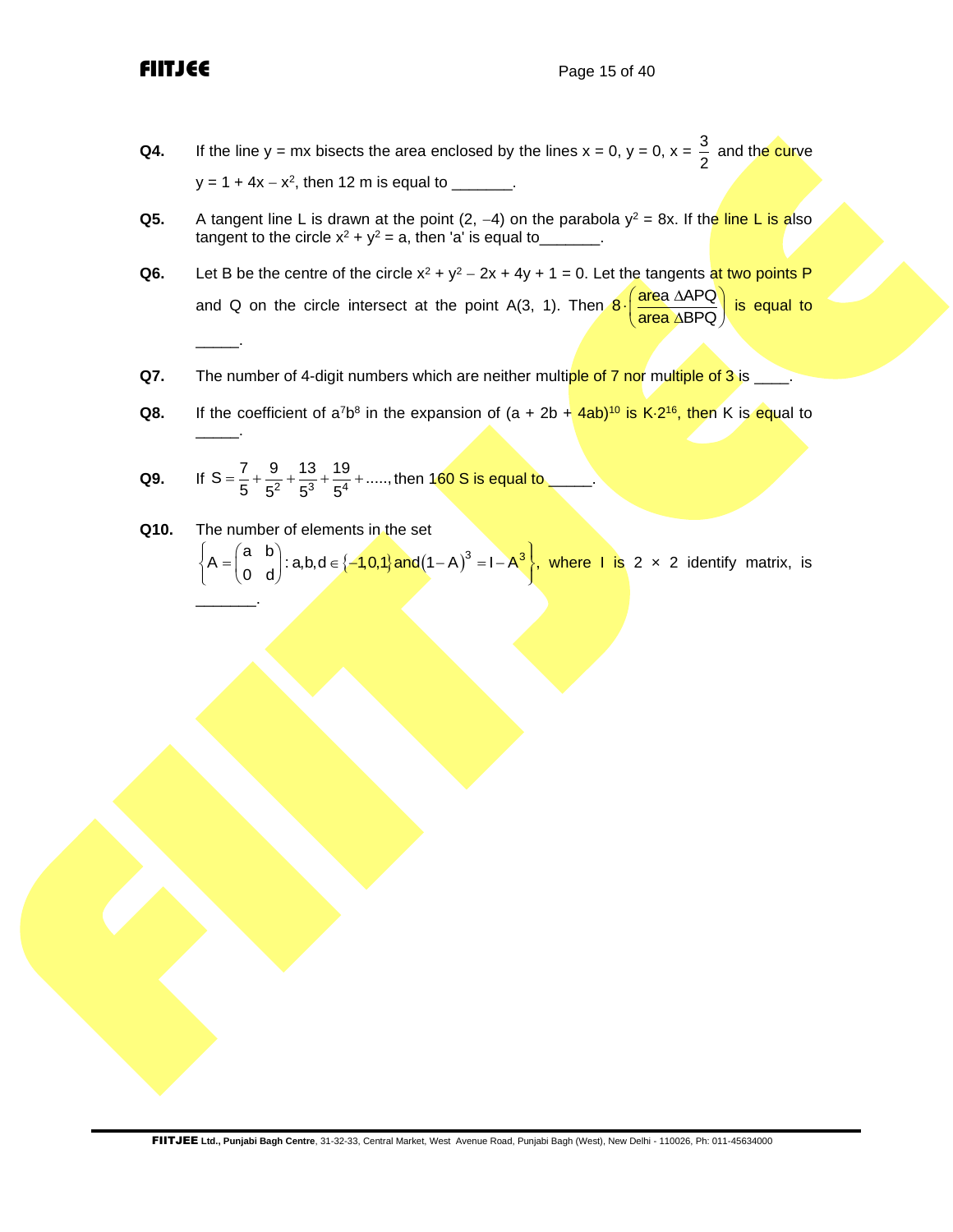## **FIITJEE** Page 16 of 40

| ANSWER: JEE Main- 31-08-2021-Evening |                   |                      |  |
|--------------------------------------|-------------------|----------------------|--|
| <b>PHYSICS</b>                       | <b>CHEMISTRY</b>  | <b>MATHEMATICS</b>   |  |
| <b>Section-A</b>                     | <b>Section-A</b>  | <b>Section-A</b>     |  |
| Ans1. D                              | Ans1. B           | Ans1. A              |  |
| Ans2. C                              | Ans2. C           | Ans2. C              |  |
| Ans3. B                              | Ans3. C           | Ans3. C              |  |
| Ans4. D                              | Ans4. D           | Ans4. C              |  |
| Ans5. D                              | Ans $5. A$        | Ans $5. A$           |  |
| Ans6. B                              | Ans6. A           | Ans <sub>6</sub> . A |  |
| Ans7. B                              | Ans7. A           | Ans $7.$ D           |  |
| Ans $8. B$                           | Ans8. $D$         | Ans8. D              |  |
| Ans9. B                              | Ans9. C           | Ans9. B              |  |
| <b>Ans10. C</b>                      | <b>Ans10.</b> A   | <b>Ans10. C</b>      |  |
| <b>Ans11.</b> B                      | <b>Ans11. C</b>   | <b>Ans11.</b> D.     |  |
| <b>Ans12. B</b>                      | <b>Ans12. C</b>   | <b>Ans12. B</b>      |  |
| <b>Ans13. B</b>                      | <b>Ans13. B</b>   | <b>Ans13. A</b>      |  |
| <b>Ans14.</b> D                      | <b>Ans14.</b> A   | <b>Ans14.</b> D      |  |
| <b>Ans15.</b> A                      | <b>Ans15. B</b>   | <b>Ans15. B</b>      |  |
| <b>Ans16.</b> D                      | <b>Ans16. C</b>   | <b>Ans16.</b> D      |  |
| <b>Ans17.</b> A                      | <b>Ans17.</b> D   | <b>Ans17. B</b>      |  |
| <b>Ans18. C</b>                      | <b>Ans18.</b> D   | <b>Ans18. A</b>      |  |
| <b>Ans19. C</b>                      | <b>Ans19. A</b>   | <b>Ans19. C</b>      |  |
| <b>Ans20. C</b>                      | <b>Ans20.</b> D   | <b>Ans20.</b> A      |  |
| <b>Section-B</b>                     | <b>Section-B</b>  | <b>Section-B</b>     |  |
| <b>Ans1.</b> 1                       | <b>Ans1.</b> 7    | <b>Ans1.</b> 7       |  |
| <b>Ans2. 52</b>                      | <b>Ans2. 128</b>  | <b>Ans2. 22</b>      |  |
| <b>Ans3. 3840</b>                    | Ans $3.0$         | <b>Ans3. 3</b>       |  |
| Ans4. 500                            | <b>Ans4. 6021</b> | <b>Ans4. 26</b>      |  |
| Ans5. 250                            | <b>Ans5. 1</b>    | <b>Ans5. 2</b>       |  |
| <b>Ans6.</b> 5                       | <b>Ans6. 13</b>   | <b>Ans6. 18</b>      |  |
| <b>Ans7. 2</b>                       | <b>Ans7. 47</b>   | <b>Ans7. 5143</b>    |  |
| <b>Ans8. 5</b>                       | <b>Ans8. 0</b>    | <b>Ans8. 315</b>     |  |
| Ans9. 4                              | Ans9. 13          | Ans9. 305            |  |
| Ans10.480                            | <b>Ans10.6</b>    | <b>Ans10.</b> 8      |  |

## **ANSWER- KEY**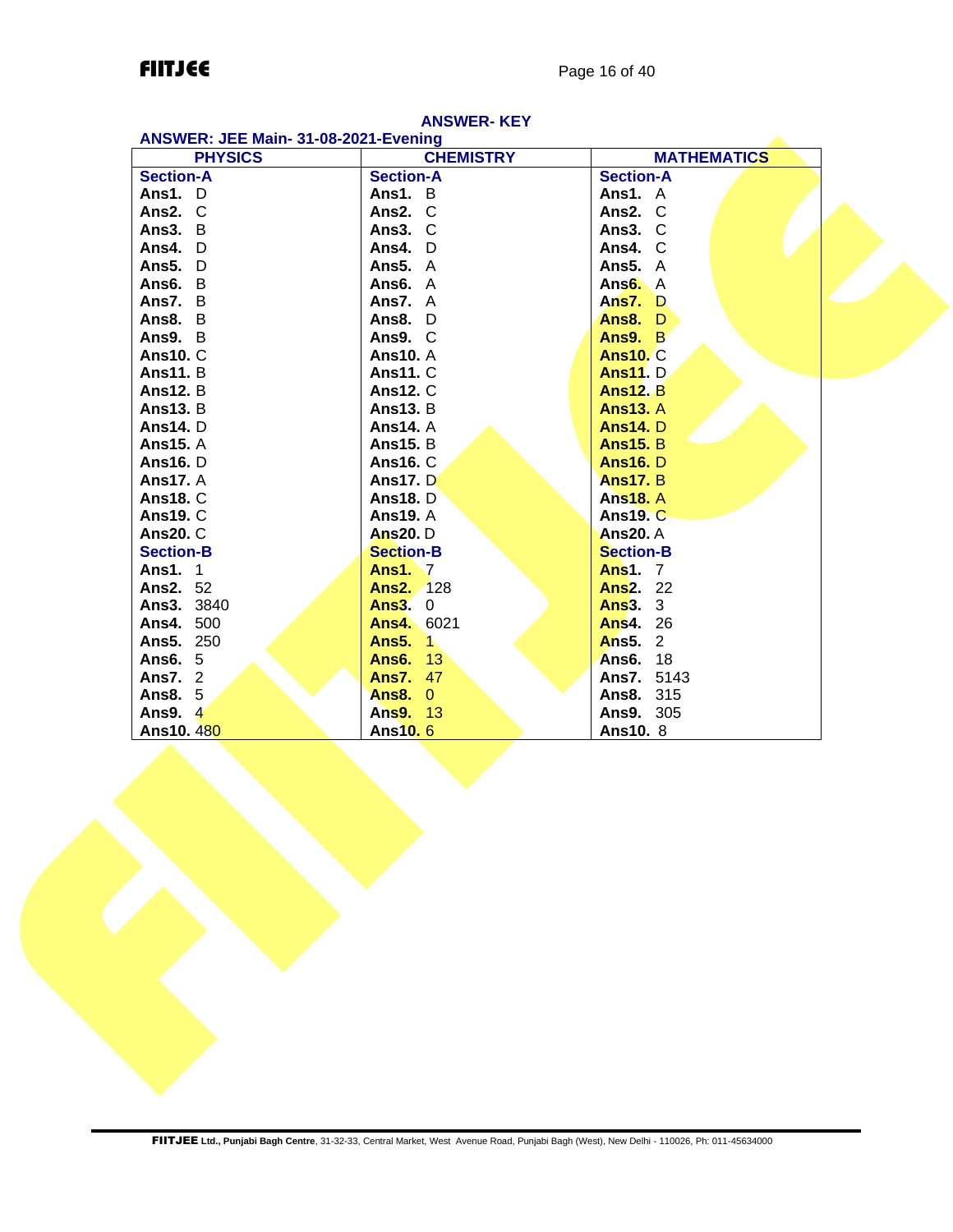## **SOLUTION: JEE Main- 31-08-2021-Evening PHYSICS Section-A**

**Sol1**. Using parallel axis theorem:  $I=2\times\lfloor I_{cm}+md^2\rfloor$  $1=2\times[\frac{2}{5}(1.5)(0.5)^{2}+(1.5)(2.5)^{2}]$  $I=19.05$  kgm<sup>2</sup>

$$
\textcolor{red}{\mathscr{A}} \rightarrow \textcolor{red}{\mathscr{A}}
$$

 $\mathbf{L}$ 

**Sol2.** Acceleration due to gravity at r distance above the surface=  $(R + r)^2$ GM

Acceleration due to gravity at r distance below the surf<mark>ace=  $\frac{GM}{P^3}$ (R ~r)</mark> R −

Acceleration due to gravity at r distance below the surface 
$$
=\frac{R^3}{R^3}(R-r)
$$
  
So, ratio  $=\frac{(R-r)(R+r)^2}{R^3} = \frac{(R-r)(R^2+r^2+2Rr)}{R^3} = 1+\frac{r^2}{R^2}-\frac{r^3}{R^3}$ 

**Sol3.** Heisenberg uncertainty principle:  $\Rightarrow \land$ x $\land$ n >  $\hbar$ 

$$
\Rightarrow \ln \frac{1}{2} = \frac{\pi}{2}
$$
  
\n
$$
\Rightarrow \Delta x (m_{\Delta} v) \geq \hbar
$$
  
\n
$$
\Rightarrow \Delta x (m \sqrt{\frac{3RT}{m}}) \geq \hbar
$$
  
\n
$$
\Rightarrow \Delta x \propto \frac{1}{\sqrt{m}}
$$

- Sol4. Thermal resistance of spherical shell= $\frac{r_2 - r_1}{r_1}$  $4\pi$ Kr<sub>1</sub>r<sub>2</sub> Rate of heat flow=  $\frac{\pi}{\Gamma} = \frac{(\theta_2 - \theta_1)}{(\theta_2 - \theta_1)} = \frac{4\pi Kr_1r_2(\theta_2 - \theta_1)}{r_1r_2(r_2 + \theta_2 - \theta_1)}$  $\frac{1}{2} - \frac{r_1}{r_2}$   $(r_2 - r_1)$  $\frac{1}{4\pi K r_1 r_2}$  $rac{r_1}{R} = \frac{\frac{(v_2 - v_1)}{(r_2 - r_1)}}{\frac{(r_2 - r_1)}{(r_1 - r_1)}} = \frac{4\pi r_1 r_1 r_2 (v_2)}{(r_2 - r_1)}$  $(\theta, -\theta)$
- **Sol5**. In SHM sum of kinetic and potential energy will be constant and average kinetic energy & average potential energy in one time will be remains same.

r

1

R

2  $\sqrt{1}$ 

Sol6. Since 5Ω is connected across conductor so we can remove it.  $R_{\text{eq}} = 10$ 

**Sol7.** Using truth table

| -<br>. . 9<br> |   |   |    |
|----------------|---|---|----|
|                | д | B | Vo |
|                |   | L |    |
|                |   |   |    |
|                |   |   |    |
|                |   |   |    |

**Sol8**. Load of mass will be equally distributed among the four columns so force on each columns will be  $125 \times 10^3$ N.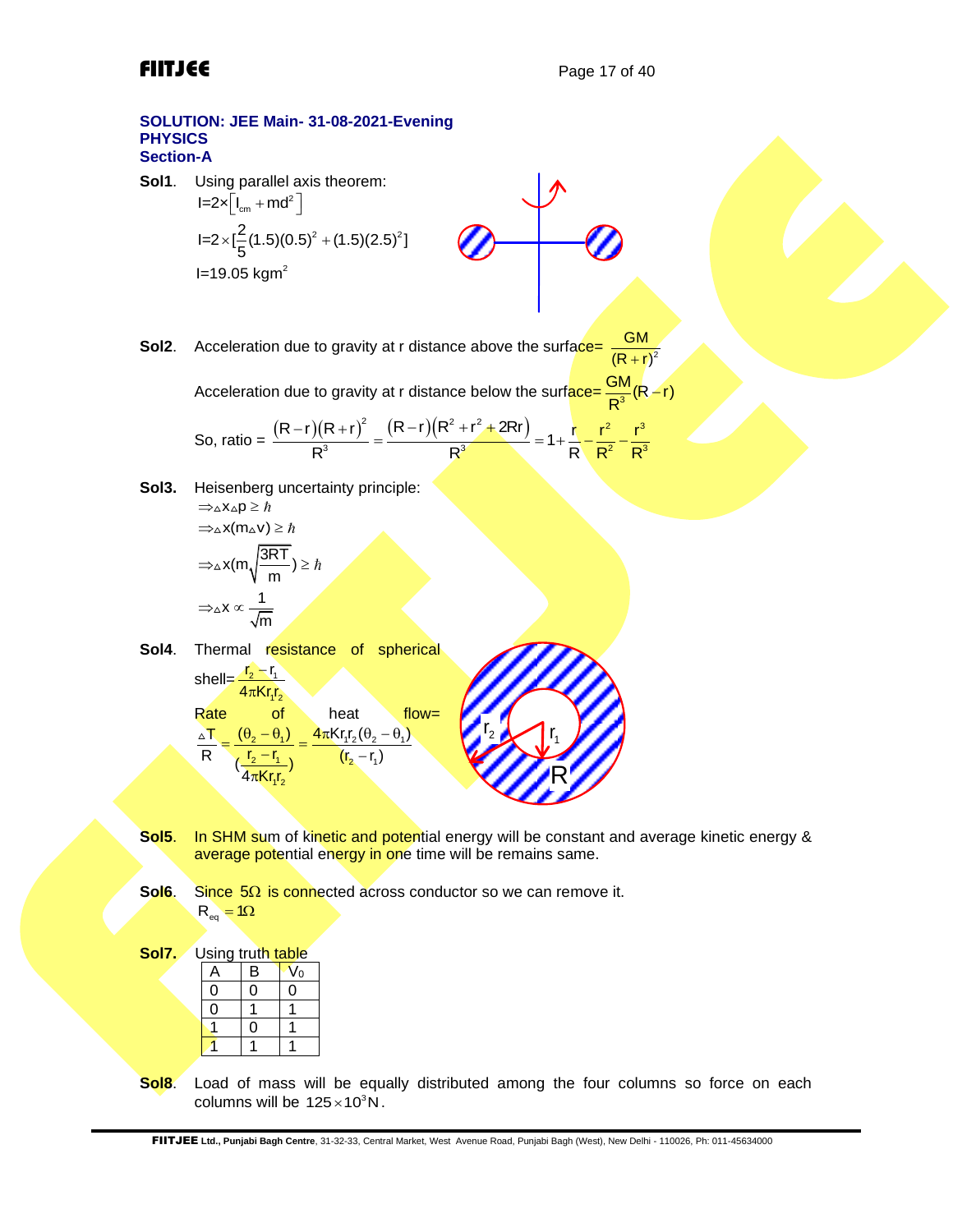Cross section area of the column=  $\pi[(1)^2 - (0.5)^2] = 2.355 \text{m}^2$ Using young's modulus:  $\varepsilon = \frac{\sigma}{Y} = \frac{F}{AY} = \frac{125 \times 10^3}{2.355 \times 2 \times 10^{11}} = 2.65 \times 10^{-7}$  $\text{softmax}$  π<sub>[(1)</sub> − (0.5) ] = 2.355m<br>  $\epsilon = \frac{\sigma}{\gamma} = \frac{F}{AY} = \frac{125 \times 10^3}{2.355 \times 2 \times 10^{11}} = 2.65 \times 10^{-7}$ 

Sol9. Using F = ma = m
$$
\frac{V}{T}
$$
  
\n $\Rightarrow$  m = FTV<sup>-1</sup>

**Sol10.** Force on q<sub>1</sub>:

**Sol10.** Force on q<sub>1</sub>:  
\n
$$
F_{q_1} = q(V \times B) = 4\pi (0.5c\hat{i}) \times \frac{B_0}{\sqrt{2}} (\cos(kz - \omega t)\hat{i} + \cos(kz - wt)\hat{j})
$$
\n
$$
= 4\pi (0.5c)(\frac{B_0}{\sqrt{2}})\cos(k\frac{\pi}{k})\hat{k}
$$
\nForce on q<sub>2</sub>:  
\n
$$
F_{q_2} = q(V \times B) = 2\pi (0.5c\hat{i}) \times \frac{B_0}{\sqrt{2}} (\cos(kz - \omega t)\hat{i} + \cos(kz - wt)\hat{j})
$$
\n
$$
= 2\pi (0.5c)(\frac{B_0}{\sqrt{2}})\cos(k\frac{3\pi}{k})\hat{k}
$$

So ration will be 2:1

**Sol11.** Using Ideal gas Equation: PV=nRT

$$
PV=nRT
$$
\n⇒ n =  $\frac{PV}{RT} = \frac{400 \times 10^3 \times 500 \times 10^{-6}}{8.3 \times 100} = 0.008$   
\n⇒  $\frac{m_1}{2} + \frac{m_2}{32} = 0.08$   
\n⇒ 16m<sub>1</sub> + m<sub>2</sub> = 2.56  
\n⇒  $m_1 = 0.12, m_2 = 0.64$   
\n⇒  $\frac{m_2}{m_1} = \frac{16}{3}$ 

- **Sol12.** For equilibrium net force acting on the system should be zero.
- **Sol13.** Energy of electron in first excited state will be -3.4eV. So total energy difference will be (2.6+3.4)eV.

$$
\text{Wavelength}(\lambda) = \frac{1242 \text{eV} - \text{nm}}{6 \text{eV}} = 207 \text{ nm}
$$
\n
$$
\text{Frequency} = \frac{\text{c}}{\lambda} = \frac{3 \times 10^8}{207 \times 10^{-9}} = 1.45 \times 10^9 \text{MHz}
$$

**Sol14.** Using conservation of linear momentum:  $\Rightarrow$  40  $\times$  3m = 60  $\times$  m + v  $\times$  2m  $\Rightarrow v = 30m/s$  $\lambda_i = \frac{1}{2} \times 3m \times (40)^2$  $KE_i = \frac{1}{2} \times 3m \times (40)$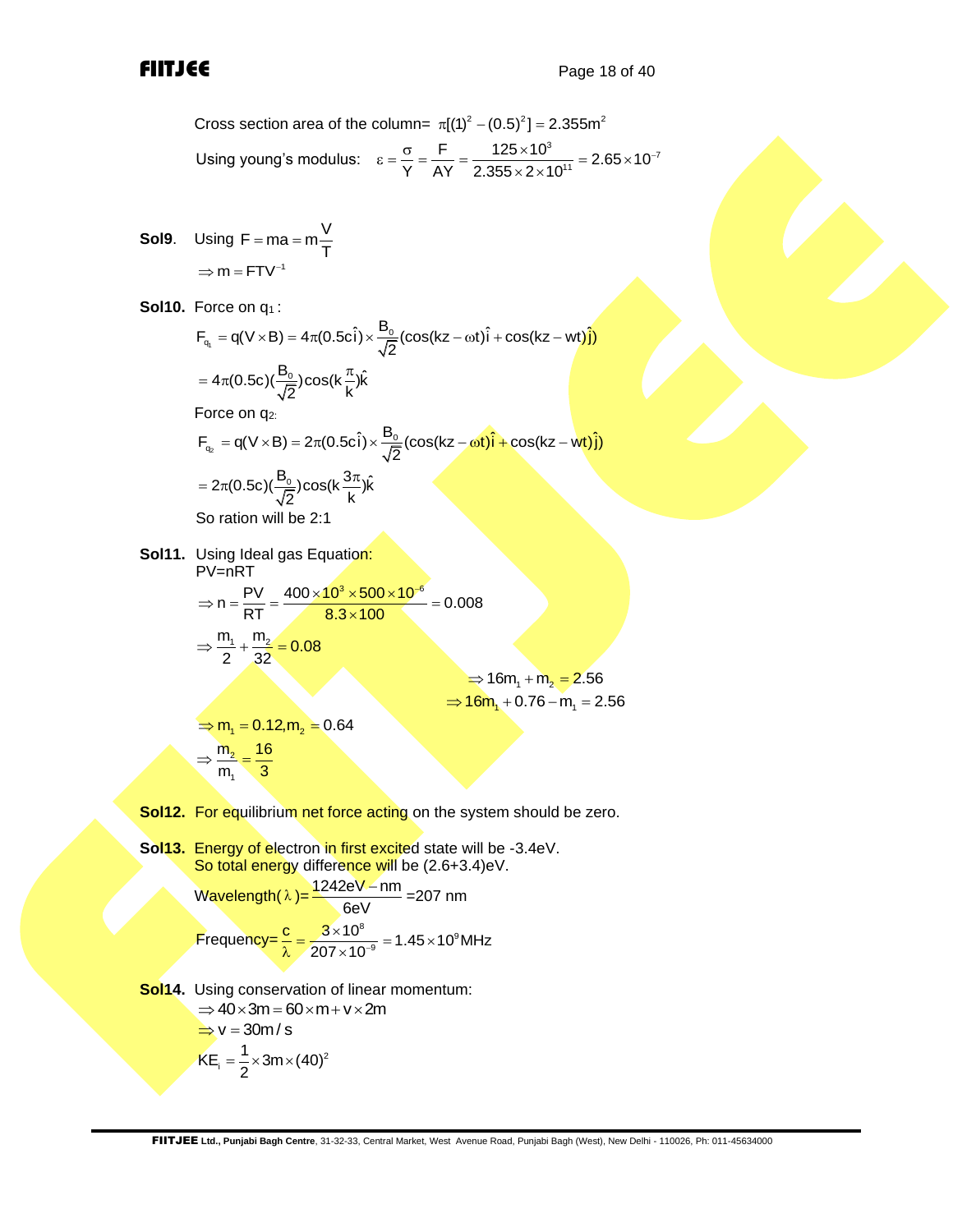$$
KE_{f} = \frac{1}{2} \times m \times (60)^{2} + \frac{1}{2} \times 2m \times (30)^{2}
$$

$$
\Rightarrow \frac{KE_{f}}{KE_{i}} = \frac{54}{48}
$$

Fractional change in kinetic energy= $1-\frac{1}{16}$ i  $1 - \frac{KE_f}{KE_i} = \frac{1}{8}$ 

**Sol15.** 
$$
\vec{x} = |\vec{P} + \vec{Q}| = \sqrt{P^2 + Q^2}
$$
  
\n $\vec{y} = |\vec{P} - \vec{Q}| = \sqrt{P^2 + Q^2}$   
\n $\Rightarrow |\vec{x} + \vec{y}| = \sqrt{x^2 + y^2 + 2xy}$   
\n $\Rightarrow \sqrt{3(P^2 + Q^2)} = \sqrt{(\sqrt{P^2 + Q^2})^2 + (\sqrt{P^2 + Q^2})^2 + 2(P^2 + Q^2)\cos\theta_1}$   
\n $\Rightarrow \theta_1 = 60^\circ$   
\nUsing same formula:  $\theta_2 = 90^\circ$ 

**Sol16.** Time period 
$$
T = 2\pi \sqrt{\frac{1}{g_{eff}}}
$$
  
\n
$$
\Rightarrow T_i = T = 2\pi \sqrt{\frac{1}{g}}
$$
\n
$$
\Rightarrow T_f = T' = 2\pi \sqrt{\frac{4l/3}{g(1-\frac{p}{\sigma})}} = 2\pi \sqrt{\frac{16l}{9g}}
$$
\n
$$
\Rightarrow T' = \frac{4}{3}T
$$

**Sol17.** Using faraday's law magnetic field should be outward and decreasing with time

**Sol18.** Capacitor makes potential difference constant.

Sol19. using magnetic field due to straight wire:

$$
B = \frac{\mu_0 i}{4\pi r} (\sin \alpha + \sin \beta)
$$
  
=  $\frac{10^{-7} \times 1.5}{(\frac{0.09}{2\sqrt{3}})}$  × (sin 60° + sin 60°) = 10<sup>-5</sup> T  
So, Magnetic field due to three wires  
=  $3 \times 10^{-5}$  T  
inside the plane



**Sol20.** when electric field is parallel then it would provide zero flux.

## **Section-B**

**Sol1**. Equation from the given graph:

 $V^2 = 2x + 20$  $V^2 = 2x + 20$  $2V \frac{dV}{dt} = 2V$  $\Rightarrow$  2V  $\frac{uv}{v} =$  :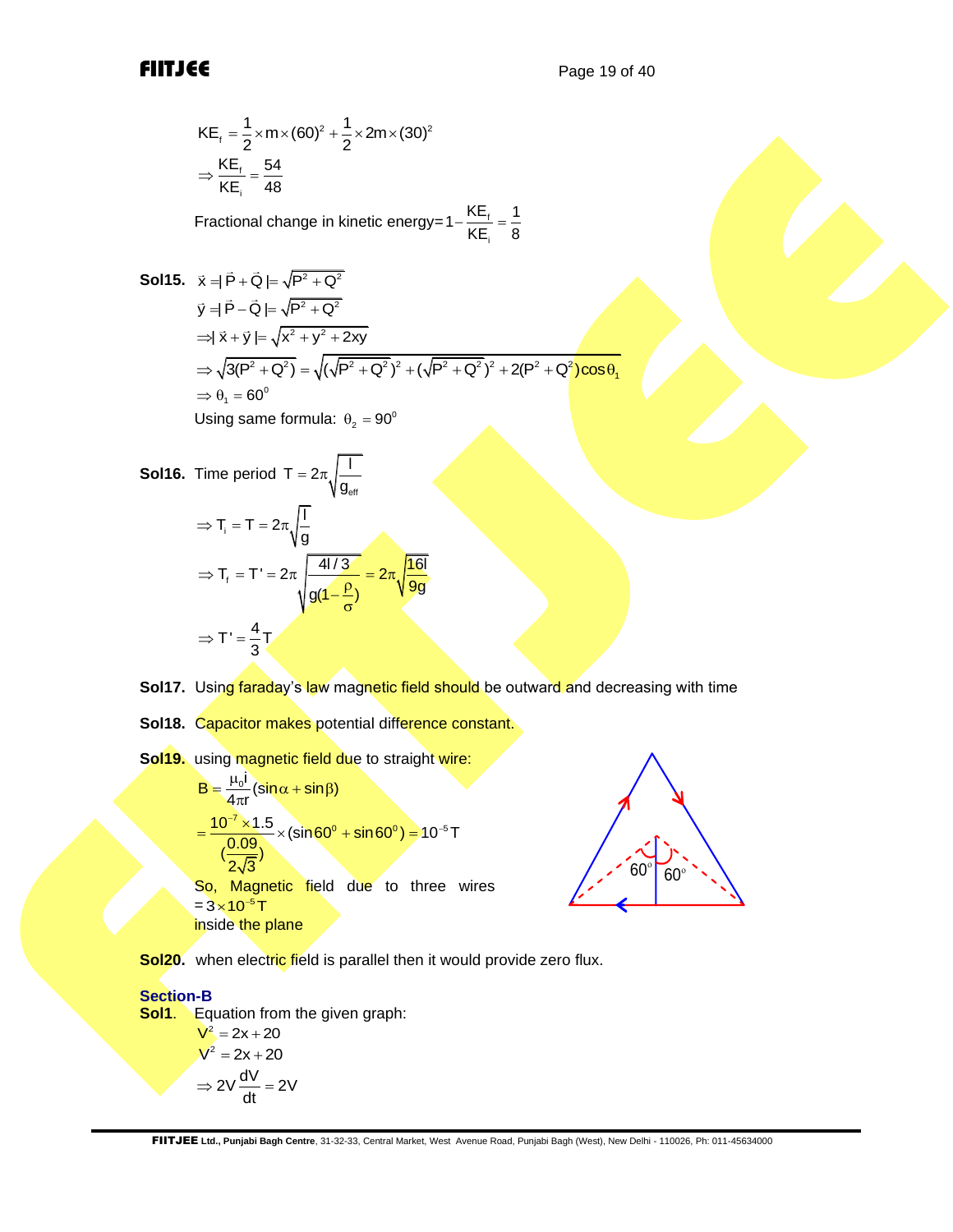**Sol2.** From question: 9MSD=10VSD

9 From question:<br>9MSD=10VSD<br>LC = 1MSD – 1VSD = 1MSD – <mark>9</mark>MSD = 0.1MSD = 0.1×1mm = 0.1mm

Reading=10mm+8x0.1mm=10.8mm Final reading=10.8mm-0.04mm=10.4mm=104 $\times$ 10<sup>-2</sup>cm So radius= $52\times 10^{-2}$ cm

- **Sol3.** Using Heat equation:  $H = i^2 Rt$  $\Rightarrow$  192 = (4)<sup>2</sup> R(1)  $H = (8)^2 R(5)$  $\Rightarrow$  H = 3840J
- **Sol4.** Signal bandwidth = 12KHz No. of station  $=$   $\frac{6MHz}{12kHz} = 500$  $=\frac{900+12}{100+1}=$

**Sol5.** M  $\Delta \mu$  250 1 M  $^{-}$   $\mu$   $^{-}$  500  $^{-}$  2  $\frac{\Delta M}{M} = \frac{\Delta \mu}{\mu} = \frac{250}{500} = \frac{1}{2}$ 

**Sol6.** Distance of 4<sup>th</sup> bright fringe from central maxima =  $4\lambda D$ d

So, 
$$
\frac{2.4}{100} = \frac{8\lambda D}{d} \implies \lambda = \frac{2.4 \times 0.3 \times 10^{-3}}{100 \times 8 \times 1.5} = 6 \times 10^{-7} m
$$

$$
f = \frac{c}{\lambda} = \frac{3 \times 10^8}{6 \times 10^{-7}} = 5 \times 10^{14} Hz
$$

**Sol7.**  $X_c = \frac{1}{200} X_L$  $X_c = \frac{1}{\omega c}$ ,  $X_L = \omega L$  so at very high frequencies capacitor behaves as conductor and inductor behaves as open circuit. The effective impedance will be 2 $\Omega$  .  $1\Omega$  $2\Omega$ <u>2Ω</u>

$$
\begin{array}{c|c}\n1\Omega & 2\Omega \\
\hline\n\text{mm} & \text{mm} \\
\hline\n2\Omega\n\end{array}
$$

Sol2. From question:

\n9MSD=10VSD = 1MSD – 
$$
\frac{9}{10}
$$
MSD = 0.1MSD – 0.1×1mm = 0.1mm

\nReading=10.8mm

\nFinal reading=10.8mm – 0.4mm = 10.4mm = 104×10<sup>-2</sup> cm

\nSo radius = 52×10<sup>-2</sup> cm

\nSo radius = 52×10<sup>-2</sup> cm

\nSol3. Using Heat equation:

\nH = i<sup>2</sup>(Rt)

\nH = (a)<sup>2</sup>(R(t))

\nH = (a)<sup>2</sup>(R(t))

\nH = (a)<sup>2</sup>(R(t))

\nH = (a)<sup>2</sup>(R(t))

\nSo,  $\frac{\Delta M}{M} = \frac{\Delta \mu}{\mu} = \frac{250}{500} = \frac{1}{2}$ 

\nSol6. Distance of 4<sup>m</sup> bright fringe from central maxima =  $\frac{4\lambda D}{40}$ 

\nSo,  $\frac{2.4}{100} = \frac{8\lambda D}{6 \times 10^{-\pi}} = \frac{2 \times 10^{3} \times 10^{-3}}{100 \times 8 \times 1.5} = 6 \times 10^{-7} m$ 

\nf =  $\frac{c}{\lambda} = \frac{3 \times 10^{9}}{6 \times 10^{-\pi}} = 5 \times 10^{14} Hz$ 

\nSol7. X<sub>6</sub> =  $\frac{1}{\text{no} \times 1} \times \frac{1}{\text{no} \times 1} = \text{no.} \times \text{no.} \times \text{or } \text{or } \text{to } \text{r} \text{to.} \times \text{no.} \times \text{no.} \times \text{no.} \times \text{no.} \times \text{no.} \times \text{no.} \times \text{no.} \times \text{no.} \times \text{no.} \times \text{no.} \times \text{no.} \times \text{no.} \times \text{no.} \times \text{no.} \times \text{no.} \times \text{no.} \times \text{no.} \times \text{no.}$ 

**Sol9.** Battery is connected while dielectric is inserted so potential difference will be remains same.

 $i = \frac{1}{2}CV^2$  $U_i = \frac{1}{2}CV$ 2 =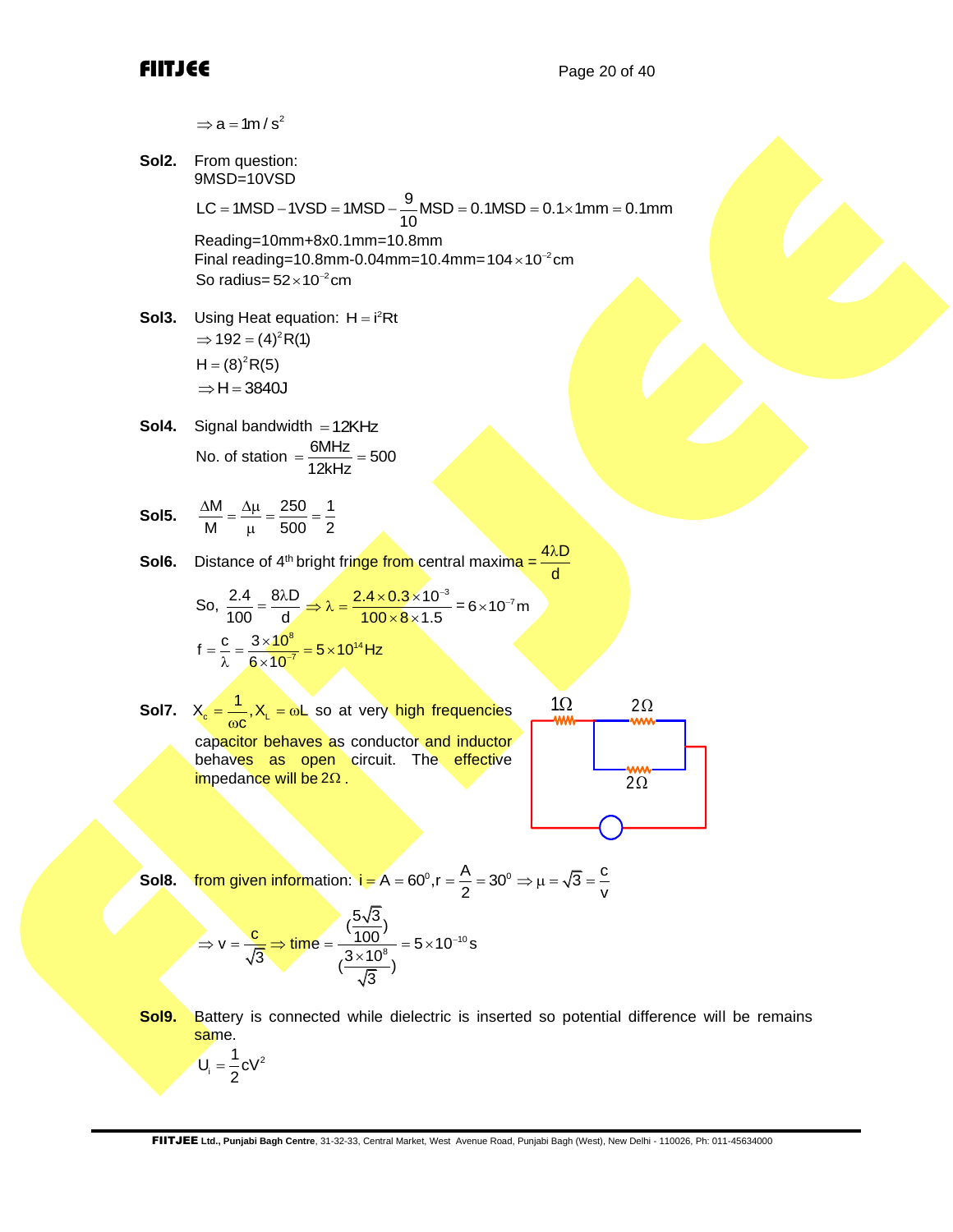$$
U_{f} = \frac{1}{2} KcV^{2}
$$
  
\n
$$
\Rightarrow \Delta U = \frac{1}{2} (K - 1)cV^{2} = \frac{1}{2} \times 1 \times 200 \times 10^{-9} \times 200^{2} = 4
$$

**Sol10.** Adiabatic equation:  $P_1V^{\gamma} = P_2V^{\gamma} \Rightarrow (200)(1200)^{\gamma} = P(300)^{\gamma}$ 

$$
\Rightarrow P = (200)(4)^{\frac{3}{2}} = 1600 \text{KPa}
$$

$$
W = \frac{P_1 V_1 - P_2 V_2}{\gamma - 1} = \frac{240 - 480}{1.5 - 1} = -480 \text{J}
$$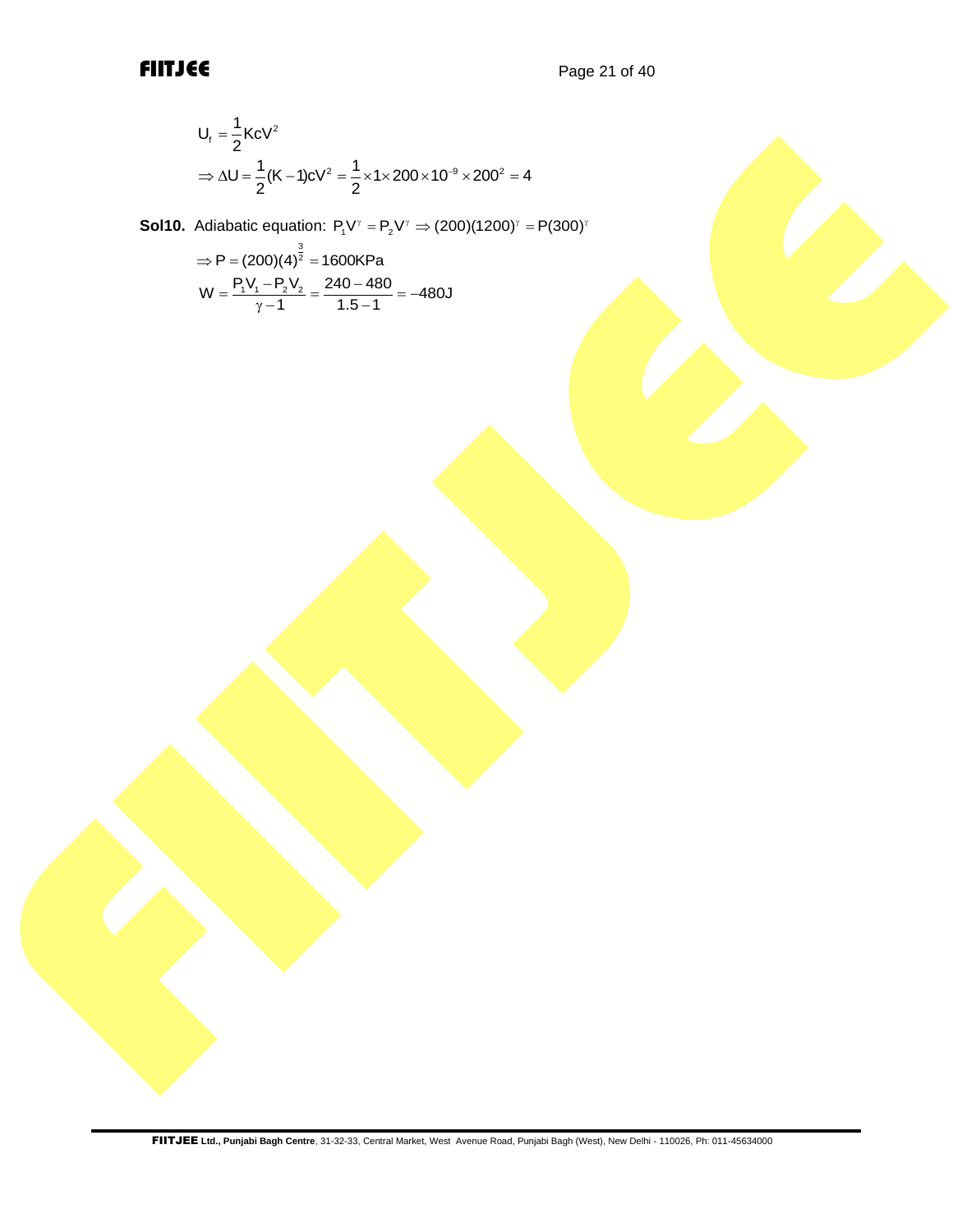

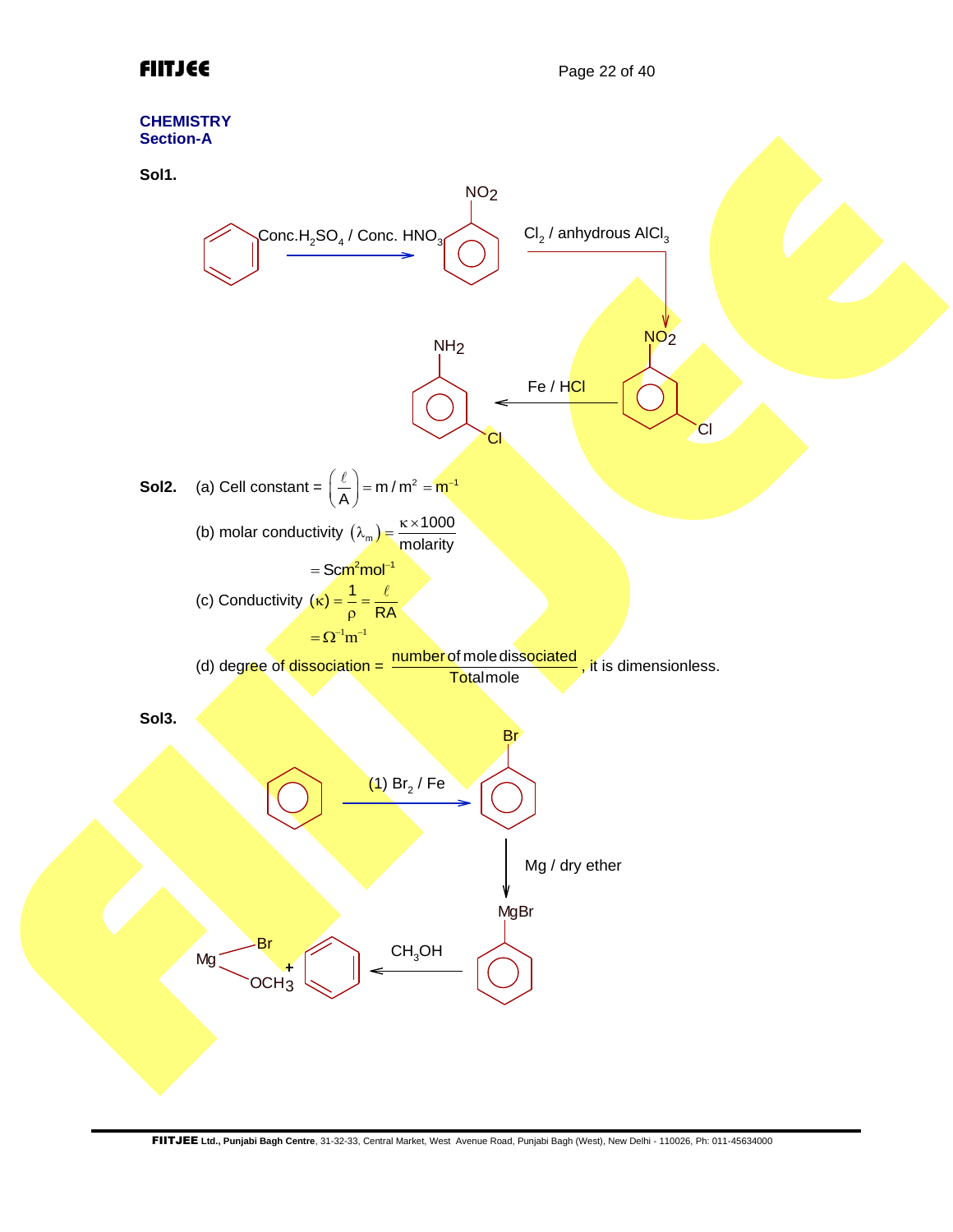- **Sol4.** Stability order of oxides (X<sub>2</sub>O) is,  $I_2O > Cl_2O > Br_2O$ Bonds of halogen & oxygen are covalent due to less EN difference. Stability of (I −O) bond is higher due to less polarity and that of (CI−O) bond is higher due to multiple bonding.
- **Sol5.** Structure (I) is anti conformer. Structure (II) is fully eclipsed conformer. Structure (III) is skew or gauche conformer. Structure(IV) is partially eclipsed. ∴ order of stability  $(I)$  >  $(III)$  >  $(IV)$  >  $(II)$ Order of P.E is  $(II) > (IV) > (III) > (I)$ .
- **Sol6.**  $Eu(Z = 63) = \int_{54} Xe \cdot 4f^7 6s^2$  $Eu^{-2}(Z = 63) = \int_{54} Xe \, 4f^7$

 $Eu<sup>2+</sup>$  in spite of having 4f<sup>7</sup> configuration is strong reducing agent as it changes to most common oxidation state which is +3. Al<mark>so, E°<sub>Eu<sup>s</sup>\*/Eu</sub>ris low that is −2V.</mark>

**Sol7.**

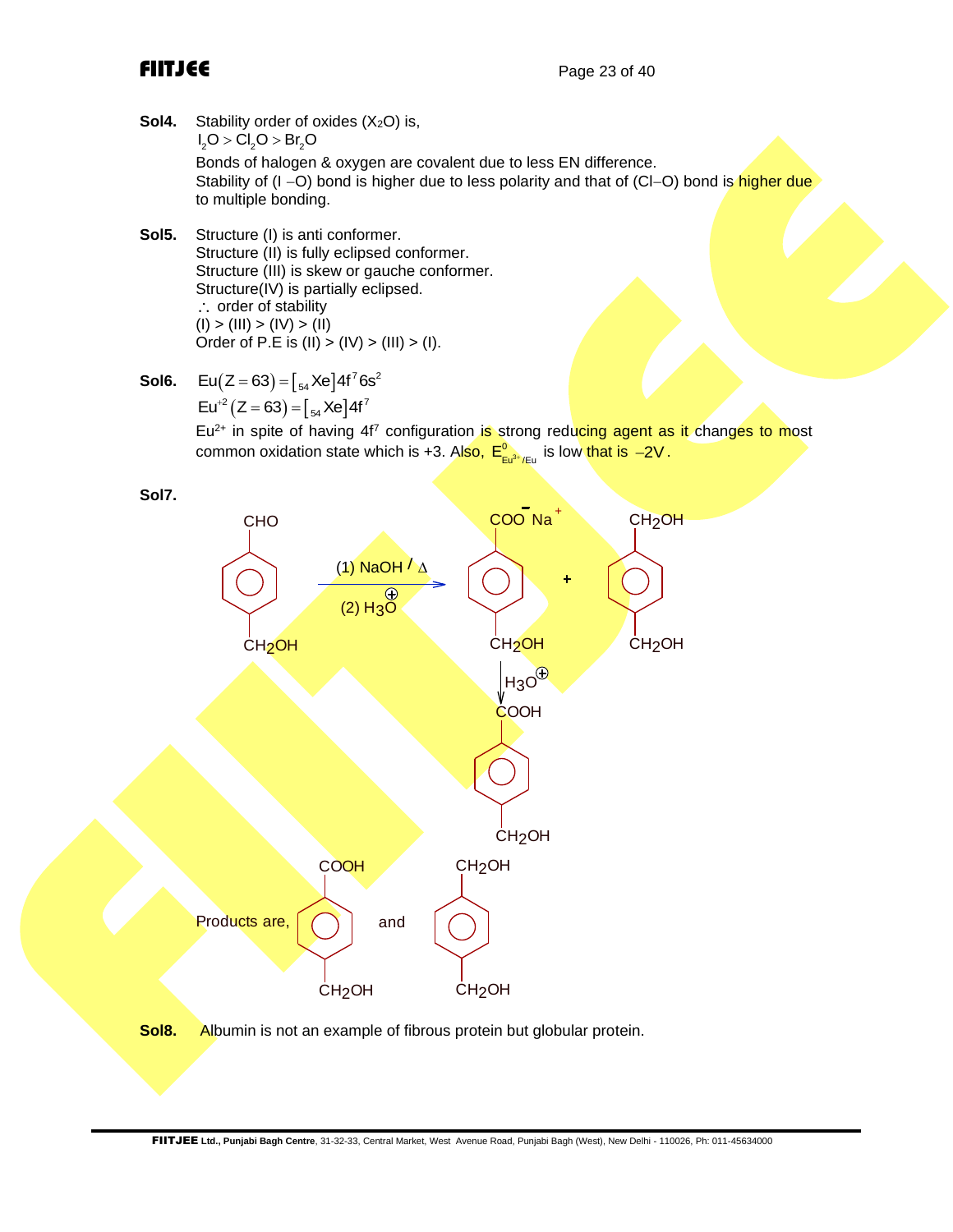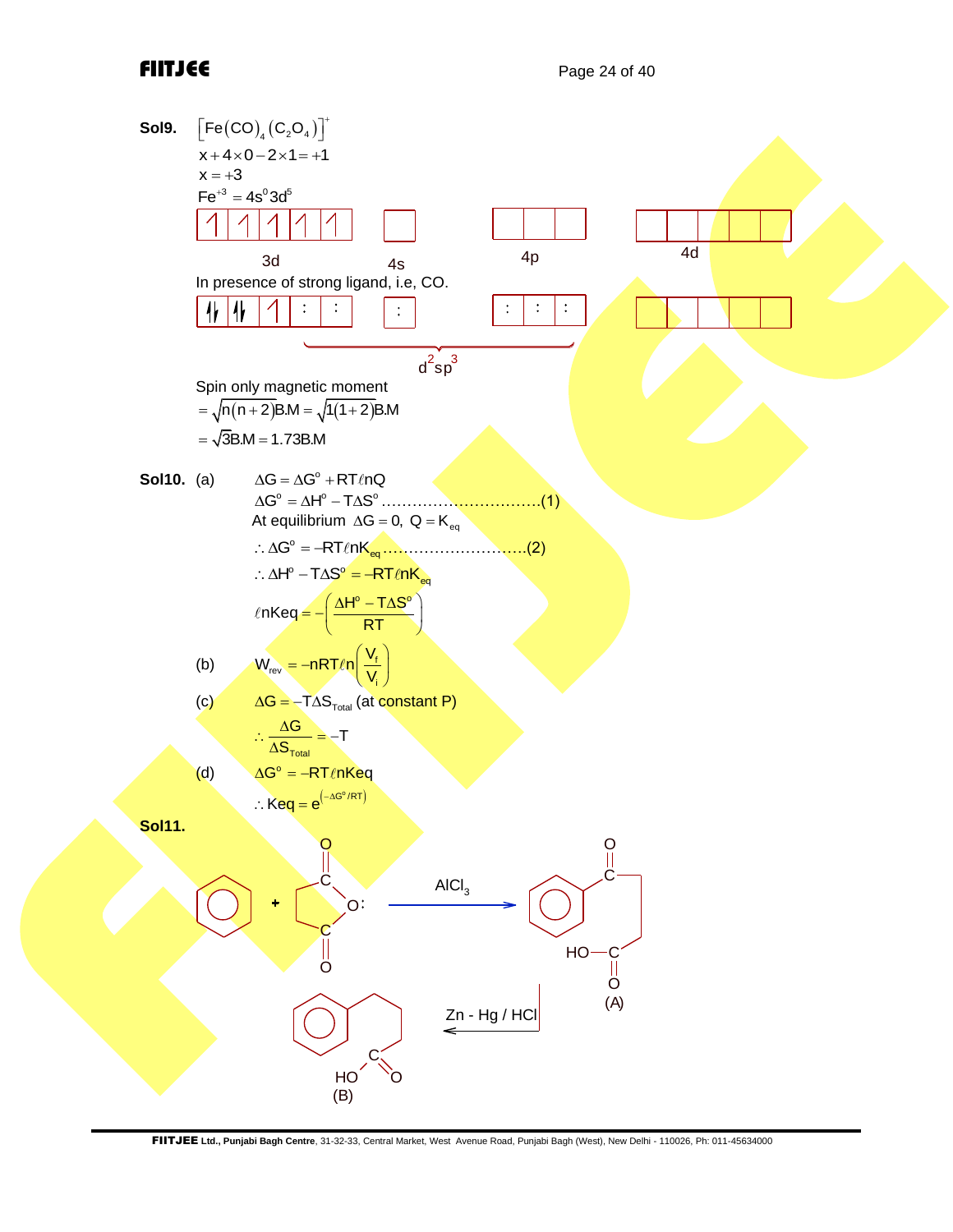**Sol12.** Glyptal, Dacron & PHBV are polyesters. Novalac is copolymer of phenol & formaldehyde but not polyesters.

- **Sol13.**  $\text{Mn}^{+2} \longrightarrow \text{group IV } (\text{Mn}^{+2}, \text{Co}^{+2}, \text{Zn}^{+2}, \text{Ni}^{2+})$  $\mathsf{As}^{*3} \longrightarrow \mathsf{group} \ \mathsf{IIB} \ \bigl( \mathsf{As}^{*3}, \mathsf{As}^{*5}, \mathsf{Sb}^{*3}, \mathsf{Sb}^{*5}, \mathsf{Sn}^{*2}, \mathsf{Sn}^{*4} \bigr)$  $Cu^{+2} \longrightarrow$ group IIA  $\left(Cu^{+2},Pb^{+2},Hg^{+2},Cd^{+2},Bi^{+3}\right)$  $A\ell^{+3} \longrightarrow$ group III  $\left(\mathsf{Fe}^{+3},\mathsf{A}\ell^{+3},\mathsf{Cr}^{+3}\right)$
- **Sol14.** Ammonium salt in rain drop resulting wet deposition  $NH_4^+ - Salt + H_2O \longrightarrow NH_4OH$ Oxides of N & S settle down on ground as dry deposition  $(SO_2)$ .

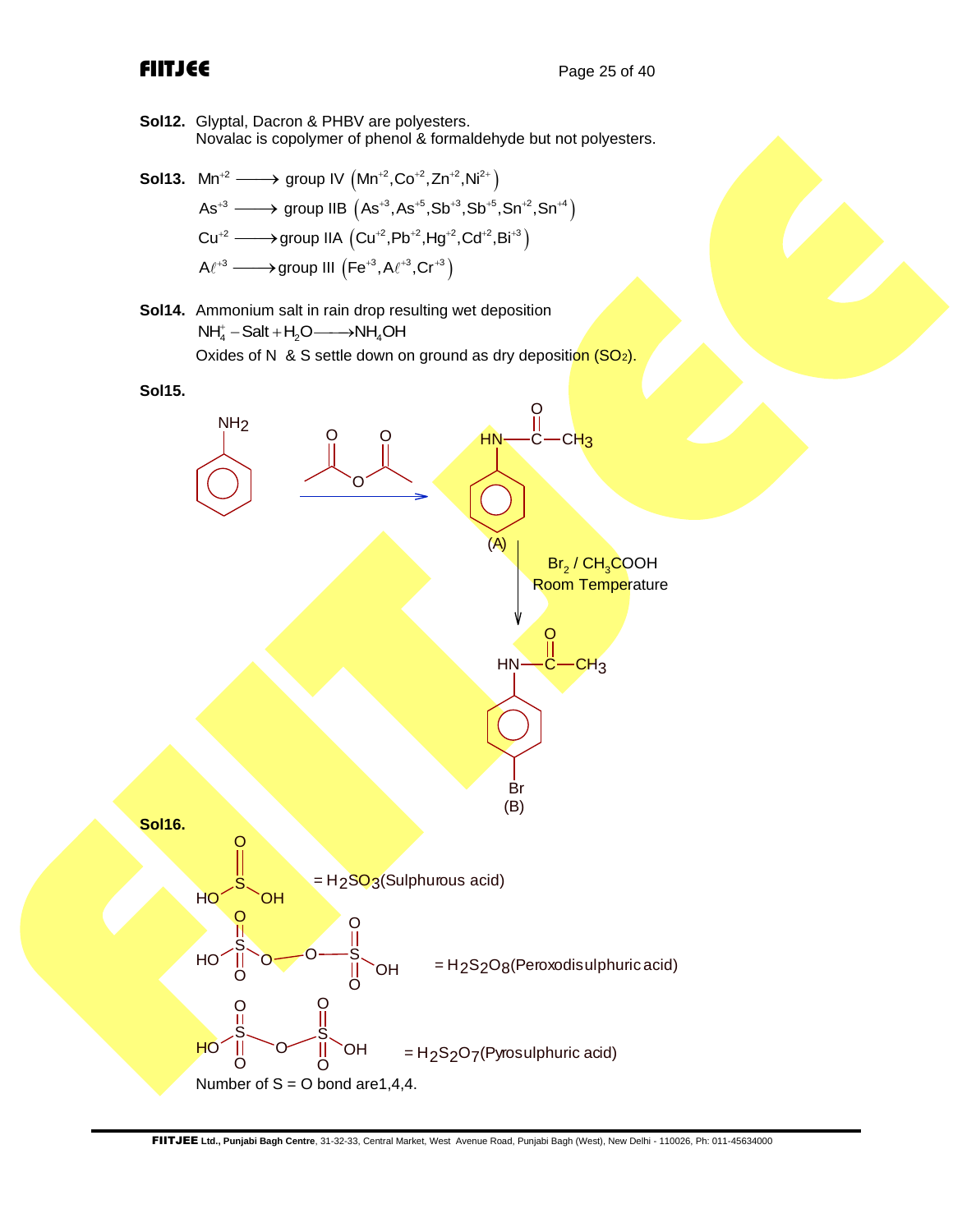**Sol17.**



- **Sol18.**  $H_2 \xrightarrow[\text{hv}]{\text{highT}} 2H$  $Zn + 2HCl \rightarrow ZnCl<sub>2</sub> + H<sub>2</sub>$ <br>NaOH $_{(aq)} + Zn \longrightarrow Na<sub>2</sub>ZnO<sub>2</sub> + H<sub>2</sub>$  $H_2 \xrightarrow{2000K} 2H$ It is nearly 0.081%.
- Sol19. ClO<sub>2</sub>,Cl<sub>2</sub>,Mn<sup>3+</sup> can show disproportionation reaction w<mark>hile MnO<sub>4</sub> cannot sho</mark>w disproportionation reaction is Mn is in  $+7$  oxidation state.
- **Sol20.** Lithium salts are extensively hydrated due to high hydration enthalpy of Li<sup>+</sup> Lit  $\lambda$  Ma<sup>+</sup>  $>$  K<sup>+</sup>  $>$  Rb<sup>+</sup>  $>$  Cs<sup>+</sup> ( order of polarizing power)

## **Section-B**

Section-B  
\n**Sol1.** C<sub>2</sub>H<sub>7</sub>N<sub>+</sub> 
$$
\left(2x + \frac{y}{2}\right)
$$
CuO →  $xCO_2 + \frac{y}{2}H_2O + \frac{z}{2}N_2 + \left(2x + \frac{y}{2}\right)$ Cu  
\nC<sub>2</sub>H<sub>7</sub>N<sub>1</sub> +  $\left(2 \times 2 + \frac{7}{2}\right)$ CuO →  $2CO_2 + \frac{7}{2}H_2O + \frac{1}{2}N_2 + \left(2 \times 2 + \frac{7}{2}\right)$ Cu  
\n $\therefore y = 7$   
\nAns. = 7  
\n**Sol2.**  $\left(\frac{x}{m}\right) = KP^{\frac{y}{m}}$   
\n $\frac{10}{1} = K(100)^{1/n}$   
\n $\frac{15}{1} = K(200)^{1/n}$   
\n $\frac{15}{1} = K(300)^{1/n}$   
\n $\frac{V}{10} = (2)^{1/n}$   
\n $\frac{3}{10} = (2)^{1/n}$   
\n $\log 3 - \log 2 = \frac{1}{n} \log 2$   
\n $\frac{1}{n} = \frac{0.477 - 0.301}{0.301} = 0.5847 \approx 0.585$   
\nDividing (3) by (1)  
\n $\frac{V}{10} = (3)^{1/n}$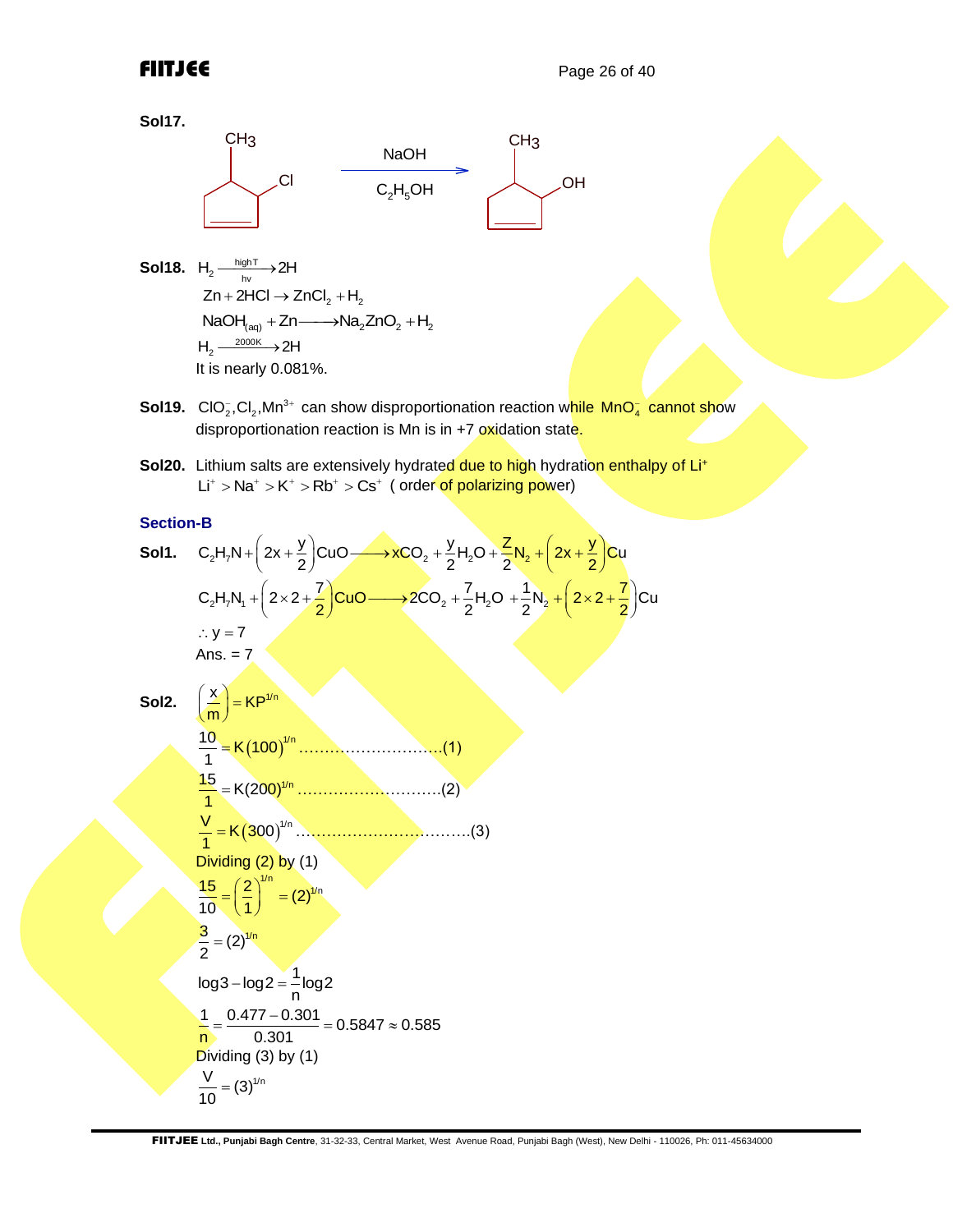log(1/θ) = 
$$
\frac{1}{n}log3
$$
  
\nlog(1/θ) = 0.585×0.477  
\n-0.279  
\n $\frac{V}{10} = 10^{232}$   
\n= 10<sup>232</sup>  
\n= 10<sup>-232</sup>  
\n= 10<sup>-232</sup>  
\n= 128  
\nSo13. O<sub>2</sub><sup>2</sup> = 8×2+2=18e  
\n $\sigma_{10}^2 \frac{2}{3} \sigma_{20}^2 \frac{2}{3} \sigma_{30}^2 = \pi_{10}^2 \frac{2}{3} \sigma_{30}^2 = \pi_{20}^2$   
\nNumber of unpaired e = 0  
\nSo14. 50 ml of 1(M) HCl + 30 ml of 1(M) NaOH  
\nNolH  
\nNolH  
\n30 × 1mmol 50 × 1mmol 20mmol  
\n20 mmol  
\n[H<sup>+</sup>]<sub>=1</sub> =  $\frac{20}{50+30} \frac{M-20M-4}{60+30} \frac{M}{4} \frac{M}{M} = 0.25M$   
\nph1 = -log(1F) = -log(2.5×10<sup>-1</sup>)  
\n= -0.3979 = 0.60209  
\n× x = 6021  
\nAs. = 6021  
\nSo15. Effective number of atom in C.C.P  
\n $\frac{1}{x} = \frac{1}{8} \times 8 + \frac{1}{2} \times 6$   
\n= 4  
\nNumber of catahend and in C.C.P  
\n $\frac{1}{x} = \frac{1}{8} \times 8 + \frac{1}{2} \times 6$   
\n= 4  
\nNumber of catahend 24  
\nNumber of catahend 24  
\nNumber of catahend 24  
\nNumber of catahend 24  
\nNumber of catahend 24  
\nNumber of catahend 24  
\nFormula of compound = A<sub>4</sub>B.  
\n $\frac{F$ omula of compound = A<sub>4</sub>B.  
\n $\frac{F$ omula of compound = A<sub>4</sub>B.  
\n $\frac{F$ omula of normal = A<sub>4</sub>B.  
\n $\frac{F}{M$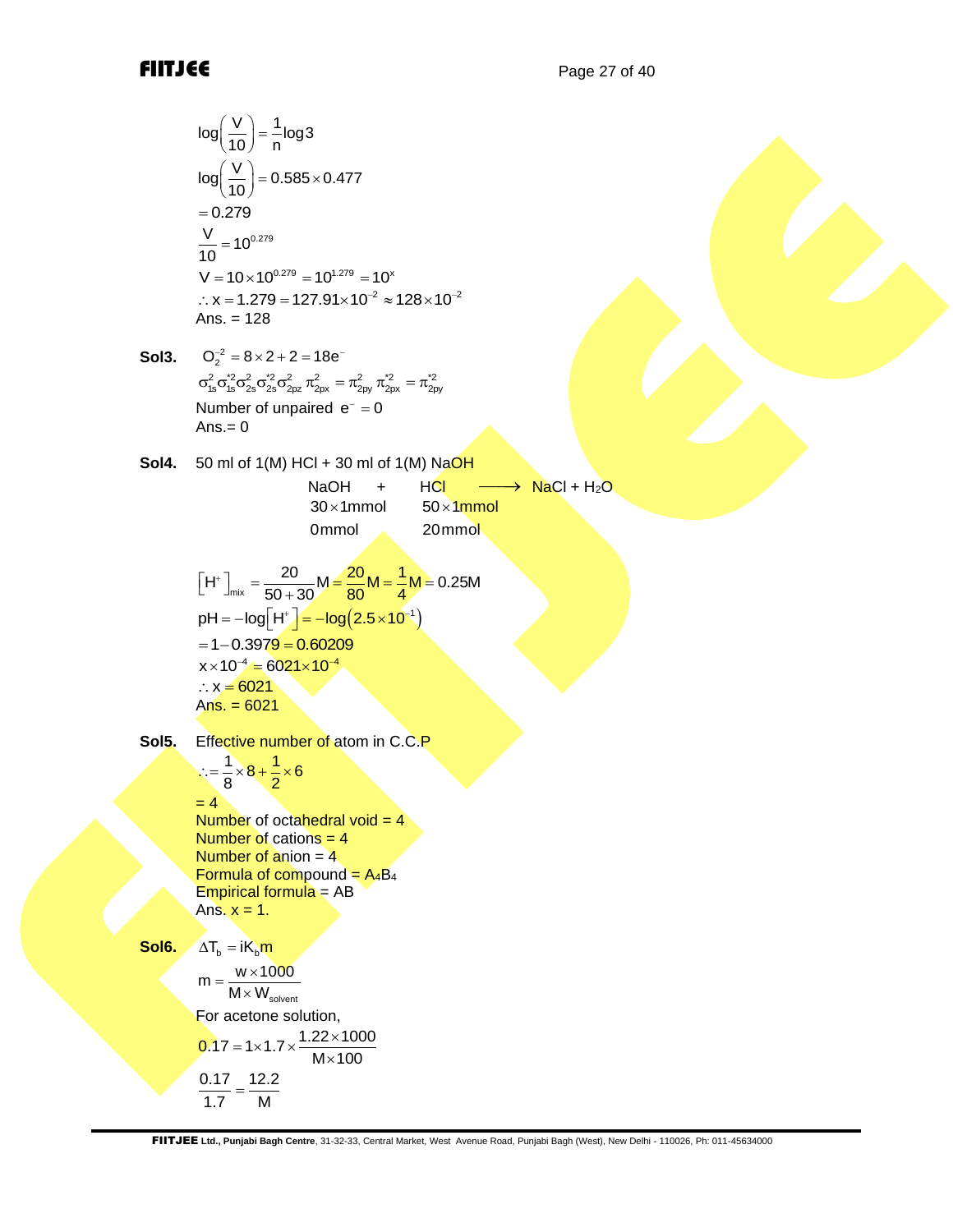M = 
$$
\frac{20.74}{0.17}
$$
 = 122g/mole  
\nFor Benzene solution,  
\n2Acid—→(Acid)<sub>2</sub> ∴: i = 1/2  
\n $\Delta T_b = i \times K_b \times m$   
\n $= \frac{1}{2} \times 2.6 \times \frac{1.22 \times 1000}{122 \times 100}$  °C  
\n= 0.13 °C = 13×10<sup>-2</sup> °C  
\n∴ x×10<sup>-2</sup> = 13×10<sup>-2</sup>  
\n∴ x = 13

**SoI7.** 
$$
log k = 20.35 - \frac{(2.47 \times 10^3)}{T}
$$
  
\nComparing with,  
\n $log k = log A - \frac{Ea}{2.303RT}$   
\n $\frac{Ea}{2.303R} = 2.47 \times 10^3$   
\n $Ea = \frac{2.47 \times 10^3 \times 2.303 \times 8.314}{1000}$  kJ/mole  
\n= 47.29kJ/mole  
\nAns. = 47

**Sol8.** 
$$
Zn(30) = 1s^2 2s^2 2p^6 3s^2 3p^6 4s^2 3d^{10}
$$
  
\n $Zn^+ = [Ar] 4s^1 3d^{10}$   
\nOutermost electron is 4s electron,  
\n $n = 4, \ell = 0, m = 0, s = \pm 1/2$ 

M = 
$$
\frac{20.74}{0.17} = 122g/mole
$$
  
\nFor Benzene solution,  
\n2Acid— $\rightarrow (Acid)$   
\n=  $1 \times k_x$  cm  
\n=  $\frac{1}{2} \times 2.6 \times \frac{1.22 \times 1000}{122 \times 100}$  °C  
\n= 0.13°C = 13×10<sup>-2</sup> °C  
\n∴ x×10<sup>2</sup> = 13×10<sup>-2</sup> °C  
\n∴ x×10<sup>2</sup> = 13×10<sup>-2</sup>  
\n= 2.378-12  
\nComparing with,  
\nlogk = log A –  $\frac{Ea}{2.303RT}$   
\n $\frac{Ea}{2.303RT} = 2.47 \times 10^3$   
\n= 47.29kJ/mole  
\nAns. = 47  
\nSolB. Zn(30) =  $1s^2 2s^2 2p^6 3s^2 3p^6 4s^3 d^{10}$   
\nZn<sup>-1</sup> = [A<sup>1</sup>4s<sup>3</sup>3d<sup>9</sup>  
\nZn<sup>-1</sup> = [A<sup>1</sup>4s<sup>3</sup>3d<sup>9</sup>  
\n2n<sup>4</sup> = 0, m = 0, s = ±1/2  
\nSolB. Na<sub>2</sub>O + H<sub>2</sub>O → 2NaOH  
\n= 20g  
\nV<sub>1x0</sub> = 500mL  
\nMole of Na<sub>2</sub>O gives 2 mole of Na2O gives 2 mole of NaOH  
\n $\therefore \frac{20}{(\frac{20}{62}) \text{ mole of Na2O gives 2 mole of NaOH}$   
\n $\therefore \frac{20}{(\frac{20}{62}) \text{ mole of Na2O gives 2 mole of NaOH}$   
\n $\therefore \frac{20}{500} \times 1000$   
\nMole of Na<sub>2</sub>O gives 2  $\frac{a}{2}$  × 2M =  $\frac{40}{31}$ M  
\n= 1.29M  
\n= 1.29M  
\n= 1.29×10<sup>-1</sup>M × 13×10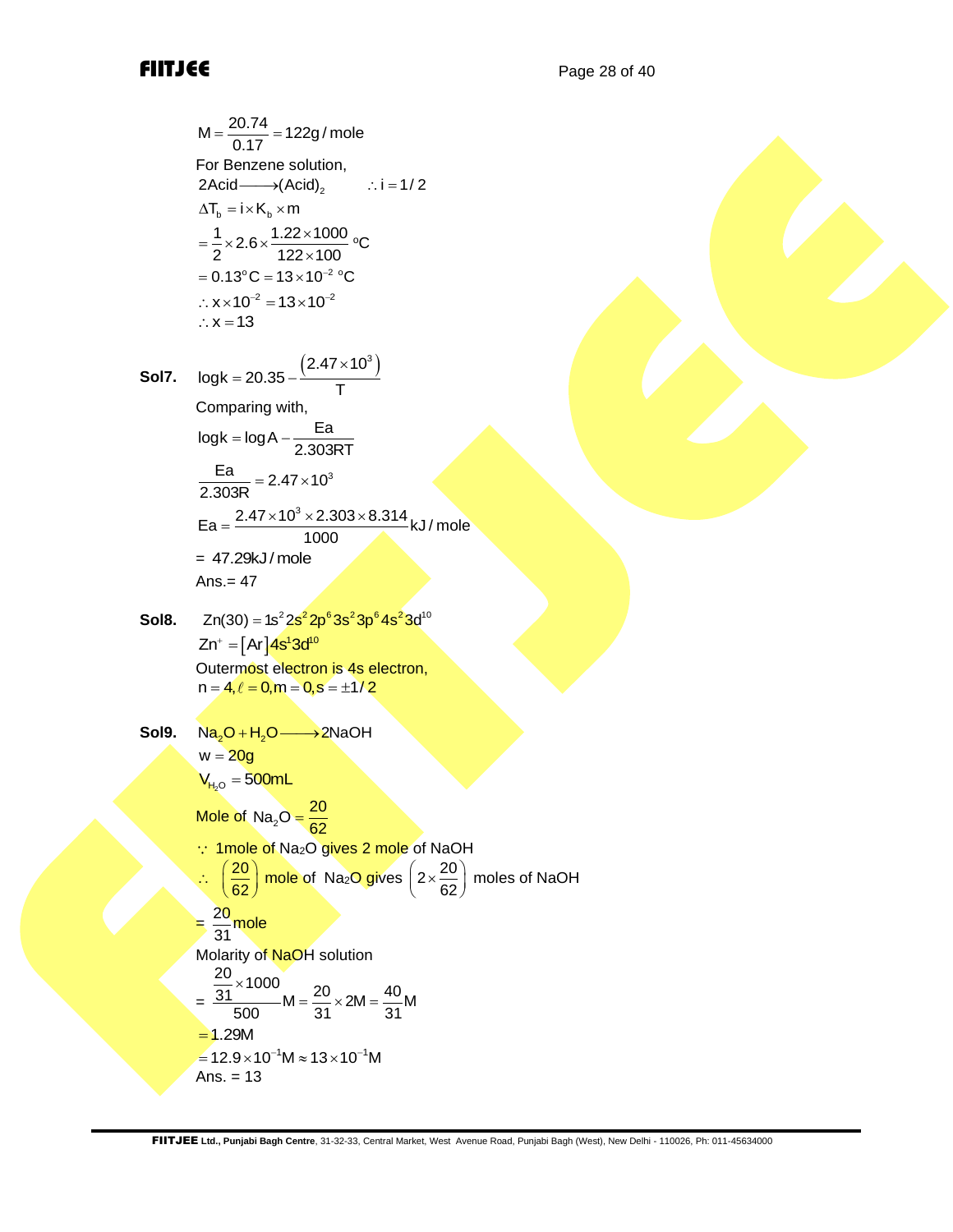**Sol10.** Impurities present in electrolytic refining of blister Cu, removed as anode mud = Sb, Se, Te, Ag, Au, Pt Ans. = 6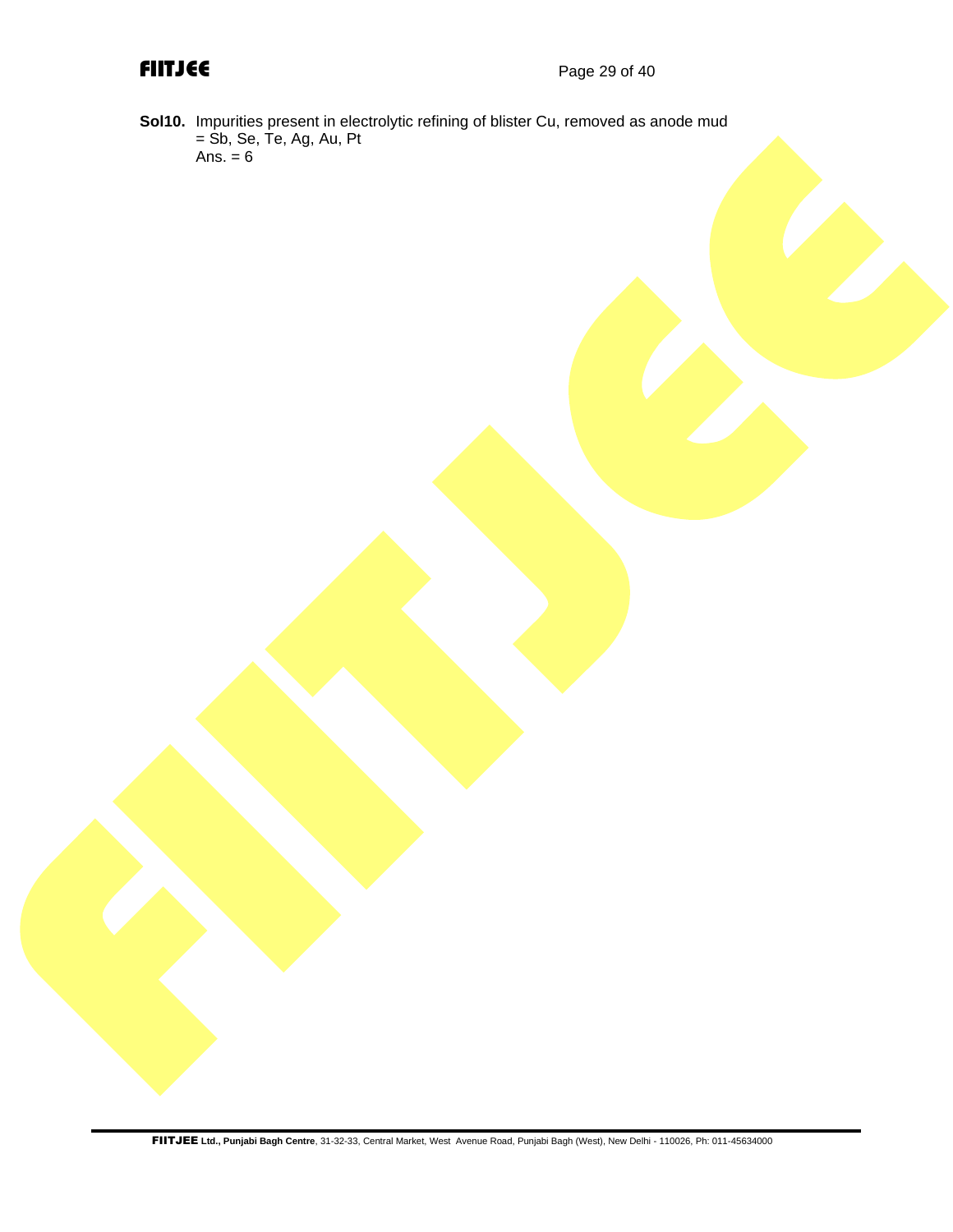### **MATHEMATICS Section-A**

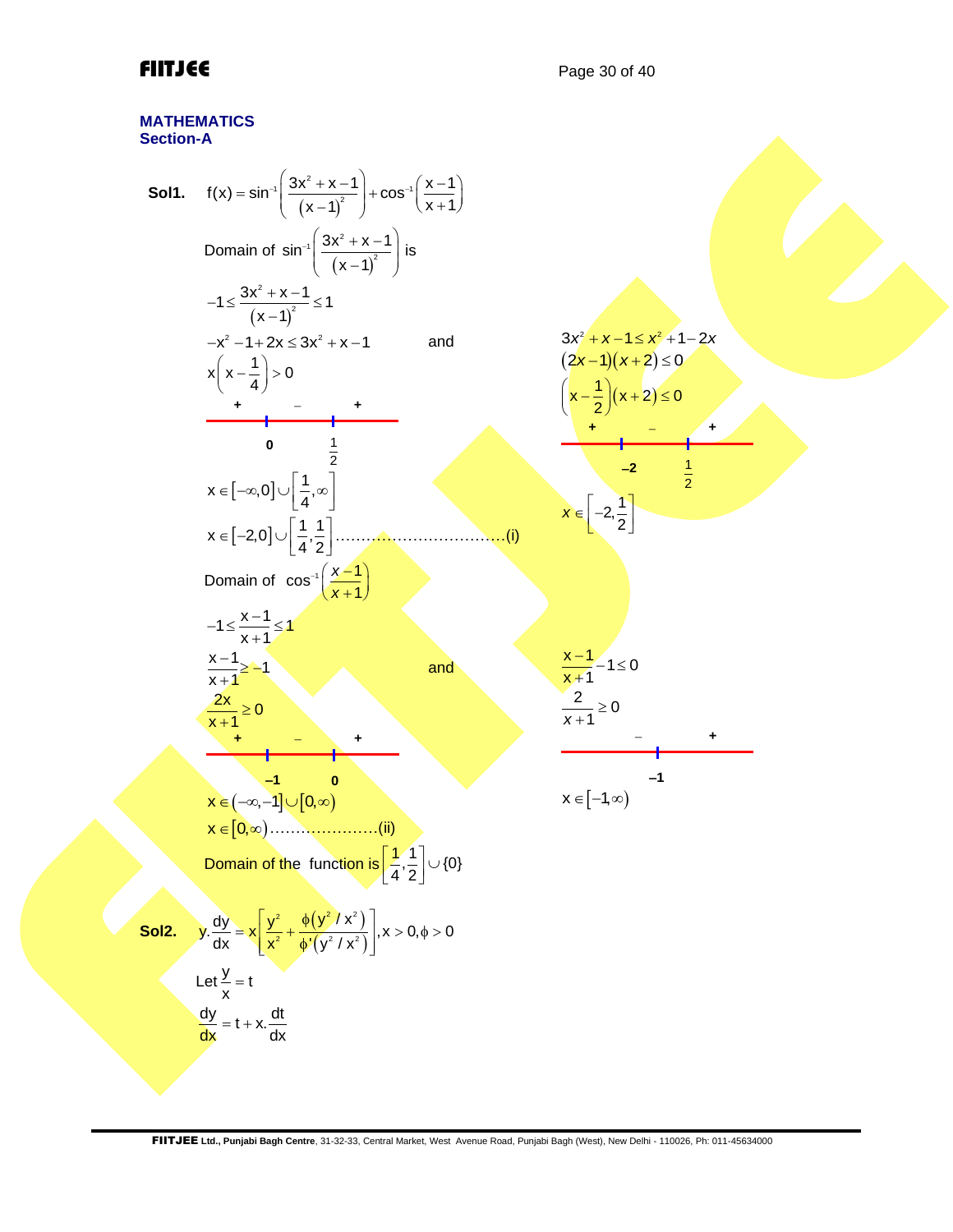$$
\frac{y}{x} \frac{dy}{dx} = \left[ \left( \frac{y}{x} \right)^2 + \frac{\phi \left( \frac{y^2}{x^2} \right)}{\phi' \left( \frac{y^2}{x^2} \right)} \right]
$$
\n
$$
t \left( t + x \frac{dt}{dx} \right) = \left[ (t)^2 + \frac{\phi(t^2)}{\phi'(t^2)} \right]
$$
\n
$$
t^2 + xt \cdot \frac{dt}{dx} = t^2 + \frac{\phi(t^2)}{\phi'(t^2)}
$$
\n
$$
xt \cdot \frac{dt}{dx} = \frac{\phi(t^2)}{\phi'(t^2)}
$$
\n
$$
\frac{t \phi'(t^2)}{\phi(t^2)} \cdot dt = \frac{1}{x} dx
$$
\n
$$
\phi(t^2) = u
$$
\n
$$
\phi'(t^2) dt = \frac{du}{dt}
$$
\n
$$
t \phi'(t^2) dt = \frac{du}{dt}
$$
\n
$$
t \phi'(t^2) dt = \frac{du}{2}
$$
\nNow,  $\frac{1}{2} \int \frac{1}{u} du = \int \frac{1}{x} dx$ \n
$$
\Rightarrow \frac{1}{2} \ln(u) = \ln(x) + C
$$
\n
$$
\Rightarrow \frac{1}{2} \ln(\phi(t^2)) - \ln(x) + C
$$
\n
$$
\Rightarrow \frac{1}{2} \ln(\phi(\frac{y}{x}))^2 = \ln x + C
$$
\nAt  $x = 1$ ,  $y = -1$ \n
$$
\frac{1}{2} \ln(\phi(1)) = \ln(1) + C
$$
\n
$$
C = \frac{1}{2} \ln(\phi(1))
$$
\n
$$
\frac{1}{2} \ln\left(\phi\left(\frac{y}{2}\right)^2\right) = \ln x + \frac{1}{2} \ln(\phi(1))
$$
\n
$$
\ln\left(\phi\left(\frac{y^2}{4}\right)\right) = \ln 4 + \ln(\phi(1))
$$
\n
$$
x = 2
$$
\n
$$
\ln\left(\phi\left(\frac{y^2}{4}\right)\right) = \ln 4 + \ln(\phi(1))
$$
\n
$$
\phi\left(\frac{y^2}{4}\right) = 4. \phi(1)
$$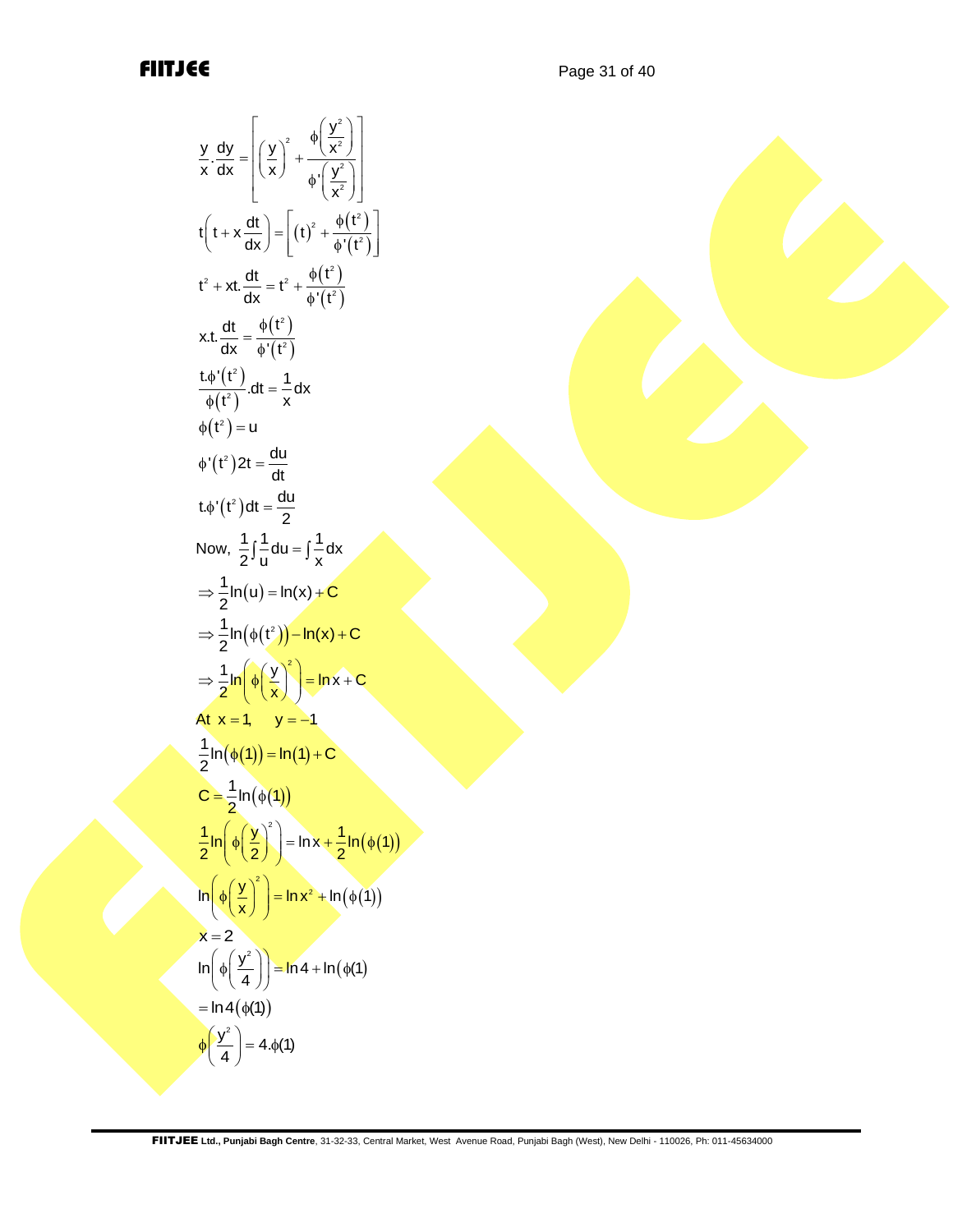| Sol3.             | $f(m+n) = f(m) + f(n)$                                                                                                                                                                                                                                                        |
|-------------------|-------------------------------------------------------------------------------------------------------------------------------------------------------------------------------------------------------------------------------------------------------------------------------|
|                   | put $m = n = 1$ , $f(2) = f(1) + f(1)$                                                                                                                                                                                                                                        |
|                   | again put $m = 2$ , $n = 1$ , $f(3) = f(2) + f(1)$                                                                                                                                                                                                                            |
|                   | and put m = 3, n = 3 , f $(3+3) = f(3) + f(3)$ , 2f $(3) = f(6) = 18 \Rightarrow f(3) = 9$                                                                                                                                                                                    |
|                   | $f(3) = 3f(1)$                                                                                                                                                                                                                                                                |
|                   | $f(1) = 3, f(2) = 6$                                                                                                                                                                                                                                                          |
|                   | $f(2).f(3) = 54$                                                                                                                                                                                                                                                              |
|                   | $32^{\tan^2 x} + 32^{\sec^2 x} = 81$                                                                                                                                                                                                                                          |
| Sol4.             | $32^{\tan^2 x} + 32^{1+\tan^2 x} = 81$                                                                                                                                                                                                                                        |
|                   | $33.32^{\tan^2 x} = 81$                                                                                                                                                                                                                                                       |
|                   |                                                                                                                                                                                                                                                                               |
|                   | $32^{\tan^2 x} = \frac{81}{33}$                                                                                                                                                                                                                                               |
|                   | for $x \in [0, \pi/4]$ tan <sup>2</sup> $x \in [0,1]$                                                                                                                                                                                                                         |
|                   | One solution                                                                                                                                                                                                                                                                  |
|                   |                                                                                                                                                                                                                                                                               |
| Sol5.             | $\alpha = \lim_{x \to \pi/4} \frac{\tan^3 x - \tan x}{\cos(x + \pi/4)}$                                                                                                                                                                                                       |
|                   |                                                                                                                                                                                                                                                                               |
|                   | $=\lim_{x\to\pi/4}\frac{3\tan^2 x.\sec^2 x - \sec^2 x}{-\sin(x+\pi/4)}$                                                                                                                                                                                                       |
|                   | $\alpha = -4$                                                                                                                                                                                                                                                                 |
|                   | $\beta = \lim_{x \to 0} (cos x)^{cot x}$                                                                                                                                                                                                                                      |
|                   | $\beta = e^{\lim_{x\to 0} \left( \frac{\cos x - 1}{\tan x} \right)}$                                                                                                                                                                                                          |
|                   | $\beta = e^{\lim_{x \to 0} \frac{-\sin x}{\sec^2 x}}$                                                                                                                                                                                                                         |
|                   | $\beta = e^{0} = 1$                                                                                                                                                                                                                                                           |
|                   | Equation whose roots are $\alpha$ and $\beta$                                                                                                                                                                                                                                 |
|                   | $x^2 + 3x - 4 = 0$                                                                                                                                                                                                                                                            |
|                   | $a = 1, b = 3$                                                                                                                                                                                                                                                                |
| Sol <sub>6.</sub> | $\vec{a} \times \left( (\vec{r} - \vec{b}) \times \vec{a} \right) + \vec{b} \times \left[ (\vec{r} - \vec{c}) \times \vec{b} \right] + \vec{c} \times \left[ (\vec{r} - \vec{a}) \times \vec{c} \right] = \vec{0}$                                                            |
|                   | $\frac{1}{2} = (\vec{a} - \vec{a})(\vec{r} - \vec{b}) - (\vec{a}(\vec{r} - \vec{b}))\vec{a} + (\vec{b} \cdot \vec{b})(\vec{r} - \vec{c}) + (\vec{b}(\vec{r} - \vec{c}))\vec{b} + (\vec{c} \cdot \vec{c})(\vec{r} \cdot \vec{a}) + (\vec{c} \cdot (\vec{r} - \vec{a}))\vec{c}$ |
|                   |                                                                                                                                                                                                                                                                               |
|                   | As $ \vec{a} ^2 =  \vec{b} ^2 =  \vec{c} ^2$                                                                                                                                                                                                                                  |
|                   | $= \vec{a} ^2(3\vec{r}-(\vec{a}+\vec{b}+\vec{c})) - ((\vec{a}.\vec{r})\vec{a}+(\vec{a}.\vec{r})\vec{b}+(\vec{c}.\vec{r})\vec{c})$                                                                                                                                             |
|                   | Let $\vec{r} = x\vec{a} + y\vec{b} + z\vec{c}$                                                                                                                                                                                                                                |
|                   | $= \vec{a} ^2 (2\vec{r} - (\vec{a} + \vec{b} + \vec{c}))$                                                                                                                                                                                                                     |
|                   | $\vec{r} = \frac{\vec{a} + \vec{b} + \vec{c}}{1}$                                                                                                                                                                                                                             |
|                   |                                                                                                                                                                                                                                                                               |

2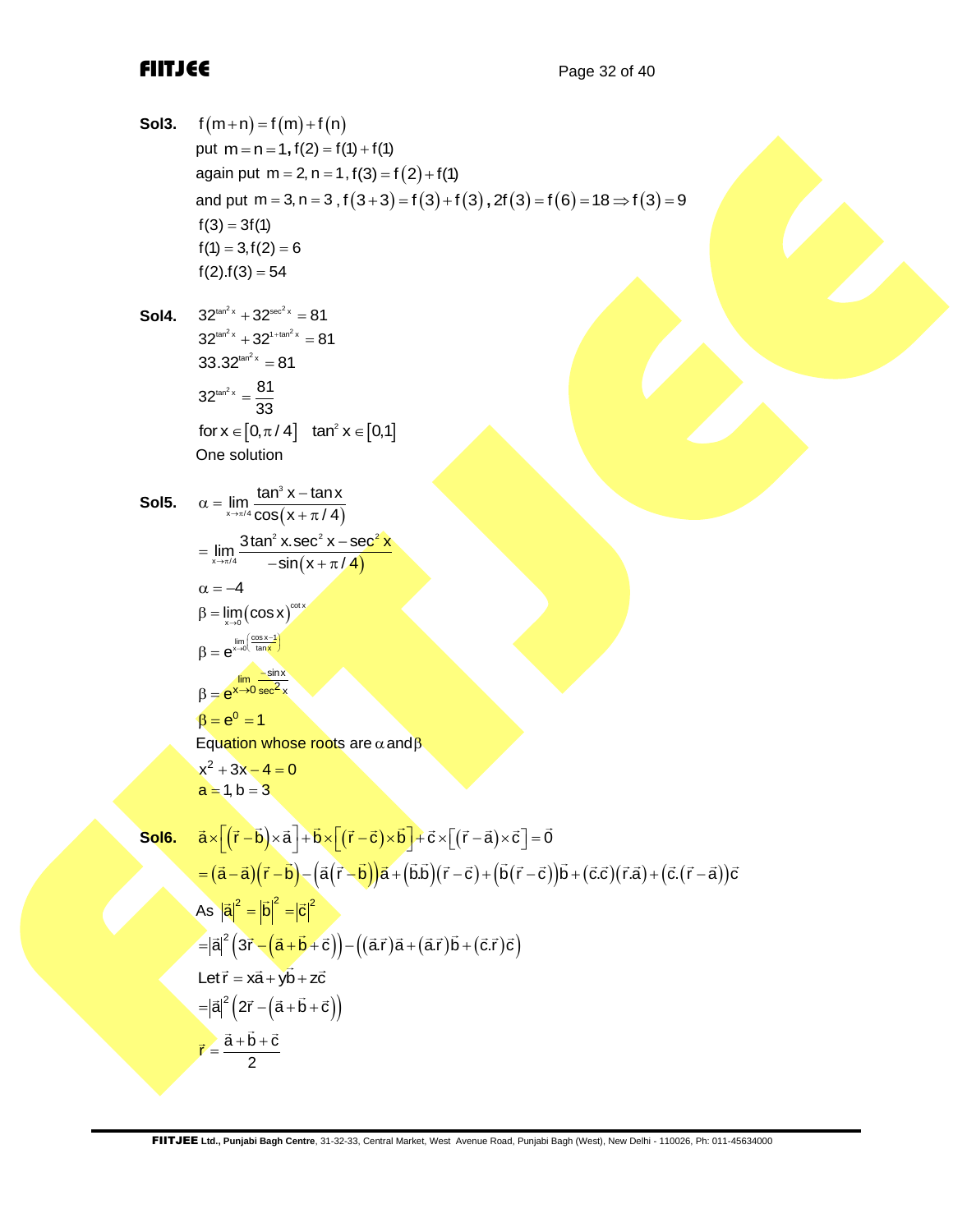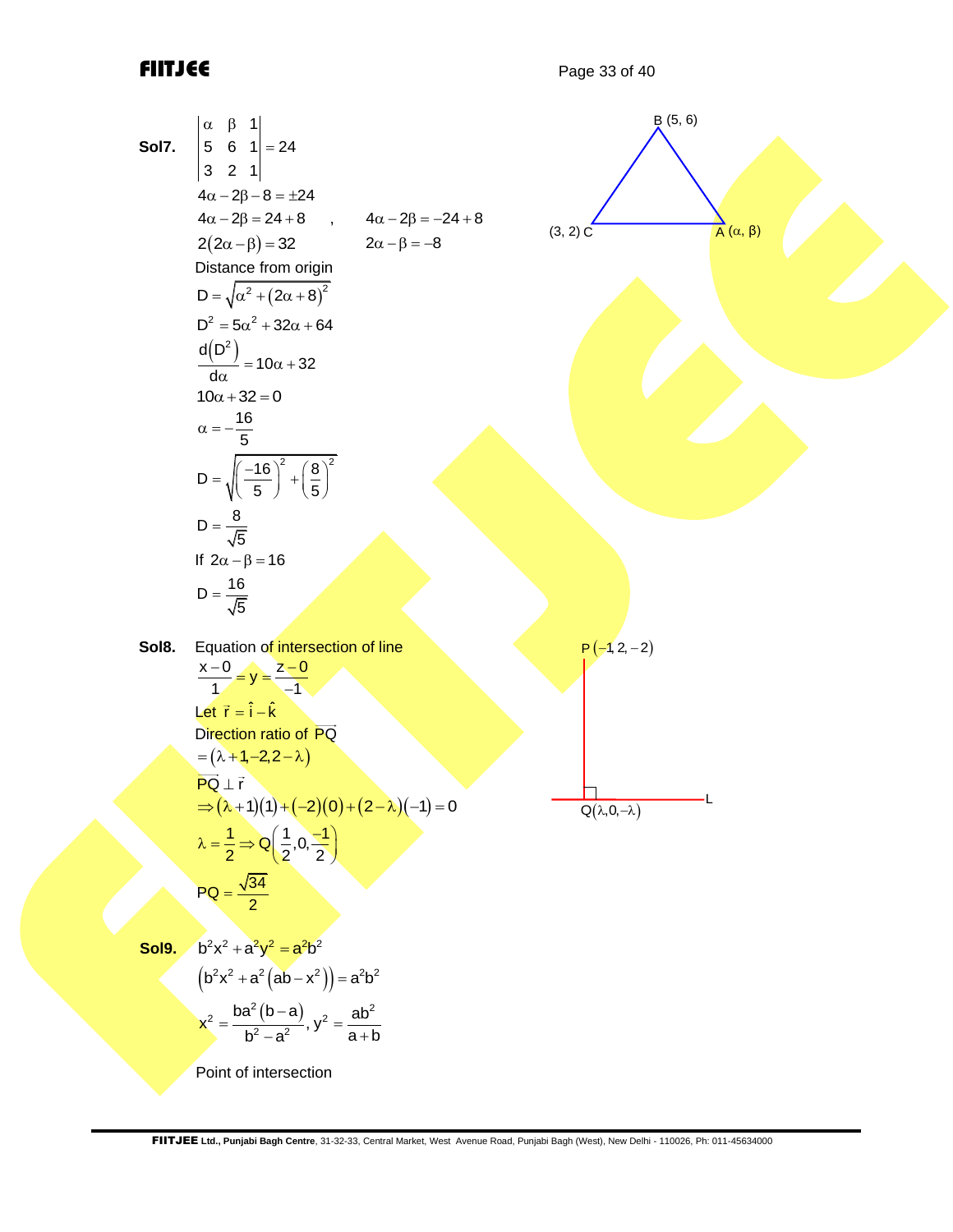$$
\left(a\sqrt{\frac{b}{a+b}} \cdot b\sqrt{\frac{a}{a+b}}\right)
$$
\n
$$
\frac{x^2}{a^2} + \frac{y^2}{b^2} = 1
$$
\n
$$
\frac{2x}{a^2} + \frac{2y}{b^2} \frac{dy}{dx} = 0
$$
\n
$$
\frac{dy}{dx} = \frac{-b^2x}{a^2y} \rightarrow m_1
$$
\n
$$
x^2 + y^2 = ab
$$
\n
$$
2x + 2y \frac{dy}{dx} = 0
$$
\n
$$
\frac{dy}{dx} = -\frac{x}{y} \rightarrow m_2
$$
\n
$$
\frac{du}{dx} = -\frac{x}{y} \rightarrow m_2
$$
\n
$$
\frac{du}{dx} = \frac{\frac{-b^2x}{a^2y} + \frac{x}{y}}{\frac{a^2y}{a^2y}}
$$
\n
$$
= \frac{\left|\frac{a-b}{a^2y}\right|}{\left|\frac{a^2y}{\sqrt{ab}}\right|} = \frac{1}{10}
$$
\n
$$
d = 0
$$
\n
$$
\text{We say satisfying } g(3) = 2g(1) \text{ is 3}
$$
\n
$$
\text{Number of onto function } 3 \times 4!
$$
\n
$$
\text{Probability} = \frac{1}{10}
$$
\n
$$
= (pvt) \times (-f \times -g)
$$
\n
$$
= ((pvt) \times f) \land (-g)
$$
\n
$$
= (p0 \land -f) \lor (f \land -f) \land (-g)
$$
\n
$$
= (p0 \land -f) \lor (f \land -f) \land (-g)
$$
\n
$$
= (p0 \land -f) \lor (f \land -f) \land (-g)
$$
\n
$$
= (p0 \land -f) \lor (f \land -f) \land (-g)
$$
\n
$$
= (p0 \land -f) \lor (f \land -f) \land (-g)
$$
\n
$$
= (p0 \land -f) \lor (f \land -f) \land (-g)
$$
\n
$$
= (p0 \land -f) \lor (f \land -f) \land (-g)
$$
\n
$$
= (p0 \land -f) \lor (f \land -f) \land (-g)
$$
\n
$$
= (p0 \land -f)
$$

**Sol10.** Total ways = 6! Ways satisf<mark>ying g(3)= 2g(1) is 3</mark> Number of onto function 3 x 4!

> Probability =  $\frac{1}{16}$ 10

$$
Sol11. As ~amp;\sim (A \Rightarrow B) = A \land \sim B
$$

$$
\begin{aligned}\n&\sim \left( \left( \text{pvr} \right) \Rightarrow \left( \text{qvr} \right) \right) \\
&= \left( \text{pvr} \right) \land \left( \neg \Gamma \land \neg \mathbf{q} \right) \\
&= \left( \left( \text{pvr} \right) \land \neg \Gamma \right) \land \left( \neg \mathbf{q} \right) \\
&= \left( \text{p} \land \neg \Gamma \right) \lor \left( \Gamma \land \neg \Gamma \right) \land \left( \neg \mathbf{q} \right) \\
&= \left( \text{p} \land \neg \Gamma \right)\n\end{aligned}
$$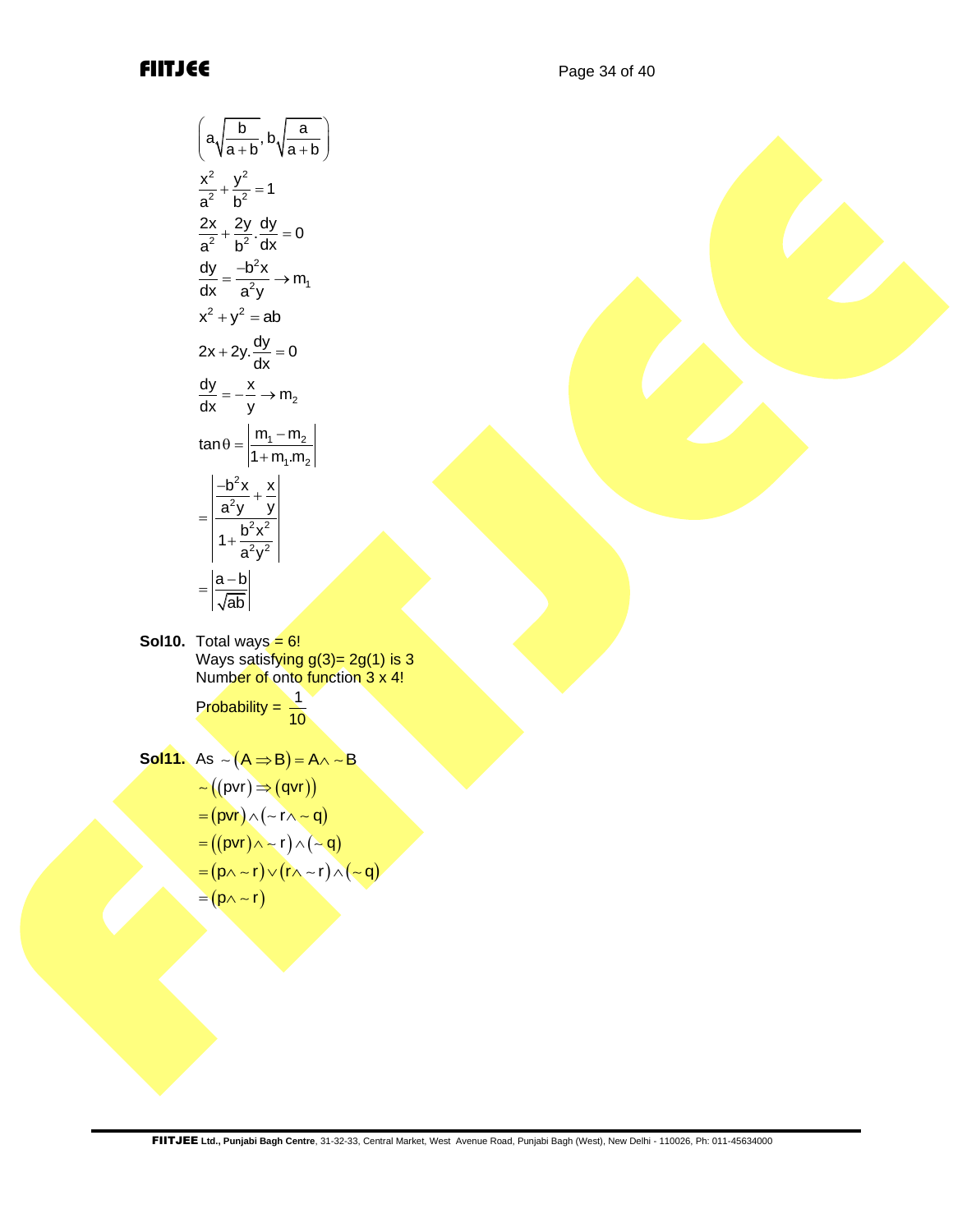$2^x = y$ 

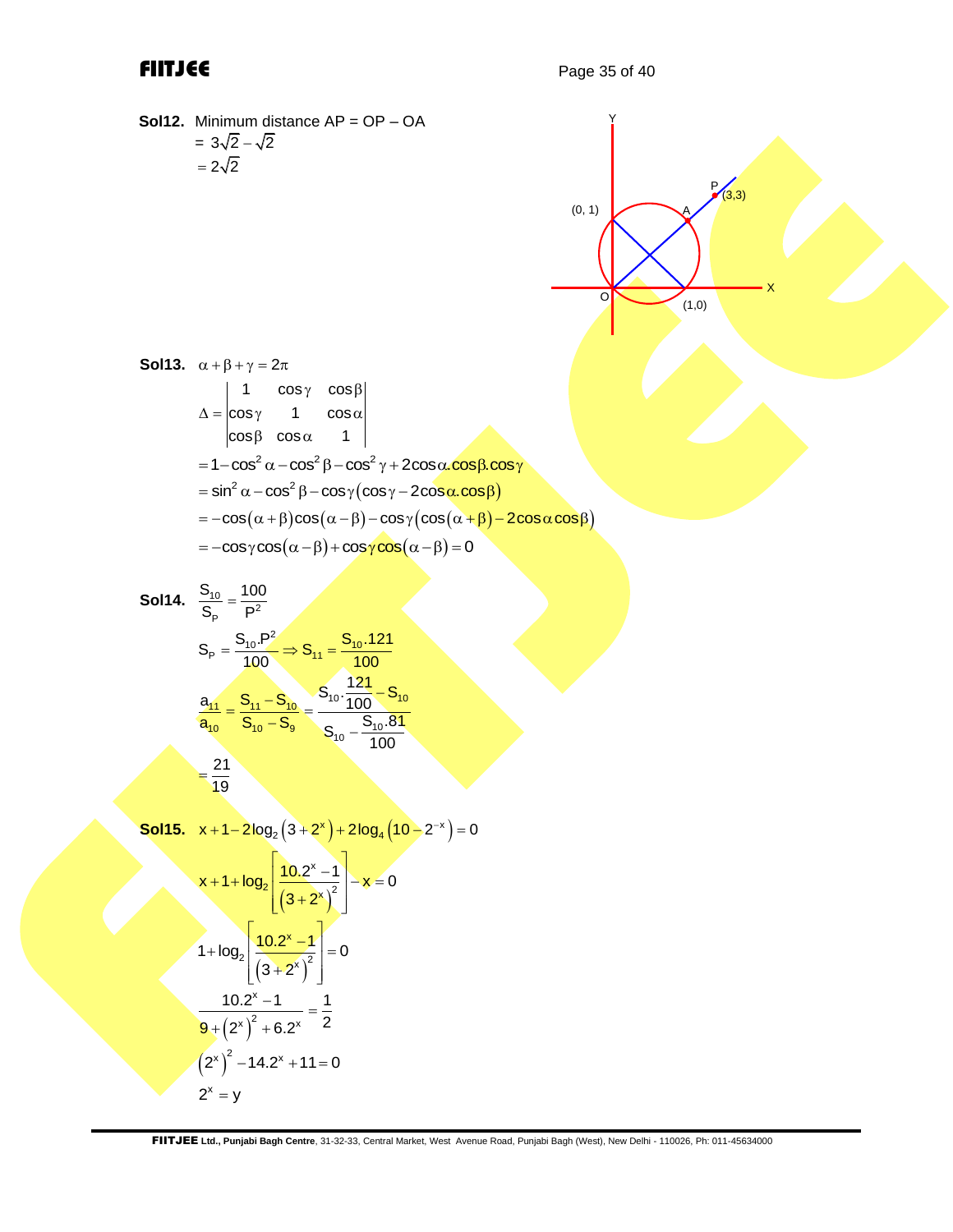$$
y^{2}-14y+11=0
$$
\n
$$
y = 7 \pm \frac{\sqrt{152}}{2}
$$
\n
$$
2^{x_{1}} = y_{1} = 7 + \frac{\sqrt{152}}{2}, y_{2} = 7 - \frac{\sqrt{152}}{2} = 2^{x_{2}}
$$
\n
$$
x_{1} = \log_{2}\left(7 + \frac{\sqrt{152}}{2}\right)
$$
\n
$$
x_{2} = \log_{2}\left(7 - \frac{\sqrt{152}}{2}\right)
$$
\n
$$
x_{1} + x_{2} = \log_{2}\left(49 - \frac{152}{4}\right)
$$
\n
$$
x_{1} + x_{2} = \log_{2}11
$$

**Sol16.** 
$$
f(0) = 0, f(1) = 1, f(2) = 2
$$
  
\n $h(x) = f(x) - x$  has three roots  
\n $\Rightarrow h'(x) = f'(x) - 1$ , has at least two roots  
\n $\Rightarrow h''(x) = f''(x)$  has at least one root.

**Sol17.** 
$$
I = \pi^2 \int_0^2 \left( \sin\left(\frac{\pi x}{2}\right) (x - [x])^{x} \right) dx
$$
  
\n
$$
I = \pi^2 \int_0^1 \sin\left(\frac{\pi x}{2}\right) x^{\circ} dx + \pi^2 \int_1^2 \sin\left(\frac{\pi x}{2}\right) (x - 1)^{1} dx
$$
  
\n
$$
I = \pi^2 \left[ \frac{-2}{\pi} \cos\left(\frac{\pi x}{2}\right) \right]_0^1 + \pi^2 \left[ (x - 1) \frac{2}{\pi} \left( -\cos\left(\frac{\pi x}{2}\right) \right) \right]_1^2 - \int_1^2 \frac{2}{\pi} \left( -\cos\left(\frac{\pi x}{2}\right) dx \right)
$$
  
\n
$$
I = \pi^2 \left( \frac{2}{\pi} \right) + \frac{2\pi^2}{\pi} [1 - 0] + 2\pi \times \frac{2}{\pi} \left[ \sin\left(\frac{\pi x}{2}\right) \right]_1^2
$$
  
\n
$$
I = 2\pi + 2\pi + 4(0 - 1)
$$
  
\n
$$
I = 4\pi - 4
$$

Sol18. 
$$
\frac{dy}{dx} = \frac{2^{x}y + 2^{y} \cdot 2^{x}}{2^{x} + 2^{x+y} \log_{e} 2}
$$

\n
$$
\frac{dy}{dx} = \frac{2^{x}(y + 2^{y})}{2^{x}(1 + 2^{y} \log_{e} 2)}
$$

\n
$$
\int \frac{1 + 2^{y} \log_{e} 2}{y + 2^{y}} dy = \int dx
$$

\n
$$
\Rightarrow \ln|y + 2^{y}| = x + c
$$

\n
$$
y(0) = 0
$$

\n
$$
\ln|y + 2^{y}| = x
$$

\n
$$
y = 1
$$

\n
$$
x = \ln 3
$$

FIITJEE **Ltd., Punjabi Bagh Centre**, 31-32-33, Central Market, West Avenue Road, Punjabi Bagh (West), New Delhi - 110026, Ph: 011-45634000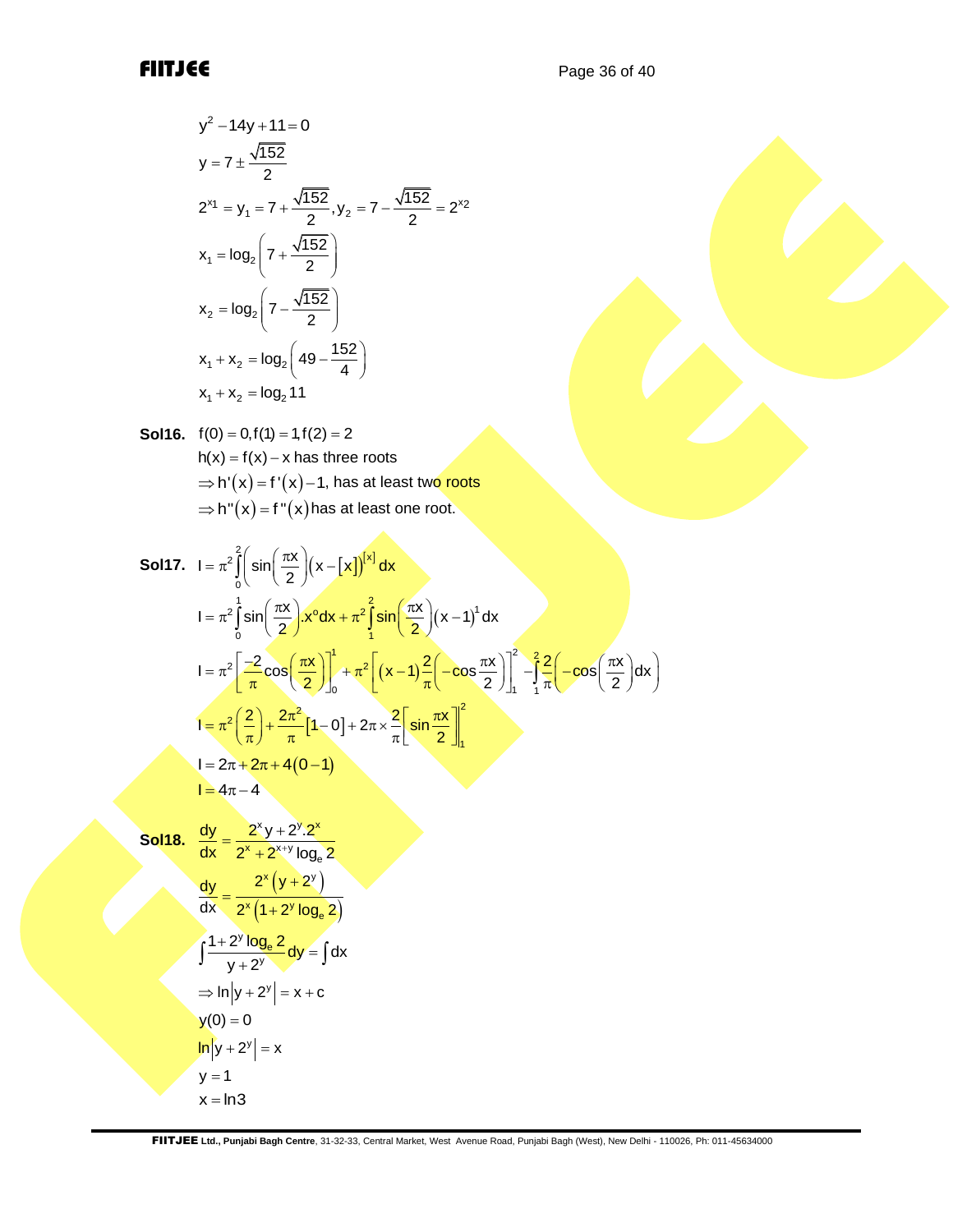$x \in (1,2)$ 

```
Sol19. a, b, c, d, e be 5 unknown
          n = 7, mean = 8, variance = 16
          sum of observations = 7 \times 8 = 56mean of 5 remaining observation = \frac{56-8-6}{25} = \frac{42}{5}25 5
                                                     16 = \frac{\sum x_i^2}{7} - 64\sum x_i^2 = 560a^2 + b^2 + c^2 + d^2 + e^2 = 460=\frac{460}{5} - \left(\frac{42}{5}\right)^2460 (42)^25 5
           =\frac{536}{25}25
```
Sol20. Let point on ellipse (2sin $\theta$ , 3cos $\theta$ )and the mid point of line segment joining (-3,-5)and

 $(2sin\theta, 3cos\theta)$  will be  $(h,k)$  $\frac{2\sin\theta-3}{2} = h \frac{3\cos\theta-5}{2} = k$  $\begin{array}{ccc}\n\frac{2\sin\theta-3}{2}=\frac{h}{2} & \frac{3\cos\theta-5}{2}=\frac{k}{2}\\
\hline\n\sin\theta=2h+3 & 3\cos\theta=2k+5\\
\sin\theta=\frac{2h+3}{2} & \cos\theta=\frac{2k+5}{2}\n\end{array}$  $\sin\theta = \frac{2h+3}{2}$   $\cos\theta = \frac{2k+5}{3}$  $\sin^2 \theta + \cos^2 \theta = 1$  $\left(\frac{2h+3}{2}\right)^2 + \left(\frac{2k+5}{3}\right)^2 = 1$  $36x^{2} + 16y^{2} + 108x + 80y + 145 = 0$ 

## **Section-B**

```
Sol1. (2,2,–2) lie in a plane
          \Rightarrow 2 + 6 + 4 + \beta = 0\Rightarrow \beta = -12Line is perpendicular to normal
          \alpha(1) - 5(3) + 2(-2) = 0\alpha = 19\alpha + \beta = 7Sol2. f(x) = ax^3 + bx^2 + cx + df'(x) = 3ax^2 + 2bx + cf''(x) = 6ax + 2bf''(-1) = 0-6a + 2b = 0\Rightarrow b = 3a
          f '(1) = 0
```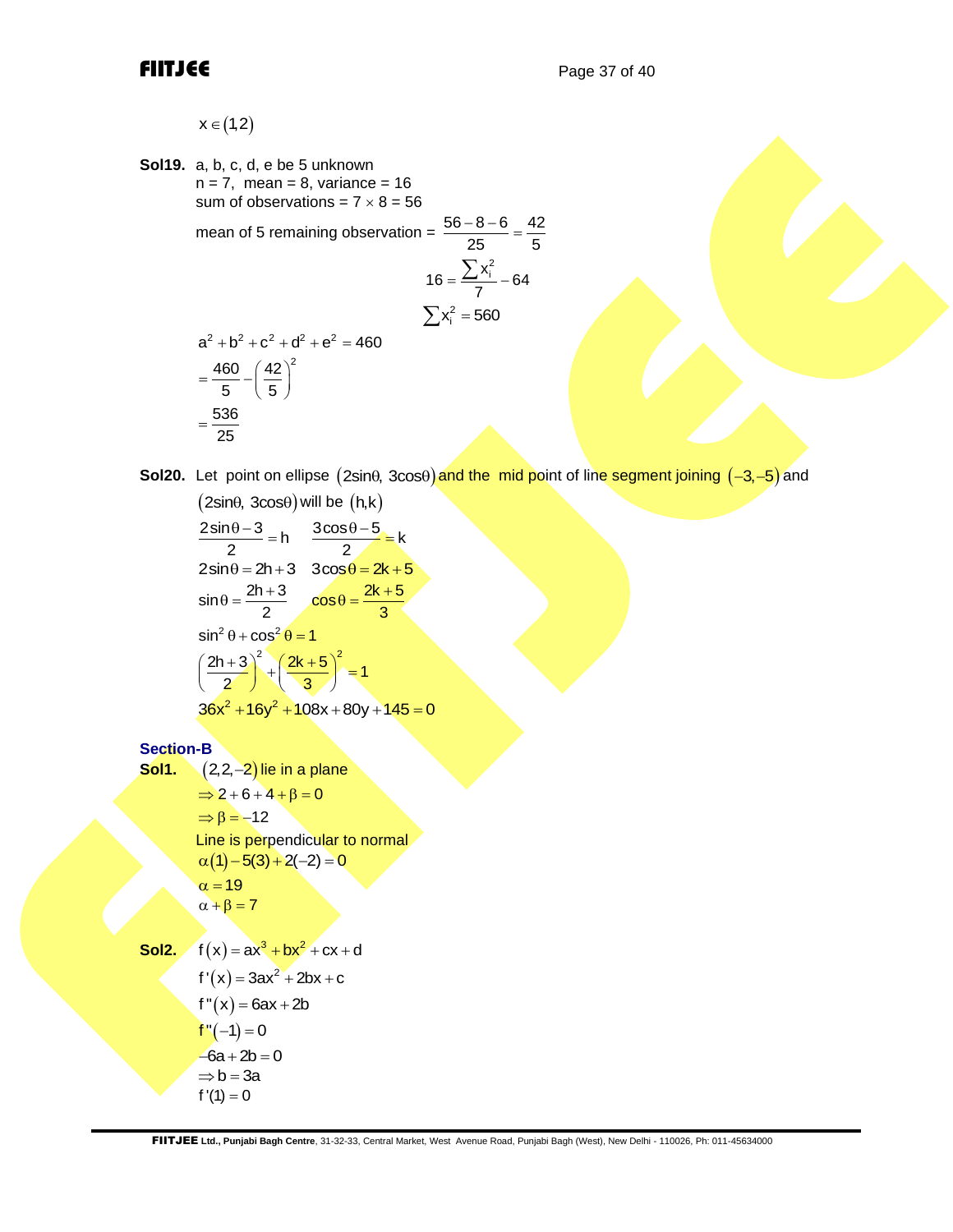$$
3a + 6b + c = 0
$$
  
\n
$$
c = -99
$$
  
\n
$$
f(1) = -10
$$
  
\n
$$
-5a + d = -10 \dots \dots (i)
$$
  
\n
$$
f(-1) = 6
$$
  
\n
$$
11a + d = 6 \dots \dots (ii)
$$
  
\n
$$
a = 1, d = -5, b = 3, c = -9
$$
  
\n
$$
f(x) = x3 + 3x2 - 9x - 5
$$
  
\n
$$
f(3) = 27 + 27 - 27 - 5 = 22
$$

Sol3. 
$$
\int \frac{\sin x}{\sin^{3} x + \cos^{3} x} dx
$$

\n\nI = 
$$
\int \frac{\tan x \sec^{2} x}{\tan^{3} x + 1} dx
$$
\n

\nLet,  $\tan x = t$ 

\nsee  $2 x dx = dt$ 

\n\n
$$
\int \frac{tdt}{t^{3} + 1} = \int \frac{t}{(t + 1)(t^{2} - t + 1)} dt
$$
\n

\n\n
$$
\frac{t}{(t + 1)(t^{2} - t + 1)} = \frac{A}{(t + 1)} + \frac{Bt + c}{t^{2} - t + 1}
$$
\n

\nLet  $A(t^{2} - t + 1) + (Bt + c)(t + 1)$ 

\n\n $A = \frac{-1}{3}, B = \frac{1}{3}, C = \frac{1}{3}$ \n

\n\n $I = \frac{-1}{3} \int \frac{1}{t + 1} dt + \frac{1}{3} \int \frac{t + 1}{t^{2} - t + 1} dt$ \n

\n\n $= \frac{-1}{3} \int \frac{1}{t + 1} dt + \frac{1}{3} \int \frac{t + 1}{t^{2} - t + 1} dt$ \n

\n\n $= \frac{-1}{3} \ln(\tan x + 1) + \frac{1}{6} \ln(\tan^{2} x - \tan x + 1) + \frac{1}{\sqrt{3}} \tan^{-1} \left( \frac{2 \tan x - 1}{\sqrt{3}} \right) + c$ \n

\n\n The value of  $18(\alpha + \beta + \gamma^{2})$  is equal to 3.\n

**Sol4.** 
$$
\frac{1}{2} \int_{0}^{3/2} (1+4x-x^{2}) dx
$$
  
\n
$$
= \frac{1}{2} \left[ x + 2x^{2} - \frac{x^{3}}{3} \right]_{0}^{3/2} = \frac{39}{8}
$$
  
\n
$$
\int_{0}^{3/2} mx = \frac{9m}{8}
$$
  
\n(as per question)  
\n
$$
\Rightarrow \frac{39}{8} = \frac{9m}{4}
$$
  
\n
$$
m = \frac{39}{18}
$$
  
\n
$$
12m = 26
$$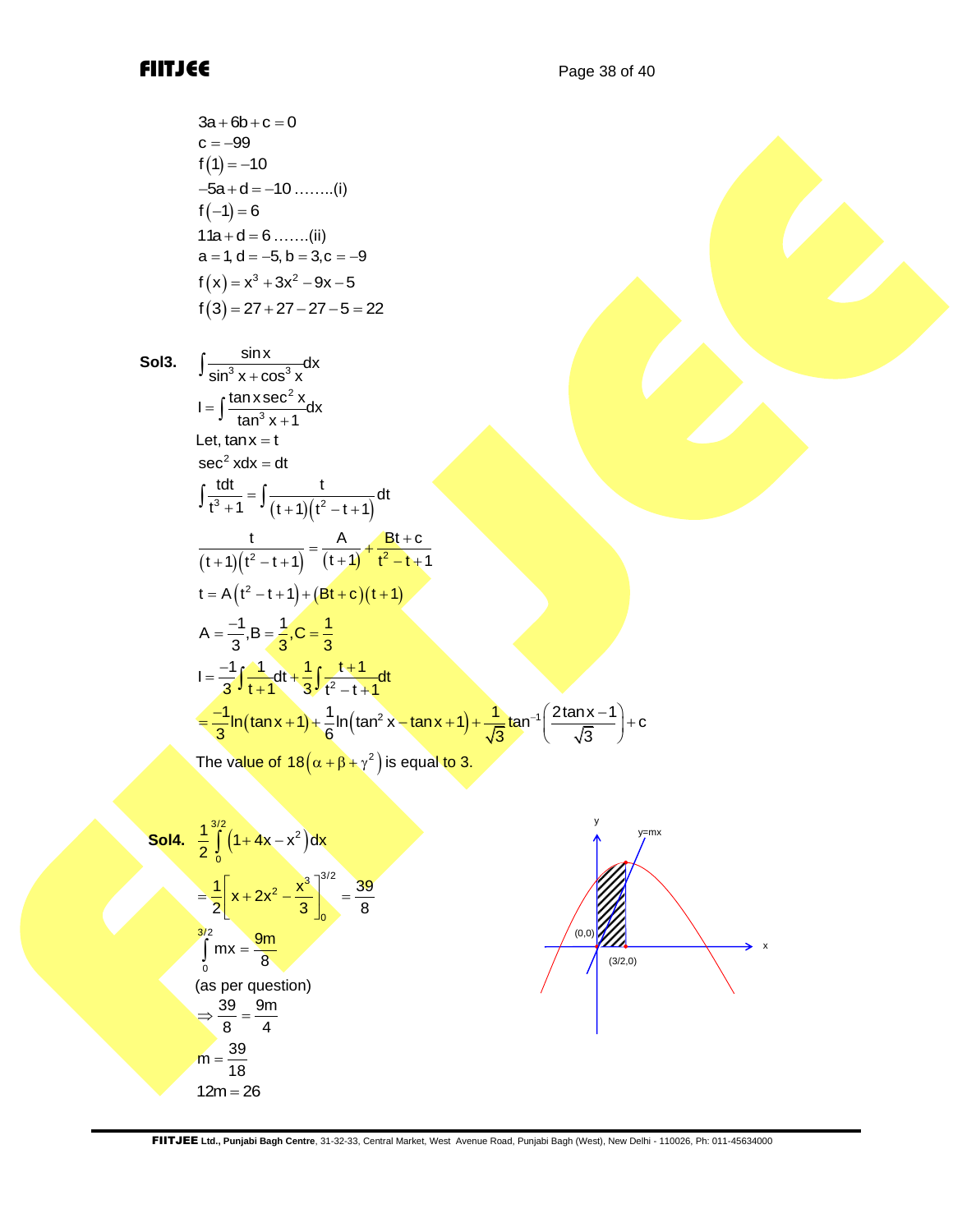**Sol5.** The tangent to the parabola The tangent to the parabola<br> $y^2 = 8x$  at  $(2, -4)$  is  $-4y = 4(x+2)$  $x + y + 2 = 0$  $OA = \sqrt{a}$  $\Rightarrow \left| \frac{0+0+2}{5} \right| = \sqrt{a}$ 2 2 = √a  $a = 2$ **Sol6.**  $AP = \sqrt{9 + 1 - 6 + 4 + 1}$  $AP = 3 = AQ$  $r = \sqrt{1 + 4 - 1} = 2$  $\tan \theta = \frac{3}{2}$  $\frac{\mathsf{p}}{\mathsf{Areaof}\,\Delta\mathsf{APQ}}$   $\_\,\mathsf{AR}\,\_\,\frac{3\mathsf{sin}\theta}{\mathsf{p}}\,\_\,\frac{\mathsf{9}}{\mathsf{p}}$  $\frac{\text{Area of }\Delta \text{BPG}}{\text{Area of }\Delta \text{BPG}} = \frac{\text{ABC}}{\text{RB}} = \frac{3 \text{sin}^2 \theta}{2 \text{cos} \theta} = \frac{3 \text{cos}^2 \theta}{4 \text{cos}^2 \theta}$  $\frac{\triangle APQ}{\triangle B PQ} = \frac{AR}{RB} = \frac{3\sin\theta}{2\cos\theta} = \frac{9}{4}$ **Sol7.** Total 4 digit number  $9 \mid 10 \mid 10 \mid 10 = 9000$ 4 digit divisible by 7 1001, 1008, ------ 9996  $9996 = 1001 + (n_1 - 1)$  7  $n_1 = 1286$ 4 digit no divisible by 3 1002, 1005, --------9999  $9999 = 1002 + (n_2-1)3$  $n_{2} = 3000$ 4 digit number visible by 21 1008, 1031, ------ 9996  $n_3 = 429$ 4 digit number divisible by 7 or 3  $= 9000 - 1286 - 3000 + 429$  $= 5143$ **Sol8.**  $a^{10}b^{10}\left(\frac{1}{b}+\frac{2}{a}+4\right)^{10}$  $\left(\frac{1}{b} + \frac{2}{a} + 4\right)^{10}$  $(10 - r_1 - r_2)$  $\left[ \frac{1}{2} \right]^2$   $10-r_1-r$  $10<sub>h</sub>10$  $r_1! r_2! (10 - r_1 - r_2)$  $10!\left(\frac{1}{b}\right)^{r_1}\left(\frac{2}{a}\right)^{r_2}.4^{10-r_1-r_2}$  $a^{10}b^{10}$   $\frac{10!}{r_1!r_2!(10-r_1-r_2)!}$  $\left(\frac{1}{b}\right)^{r_1} \left(\frac{2}{a}\right)^{r_2} .4^{10-r_1-r_2}$  $-\frac{r_1-r_2}{r_1-r_2}$  $r_1 = 2, r_2 = 3$  $a^7b^8$  is  $\frac{10!2^3.4^{10-2-3}}{2!3!5!} = \frac{2^{13}.10!}{2!3!5!} = 2^{16}.315$  $\frac{e^{-2-3}}{1} = \frac{2^{13} \cdot 10!}{2!2!5!} = 2^{16}$  $k = 315$